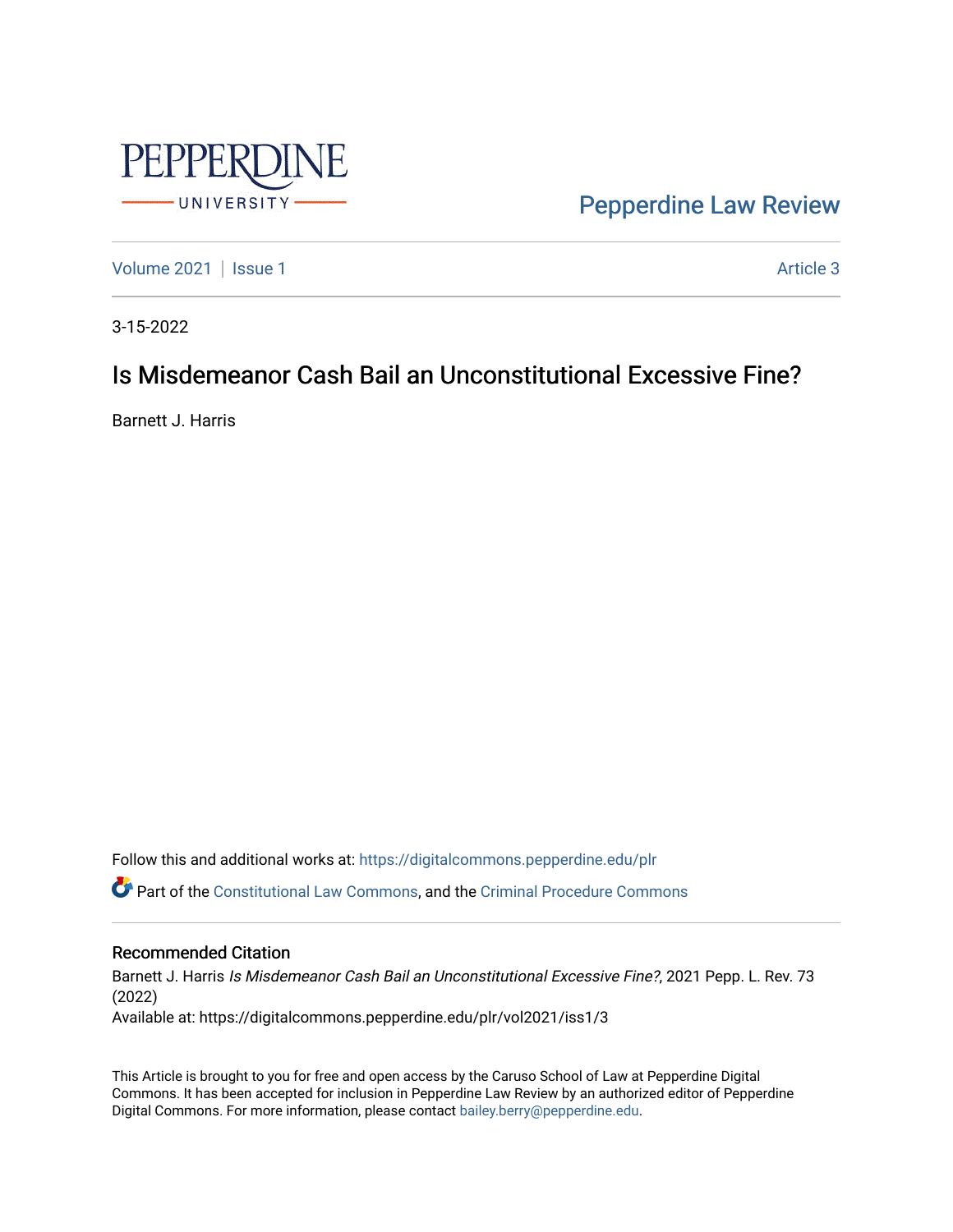# **Is Misdemeanor Cash Bail an Unconstitutional Excessive Fine?**

Barnett J. Harris\*

#### *Abstract*

*"[H]ere we are in 2018 . . . still litigating incorporation of the Bill of Rights. Really? Come on . . . ." – Supreme Court Justice Neil Gorsuch*<sup>1</sup>

*"[O]ur bail system—excuse the expression—is totally ass-backwards in every respect." – New York Court of Appeals Chief Judge Jonathan Lippman*<sup>2</sup>

*The Excessive Fines Clause is one of the least developed clauses pertaining to criminal procedure in the Bill of Rights. In fact, the Supreme Court has only interpreted the Clause a few times in its entire history. Yet, on any given day, hundreds of thousands of people languish in jails without having been convicted of anything, because most of these people are unable to meet the bail amount a judge sets.*

*This Essay examines the surprisingly under-explored relationship between misdemeanor cash bail & pretrial detention and the Excessive Fines and Excessive Bail Clauses of the Eighth Amendment, using the Supreme Court's recent decision in* Timbs v. Indiana*, 139 S. Ct. 682 (2019) as an inroad into the broader topic. The Supreme Court's recent decision in*  Timbs *held that the Excessive Fines Clause applies to the states, thus* 

<sup>\*</sup> J.D. 2021, Georgetown University Law Center; A.B. 2017, University of Delaware. I owe thanks to those whose scholarship inspired me to jump into the conversation and share thoughts of my own: Peter Edelman, Crystal Yang, Alexandra Natapoff, Shima Baradaran Baughman, Samuel Wiseman, Beth Colgan, Lauryn Gouldin, Sandra Mayson & Megan Stevenson.

<sup>1.</sup> Tr. of Oral Arg. at 32, Timbs v. Indiana, 139 S.Ct. 682 (2019) (No. 17-1091).

<sup>2.</sup> Jillian Jorgensen, *New York State's Top Judge: Bail System 'Totally Ass-Backwards in Every Respect*,' OBSERVER (June 16, 2015, 8:39 PM), [https://observer.com/2015/06/a-push-to-reform](https://observer.com/2015/06/a-push-to-reform-backwards-bail-system-after-kalief-browders-death/)[backwards-bail-system-after-kalief-browders-death/.](https://observer.com/2015/06/a-push-to-reform-backwards-bail-system-after-kalief-browders-death/)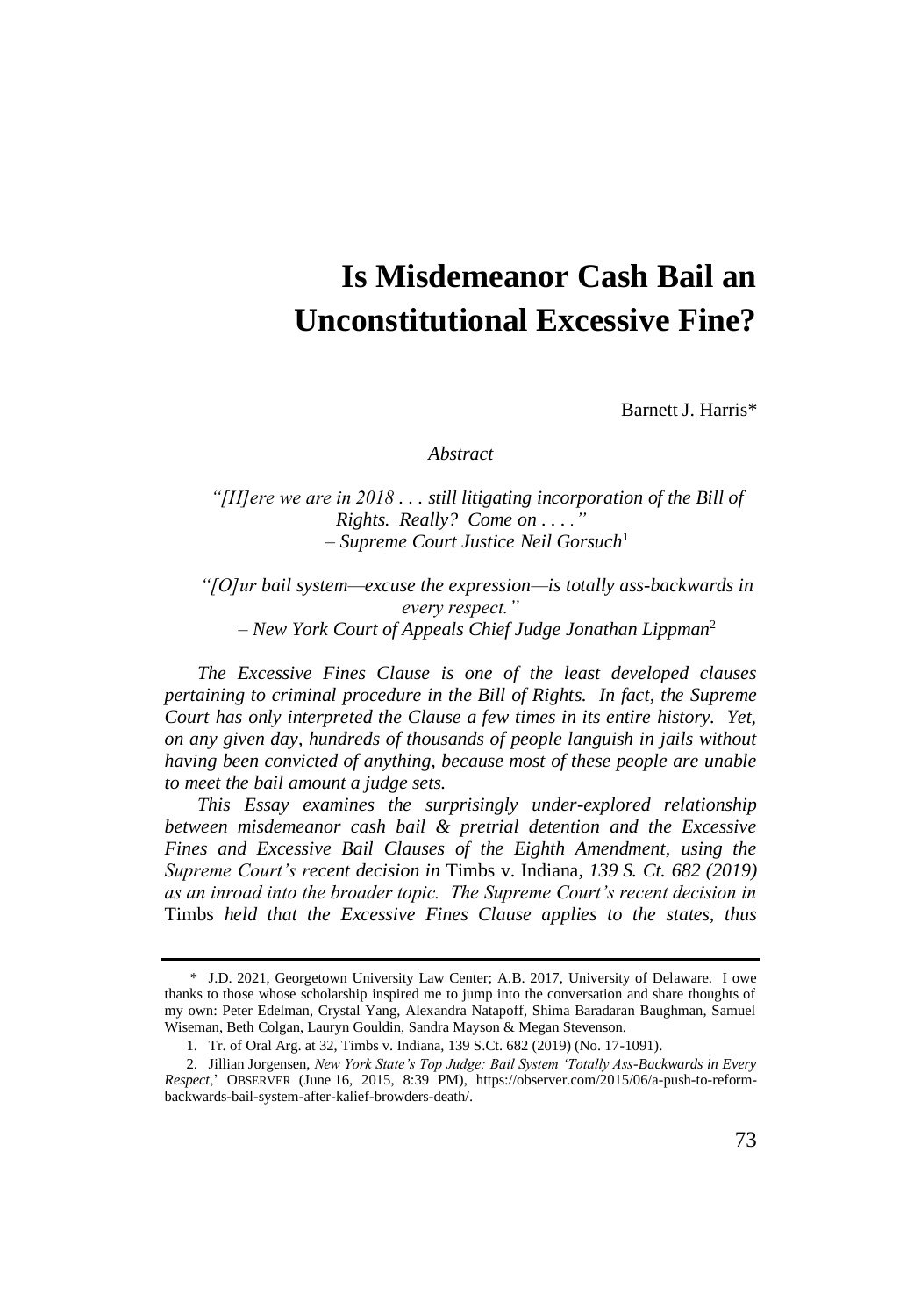*constitutionally limiting governmental authority to impose economic sanctions. However, it may have done more than that. Since that decision, the line between a legitimate state interest and a punitive economic sanction in misdemeanor bail decisions is blurred, raising the interesting question of what makes a bail determination reasonable. This Essay sets out a few conceptions of the relationship between bail determinations and excessive fines, then shows how those conceptions flow naturally from the rationale of*  Timbs*. The Essay concludes that the Constitution demands more protections for the accused at bail hearings, and the current system in many states fails constitutional scrutiny*.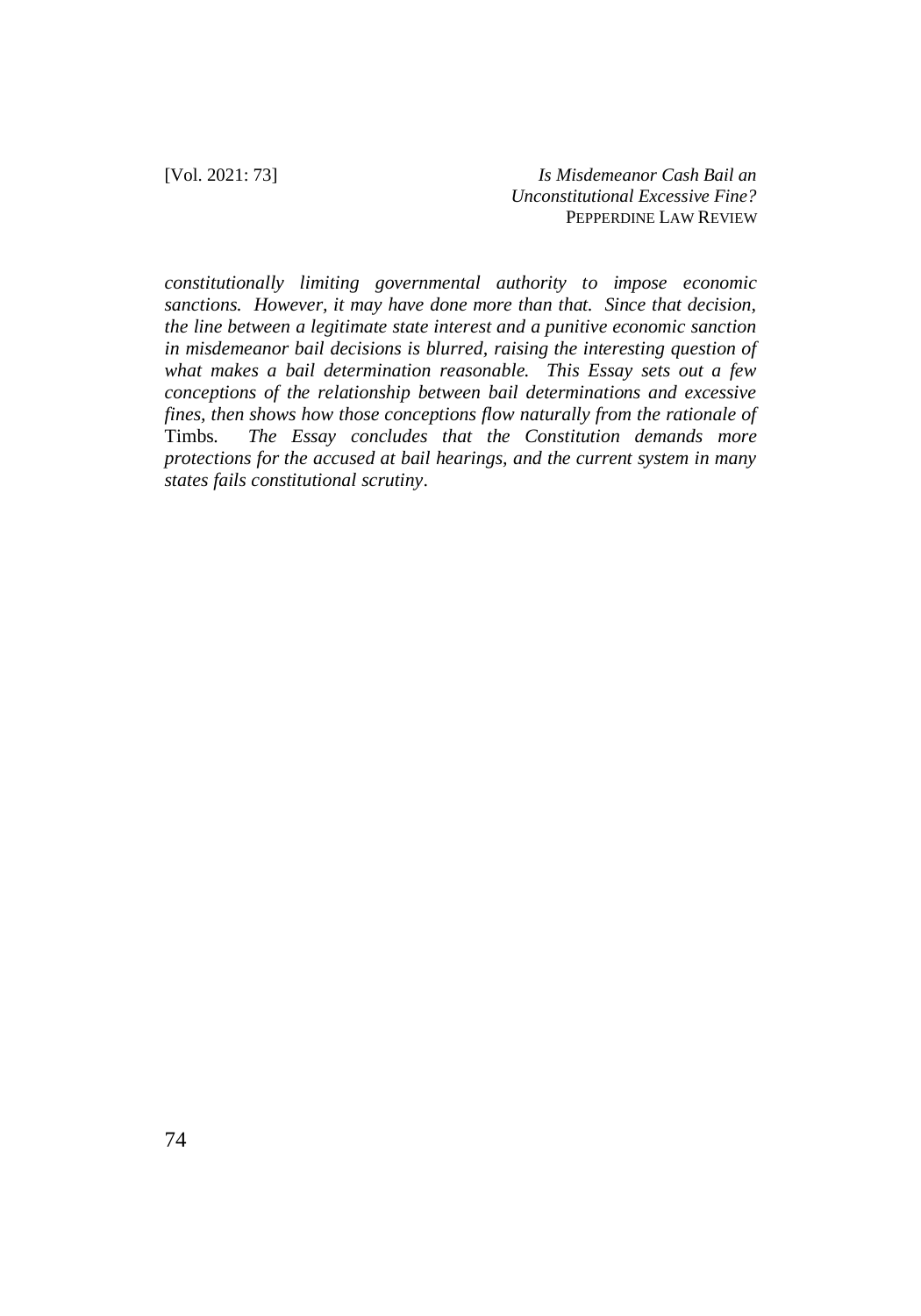## TABLE OF CONTENTS

| II. EIGHTH AMENDMENT CLAIMS BEFORE THE SUPREME COURT: A     |  |
|-------------------------------------------------------------|--|
|                                                             |  |
| III. NAVIGATING THE BRIDGE OVER TROUBLED WATERS: THE EIGHTH |  |
|                                                             |  |
|                                                             |  |
|                                                             |  |
| IV. ARGUMENT: MISDEMEANOR PRETRIAL DETENTION IS             |  |
|                                                             |  |
|                                                             |  |
|                                                             |  |
|                                                             |  |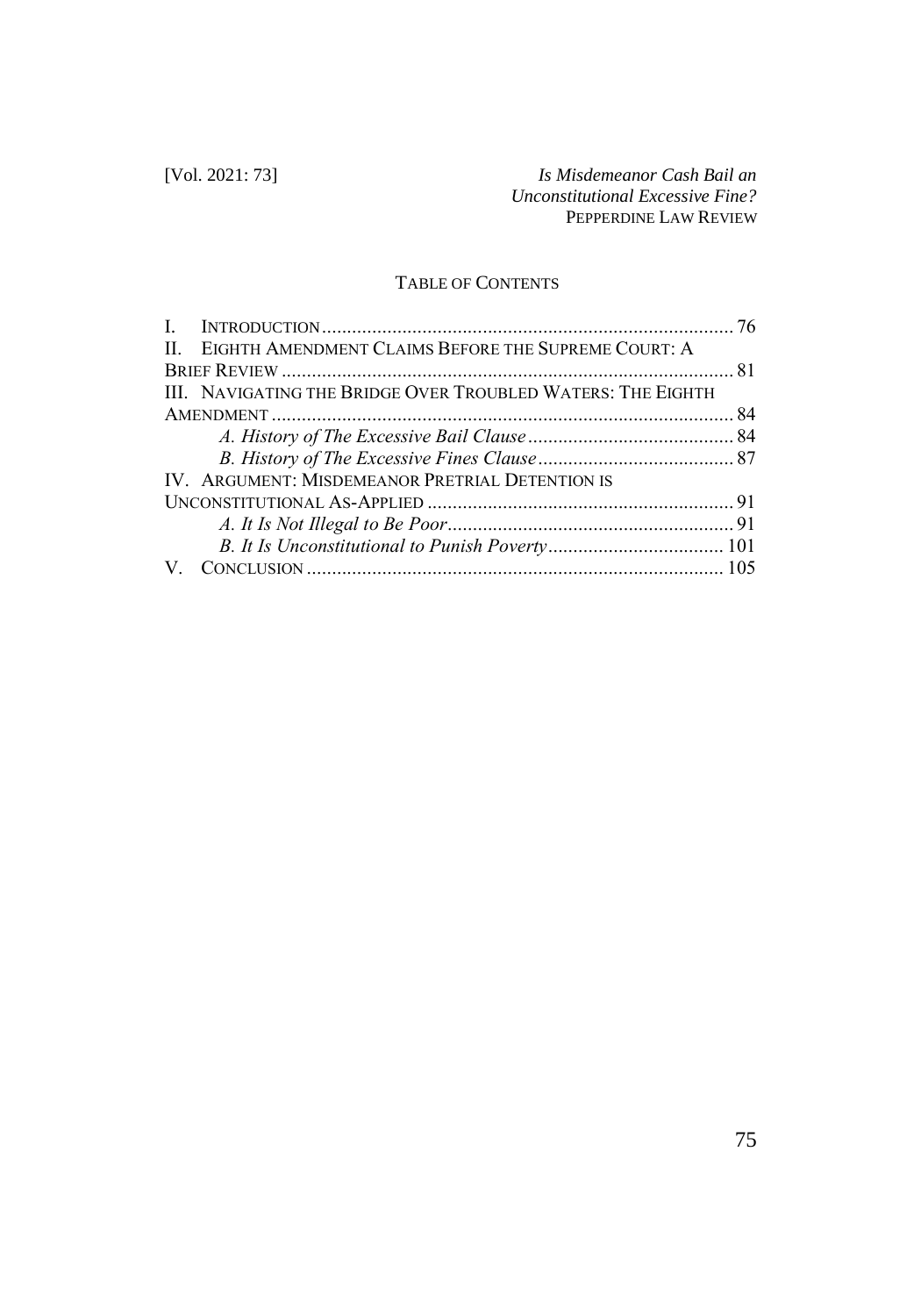## I. INTRODUCTION

Imagine a prosecution in the state of Virginia for trespass, a misdemeanor.<sup>3</sup> The facts are as follows. John Creasy was too tired to drive home one night after work, and a friend who lived close by invited him over and instructed him to come up to the apartment when he arrived. However, on his way there, his phone lost power. He made it to the lobby of his friend's apartment shortly after midnight but was stopped by a police officer who was patrolling the area and spotted him walking into the building. The officer inquired what he was doing there so late, yet the officer did not believe the story and arrested John for criminal trespass.<sup>4</sup>

The only question in the case is legal: Did John Creasy, "without authority of law," go upon and remain on the "premises of [his friend's apartment building] after having been forbidden to do so."<sup>5</sup> After two nights in jail, he was brought before a judge. The entire hearing lasted four minutes. The prosecutor asked for release conditioned on posting of bail and, without inquiring into John's financial circumstances, the judge deemed him safe to return to the community but granted the prosecutor's request and set bail at \$10,000—an amount well beyond John Creasy's ability to pay.<sup>6</sup>

Before remanding Mr. Creasy to jail, the judge cautioned him:

Due to a significant backlog of cases due to the COVID-19 pandemic, your next appearance will not be for at least six weeks.

<sup>3.</sup> Va. Code Ann. § 18.2-119 (West 2011) ("If any person without authority of law goes upon or remains upon the lands, buildings or premises of another, or any portion or area thereof, after having been forbidden to do so, either orally or in writing, by the owner, lessee, custodian, or the agent of any such person . . . shall be guilty of a Class 1 misdemeanor.").

<sup>4.</sup> *See, e.g.*, Emily Yoffe, *Innocence Is Irrelevant*, THE ATLANTIC Sept. 2017,

https://www.theatlantic.com/magazine/archive/2017/09/innocence-is-irrelevant/534171/ ("As prosecutors have accumulated power in recent decades, judges and public defenders have lost it. To induce defendants to plead, prosecutors often threaten "the trial penalty": They make it known that defendants will face more-serious charges and harsher sentences if they take their case to court and are convicted.").

<sup>5.</sup> Va. Code Ann. § 18.2-119 (2011).

<sup>6.</sup> Throughout this paper I will be referencing "cash bail," also known as "secured money bail." Cash bail is the process where a defendant pays either the full bond amount or a percentage of the bond amount into a registry of a court, which may be refunded at the end of the case if the defendant makes all appearances (whether or not found guilty). In most states, that percentage is 10%. *See* Kellen Funk, *The Present Crisis in American Bail*, 128 YALE L.J. F. 1098, 1114 (2019) (discussing the basic parameters of the secured money bail system). So, in this example, John would have to pay \$1,000.00 to be released pending trial.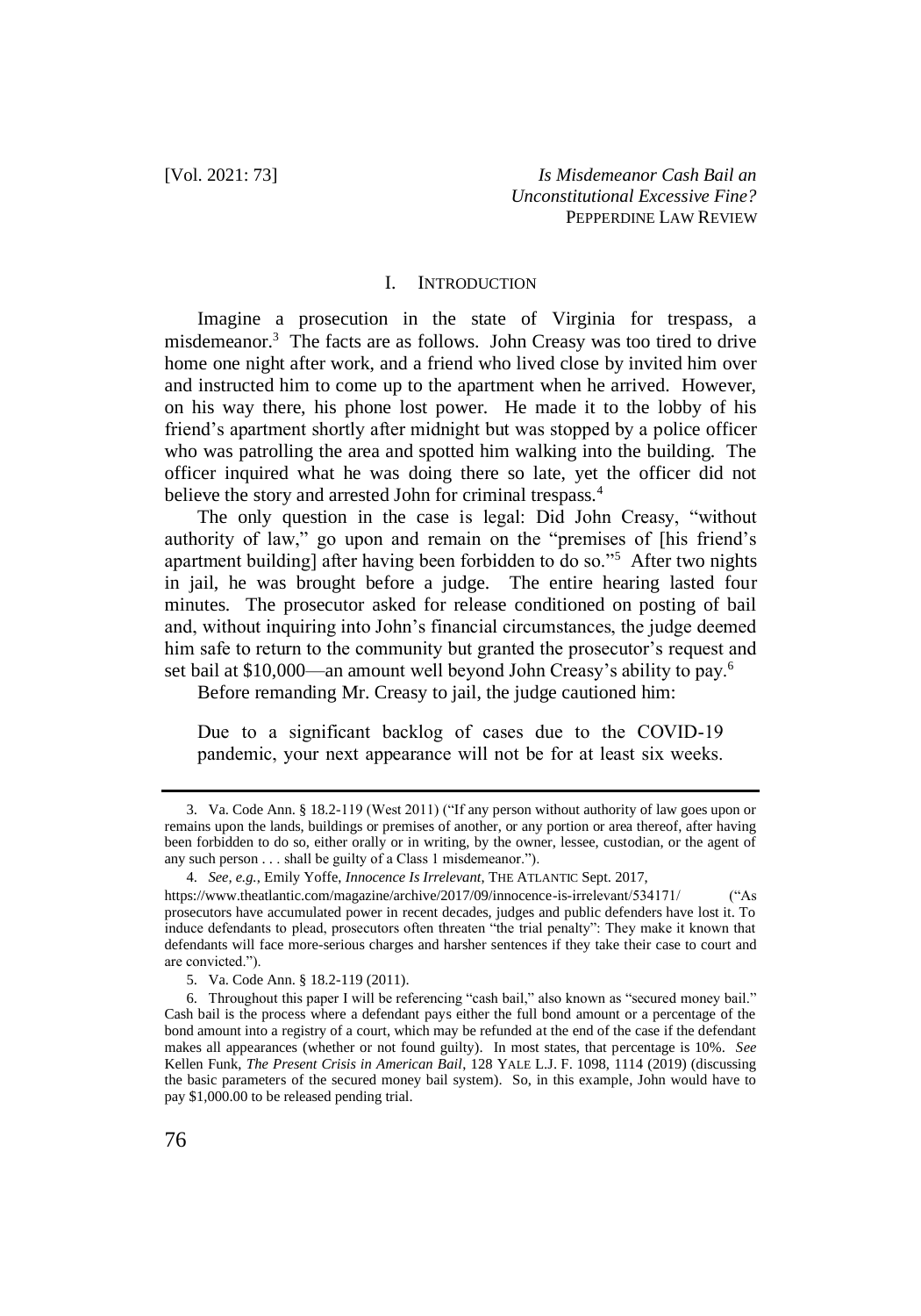Further, in my courtroom, defendants are not given counsel at bail hearings if they cannot afford to hire their own attorney. Moreover, I do not know when you will be appointed a lawyer, as there is serious demand for their services for cases that take precedent over misdemeanors. However, you can—and in fact, I encourage you to work this out with the prosecutor sooner rather than later.

An hour later, the prosecutor called with a plea deal: "You can get out today, and only have to pay a fine of \$150.00. However, if you take this to trial, I will seek the maximum sentence if convicted."<sup>7</sup> Mr. Creasy took the deal, even though his conduct could not possibly have constituted criminal trespass, as he had been invited by the owner. <sup>8</sup>

Putting all other possible issues to the side, did the judge violate Mr. Creasy's Eighth Amendment right to be free from punitive economic sanctions?<sup>9</sup>

The Supreme Court recently held that the Eighth Amendment's ban on excessive fines applies to the states.<sup>10</sup> In *Timbs v. Indiana*, Tyson Timbs pled guilty to two charges.<sup>11</sup> After he was sentenced, the State of Indiana sought to seize his Land Rover worth \$42,000—a value which was roughly four times that of the \$10,000 *maximum* criminal fine available.<sup>12</sup> The trial court held that forfeiture of the Land Rover "would be grossly disproportionate to the gravity of Timbs's offense, [and] hence unconstitutional under the Eighth Amendment's Excessive Fines Clause."<sup>13</sup> The Indiana Supreme Court reversed, holding that the Excessive Fines

<sup>7.</sup> *See* Yoffe *supra* note 4 (discussing the "trial penalty").

<sup>8.</sup> *See, e.g.*, Jed S. Rakoff WHY INNOCENT PEOPLE PLEAD GUILTY (explaining that prosecutorial discretion and the use of negotiation tactics often result in guilty pleas).

<sup>9.</sup> The Eighth Amendment states: "Excessive bail shall not be required, nor excessive fines imposed, nor cruel and unusual punishments inflicted." U.S. CONST. amend. VIII.

<sup>10.</sup> Timbs v. Indiana, 139 S. Ct. 682, 686–87 (2019). Before *Timbs*, the only rights not fully incorporated were "(1) the Third Amendment . . . ; (2) the Fifth Amendment's grand jury indictment requirement; (3) the Seventh Amendment right to a jury trial in civil cases; and (4) the Eighth Amendment's prohibition on excessive fines." McDonald v. City of Chicago, 561 U.S. 742, 765 n.13 (2010); *see also* Browning–Ferris Industries of Vt., Inc. v. Kelco Disposal, Inc., 492 U.S. 257, 276 n.22 (1989) (declining to decide whether the Excessive Fines Clause applies to the states).

<sup>11.</sup> *Timbs*, 139 S. Ct. at 686.

<sup>12.</sup> State v. Timbs, 84 N.E.3d 1179, 1181 (Ind. 2017).

<sup>13.</sup> *Timbs*, 139 S. Ct. at 686.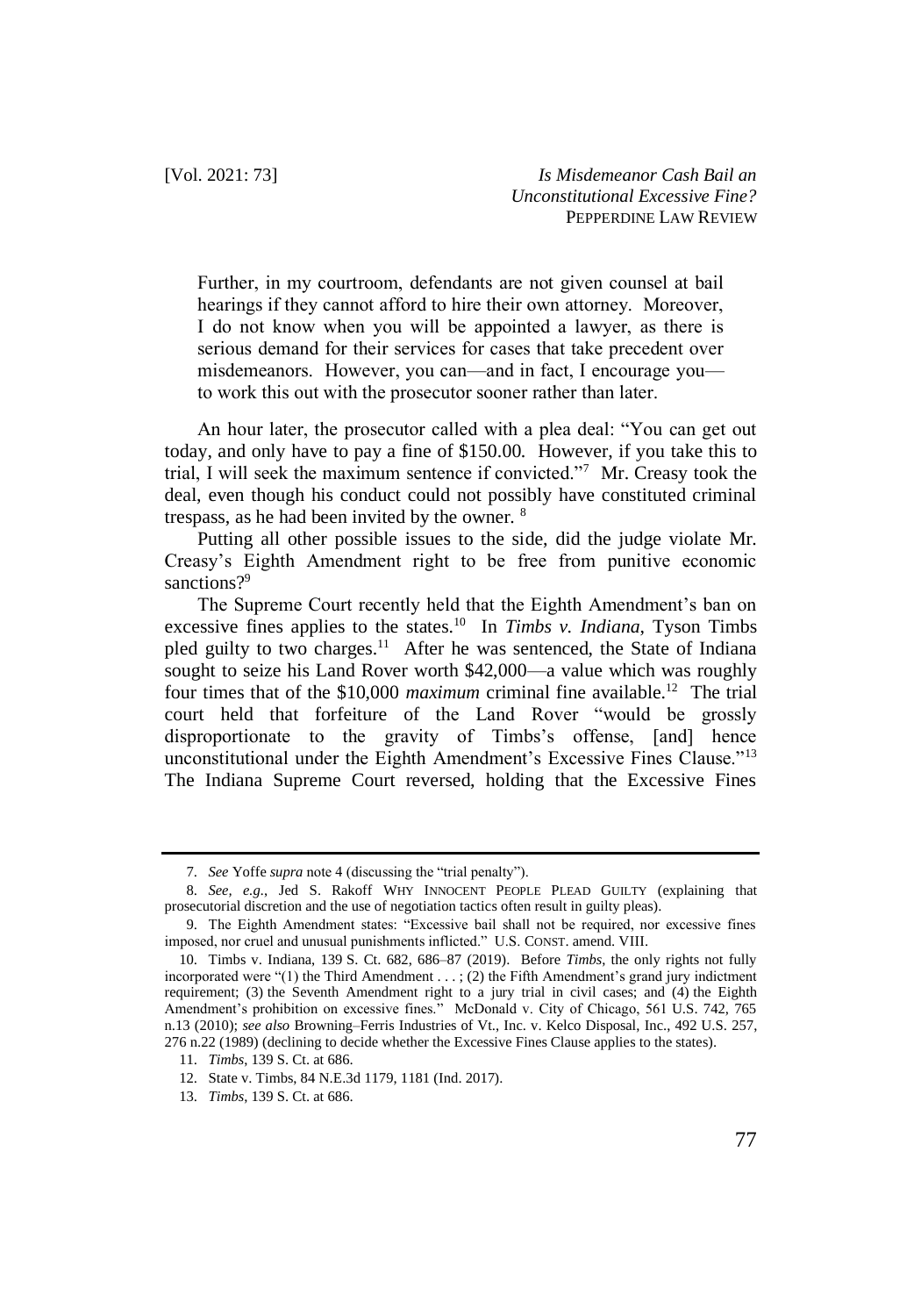Clause did not apply to the states.<sup>14</sup> The Supreme Court granted certiorari and reversed, holding that the clause does apply to the states.<sup>15</sup>

Writing for the unanimous Court, Justice Ginsburg began by detailing how the Excessive Fines Clause traces its lineage to the Magna Carta, which guaranteed that an individual "shall not be [fined] for a small fault, but after the manner of the fault."<sup>16</sup> She proceeded to note how this protection was needed because, for centuries, authorities abused their power to impose fines.<sup>17</sup> The Court concluded by noting that protection from "punitive economic sanctions" by way of the Excessive Fines Clause was established to shield the people from governmental overreach.<sup>18</sup>

In light of the Court's recent decision in *Timbs*, this Essay explores whether and how the Excessive Fines Clause might apply to the most common misdemeanors, specifically pretrial detention for these misdemeanor offenses. This Essay argues that the system of pretrial detention in most states, as it currently operates, violates the Excessive Bail and Excessive Fines Clauses of the Eighth Amendment.<sup>19</sup> Rulings concerning bail and the process by which judges make such rulings have constitutional ramifications. The right to be free from punitive economic

<sup>14.</sup> *Timbs*, 84 N.E.3d at 1183–84 ("Given the lack of clear direction from the Supreme Court, we have a couple of options. One option is to ignore *McDonald* and follow the lead of some courts that have either applied the Excessive Fines Clause to challenged state action or assumed without deciding that the Clause applies. . . . A second option is to await guidance from the Supreme Court and decline to find or assume incorporation until the Supreme Court decides the issue authoritatively. We choose this latter . . . .").

<sup>15.</sup> *Timbs*, 139 S. Ct. at 687 (Timbs holding).

<sup>16.</sup> *Id.*

<sup>17.</sup> *Id.* at 688. Justice Ginsburg noted that the Excessive Fines Clause was created to "limit[] the government's power to extract payments, whether in cash or in kind, as punishment for some offense." *Id.* at 687 (quoting *United States v. Bajakaijan*, 524 U.S. 321, 327–28 (1998); *see also id.* at 694 (Thomas, J., concurring) (noting, for example, that the English Star Chamber "imposed heavy fines on the king's enemies").

<sup>18.</sup> *Id.* at 689; *see also id.* at 696 (Thomas, J., concurring) (noting that the Eighth Amendment is "an admonition" against "arbitrary reigns" by the government).

<sup>19.</sup> *See infra* Part IV. This applies both to states which use judicial discretion, where the bail is set by judges based on what they perceive to be sufficient; as well as states which use a fixed bail schedule, where a dollar amount is set for every crime ex-ante—so the only thing that matters is the nature of the offense charged. Nicholas P. Johnson, *Cash Rules Everything Around the Money Bail System: The Effect of Cash-Only Bail on Indigent Defendants in America's Money Bail System*, 36– 37 BUFF. PUB. INT. L.J. 29, 50–54 (2019). Additionally, eight states require cash-only bail, which means the defendant must pay the entire amount of bail in cash to be released before trial. *Id.* at 56– 57.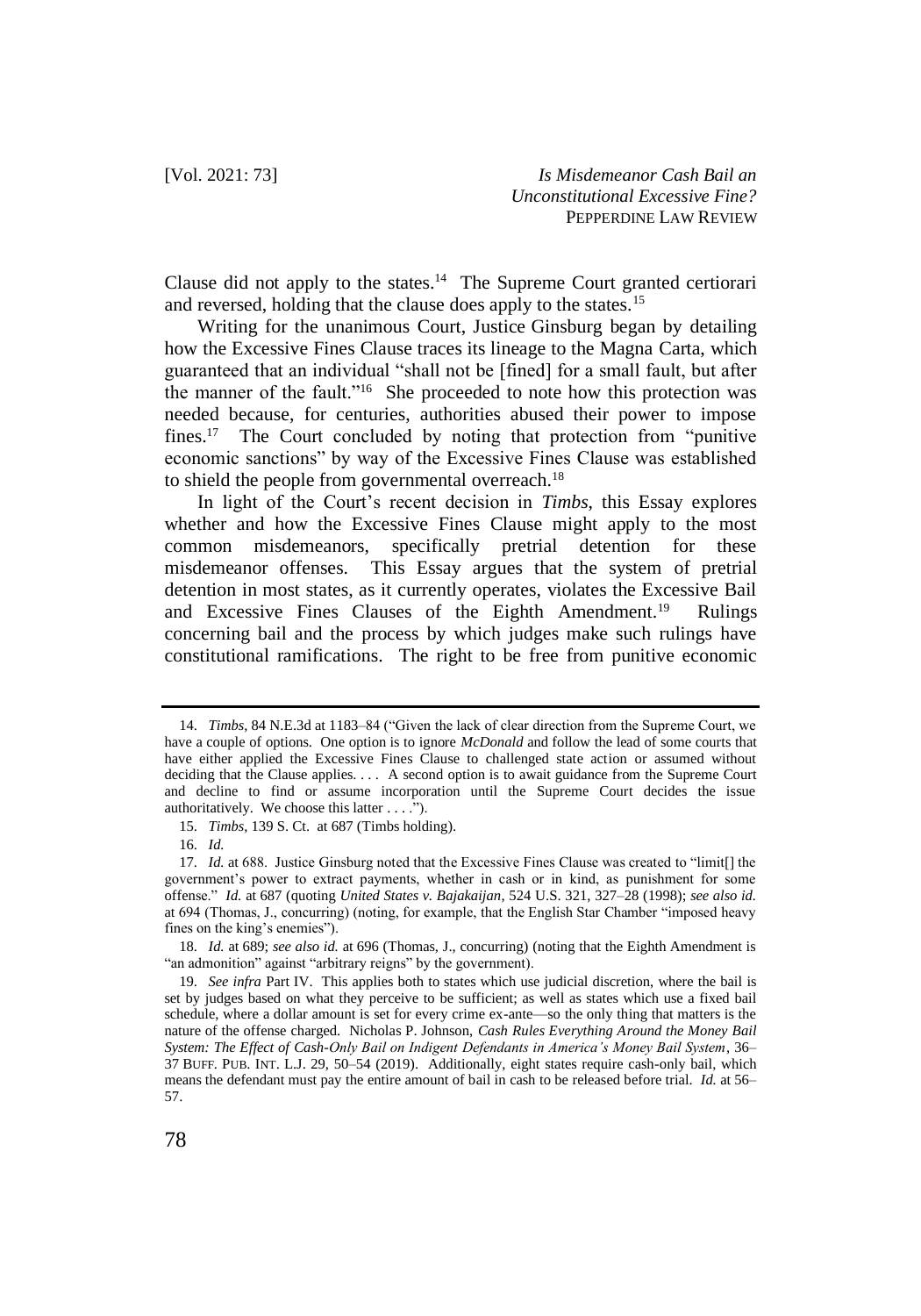sanctions and the prohibition against excessive bail in the pretrial detention context are coterminous—to enjoy one freedom, you must have the other. The Constitution prohibits jailing people simply because they are poor,  $20$  and the Supreme Court recently held that punitive economic sanctions are "excessive fines" for Eighth Amendment purposes. $21$  These decisions offer important protections for misdemeanor defendants and implicate vital societal interests. So, when the state tells John Creasy "you can go home as long as you pay a lot of money," and then jails him when he cannot afford to pay—it violates both protections.<sup>22</sup>

In a world where nonviolent conduct—that which does not involve damage to property or injury to persons, and indeed is often trivial in nature, such as unbuckled seatbelts, a noisy muffler, or an unleashed dog—can land anyone in jail, judges abuse their discretion when they set bail so high that it constitutes a *de facto* detention order, rendering punishment before conviction.<sup>23</sup> And while pretrial detention is supposed to be the "carefully limited exception,"<sup>24</sup> pretrial detention is very much the norm, particularly for those charged with misdemeanors.<sup>25</sup> On any given day, nearly half a

<sup>20.</sup> Bearden v. Georgia, 461 U.S. 660, 672 (1983) (holding that courts must inquire into a person's reason for failure to pay court-mandated fines before revoking probation, so that indigent people are not unjustly incarcerated)

<sup>21</sup>*. Timbs*, 139 S. Ct. at 689.

<sup>22.</sup> U.S. CONST. amend. VIII ("Excessive bail shall not be required, nor excessive fines imposed ."). Pretrial detention not only impairs a fundamental right, but it also impairs the ability to secure numerous other fundamental rights. Stack v. Boyle, 342 U.S. 1, 4 (1951) (noting that the "traditional right to freedom before conviction permits the unhampered preparation of a defense and serves to prevent the infliction of punishment prior to conviction. Unless this right to bail before trial is preserved, the presumption of innocence, secured only after centuries of struggle, would lose its meaning." (citation omitted)). Under the Excessive Fines Clause, a fine is excessive if it deprives an individual of his livelihood and he does not have the ability to pay it. *See* Browning-Ferris Industries of Vermont, Inc. v. Kelco Disposal, Inc., 492 U.S. 257, 271 (1989) (Citing the Magna Carta in holding that fines may not be so large as to deprive a person of his livelihood). Similarly, under the Excessive Bail Clause, pretrial liberty is the norm, and bail is excessive if it arbitrarily keeps a person in jail because they have no ability to pay it. *See Stack*, 342 U.S. at 4–7 ("Bail set at a figure higher than an amount reasonably calculated to [provide adequate assurance that the accused will stand trial and submit to sentence if found guilty] is 'excessive' under the Eighth Amendment.").

<sup>23.</sup> *See* Florence v. Cnty. of Burlington, 566 U.S. 318, 346–47 (2012) (Breyer, J., dissenting); *see also* Nieves v. Bartlett, 139 S. Ct. 1715, 1730 (2019) (Gorsuch, J., concurring in part and dissenting in part) (noting that "criminal laws have grown so exuberantly and come to cover so much previously innocent conduct that almost anyone can be arrested for something.").

<sup>24.</sup> United States v. Salerno, 481 U.S. 739, 755 (1987).

<sup>25.</sup> Léon Digard & Elizabeth Swavola, *Justice Denied: The Harmful and Lasting Effects of*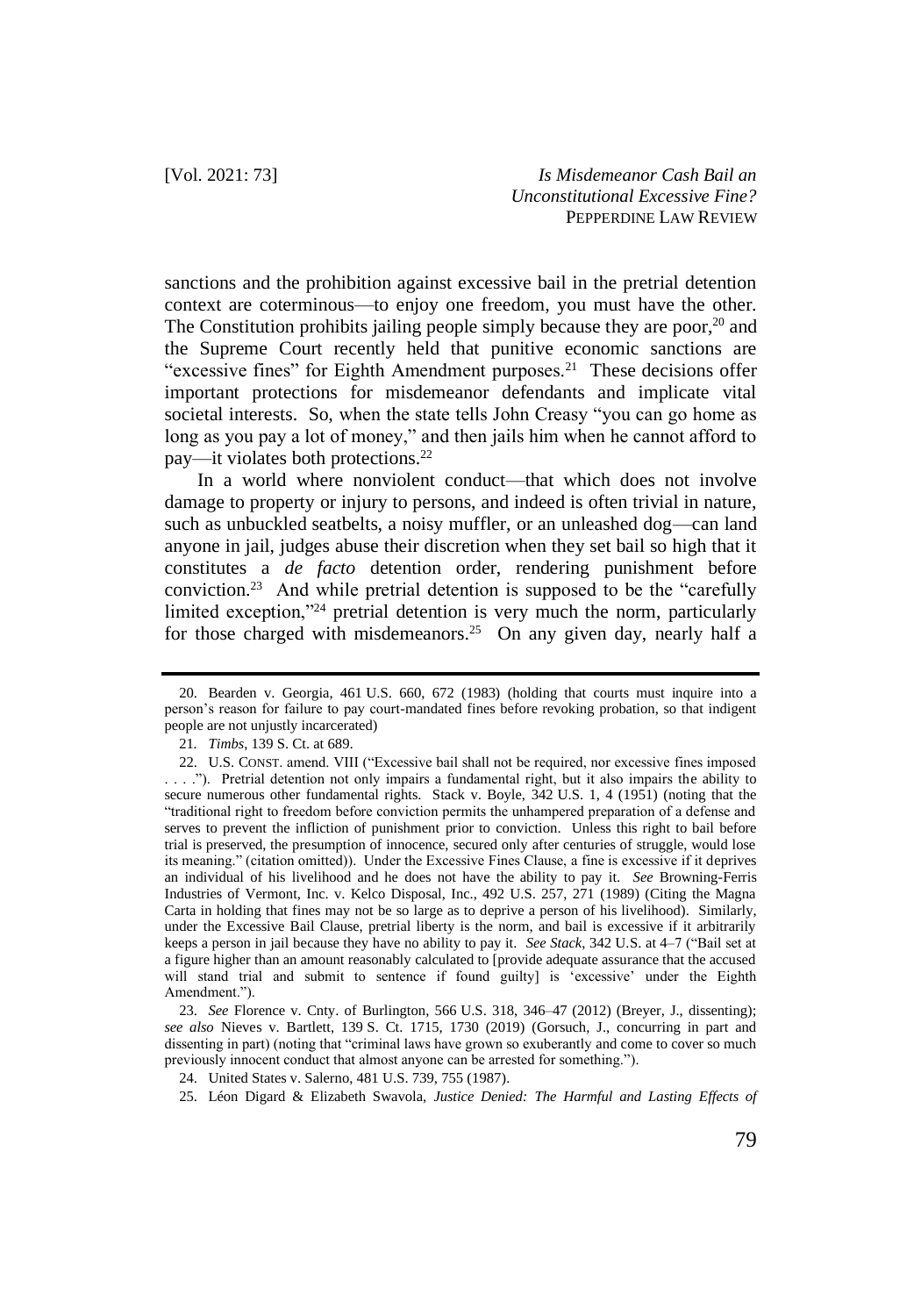million people sit in jail simply because they have been *accused* of a crime and are too poor to pay bail.<sup>26</sup> For indigent misdemeanor offenders, bail operates as an unconstitutional excessive fine because it punishes poverty and deprives individuals of their livelihood. *Timbs* requires more procedural and substantive protections.

Part II outlines the Supreme Court's decisions involving bail. <sup>27</sup> Part III discusses the history of adopting the Excessive Bail and Excessive Fines Clauses.<sup>28</sup> Part III also outlines the influences that shaped the Framers in including these Clauses in the new constitutional framework and discusses the Clause's interpretation and application in early American History.<sup>29</sup> Part

*Pretrial Detention*, VERA INST. OF JUST. 2 (2019), https://www.vera.org/downloads/publications/Justice-Denied-Evidence-Brief.pdf. 2019 marked a 30% increase in the size of the pretrial detainee population over the last twenty years; yet over this same period, the number of convicted individuals declined, meaning that the entire net growth can be attributed to pretrial detainees. Wendy Sawyer & Peter Wagner, *Mass Incarceration: The Whole Pie*, PRISON POLICY INITIATIVE n.3 (2020) (noting that the "not convicted" population of jails is the group driving jail growth), https://www.prisonpolicy.org/reports/pie2020.html; Zhen Zeng, *Jail Inmates in 2016*, U.S. DEP'T OF JUST. 4 (2018) (noting that at midyear 2000, nearly 350,000 individuals being held in jails were pretrial detainees), https://bjs.ojp.gov/content/pub/pdf/ji16.pdf; Zhen Zeng, *Jail Inmates in 2019*, U.S. DEP'T OF JUST. 5 (2021) (noting that at midyear 2019, nearly 490,000 individuals being held in jails were pretrial detainees), https://bjs.ojp.gov/content/pub/pdf/ji19.pdf; Shima Baradaran & Frank L. McIntyre, *Predicting Violence*, 90 TEX. L. REV. 497, 501 n.15 (2012) (noting that over the last "two decades, local jails have housed more pretrial detainees than actual convicts"). Misdemeanors represent roughly 80% of all state criminal dockets. *See* ALEXANDRA NATAPOFF, PUNISHMENT WITHOUT CRIME: HOW OUR MASSIVE MISDEMEANOR SYSTEM TRAPS THE INNOCENT AND MAKES AMERICA MORE UNEQUAL 2 (2018) [hereinafter NATAPOFF, PUNISHMENT WITHOUT CRIME].

<sup>26.</sup> Sawyer & Wagner, *supra* note 25. In the United States, there are nearly 11 million misdemeanor charges filed every year. NATAPOFF, PUNISHMENT WITHOUT CRIME, *supra* note 25, at 40–41;*cf*. JOHN S. GOLDKAMP, TWO CLASSES OF ACCUSED: A STUDY OF BAIL AND DETENTION IN AMERICAN JUSTICE 21–22 (1979) (describing bail's impact on poor defendants); Robert Lewis, *No Bail Money Keeps Poor People Behind Bars*, WNYC NEWS (Sep. 19, 2013), https://www.wnyc.org/story/bail-keeps-poor-people-behind-bars/ (highlighting how the number of pretrial detainees hovers around 50,000 individuals in New York City alone annually); Bernadette Rabuy & Daniel Kopf, *Detaining the Poor: How Money Bail Perpetuates an Endless Cycle of Poverty and Jail Time*, PRISON POL'Y INITIATIVE 1 (2016), https://www.prisonpolicy.org/reports/DetainingThePoor.pdf. Because the right to pretrial freedom from physical restraint is fundamental, the Constitution constrains when the state can intrude on such a fundamental right—including by way of unaffordable cash bail. *See* U.S. v. Salerno, 481 U.S. 739, 751 (1987) (acknowledging that an individual has a "strong interest in liberty" from pretrial physical restraint but holding that pretrial detention does not violate a fundamental right).

<sup>27.</sup> *Infra* Part II.

<sup>28.</sup> *Infra* Part III.

<sup>29.</sup> *Infra* Part III.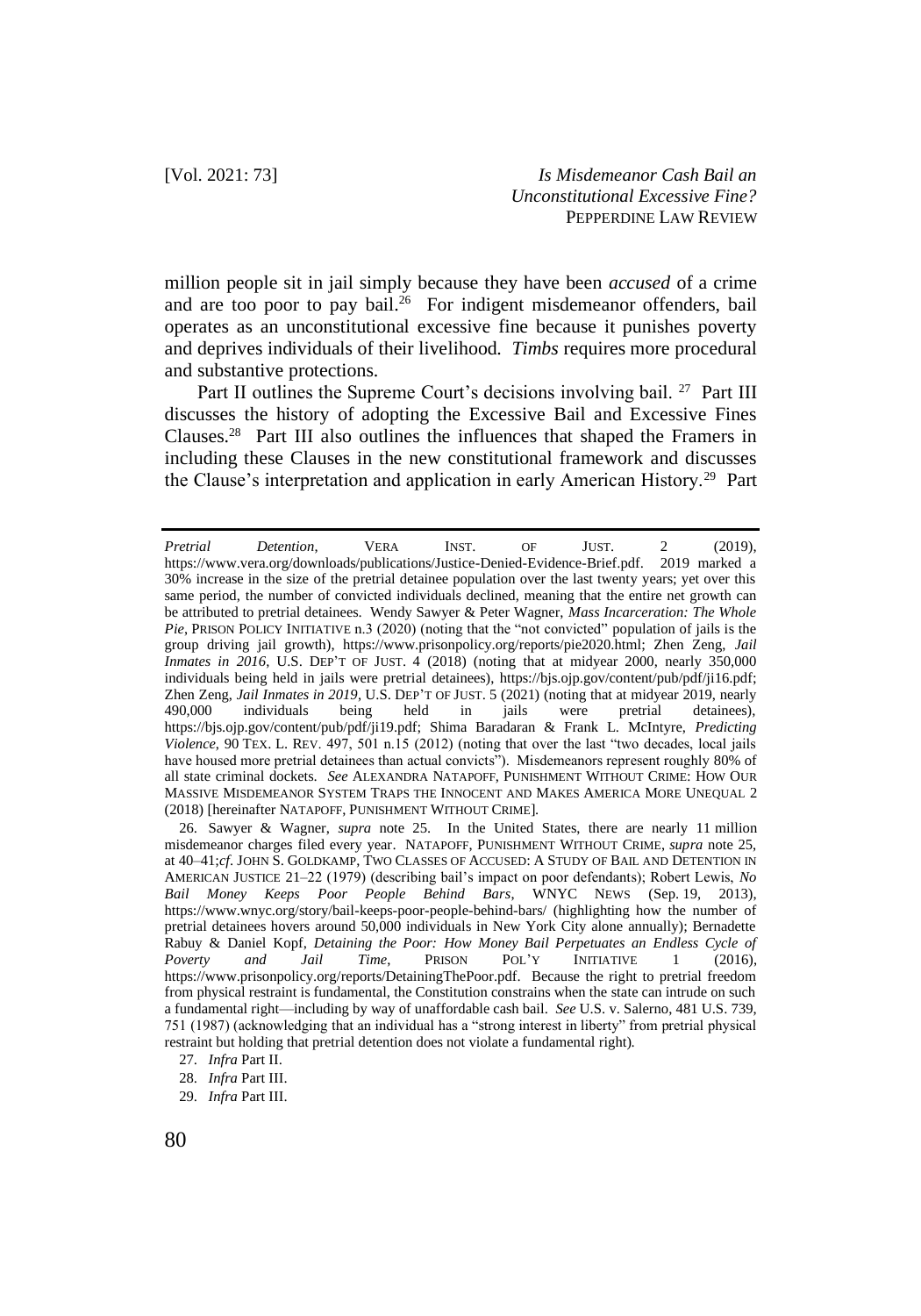IV argues that the Eighth Amendment prohibits excessive cash bail as applied to poor individuals in misdemeanor cases.<sup>30</sup> Thus, cash bail may be imposed only in the rare circumstances which require it after an adequate assessment is taken by the presiding judge. Part V concludes that the Constitution affords more protections for individuals accused of misdemeanors, and judges must take additional steps before imposing bail.<sup>31</sup>

## II. EIGHTH AMENDMENT CLAIMS BEFORE THE SUPREME COURT: A BRIEF **REVIEW**

The concept and application of bail and pretrial release have historical roots dating back long before this great nation was formed.<sup>32</sup> In more recent times, however, the practice has gone astray, resulting in a system of abuse

<sup>30.</sup> *Infra* Part IV.

<sup>31.</sup> *Infra* Part V.

<sup>32.</sup> Medieval England had bail as a mechanism to free "untried prisoners." *See* DANIEL J. FREED & PATRICIA M. WALD, BAIL IN THE UNITED STATES 1 (1964); *see also* Donald B. Verrilli, Jr., *The Eighth Amendment and the Right to Bail: Historical Perspectives*, 82 COLUM. L. REV. 328, 329 (1982); Sistrunk v. Lyons, 646 F.2d 64, 68 (3d Cir. 1981) (noting that the "right to be free from excessive bail . . . belongs to those 'fundamental principles of liberty and justice which lie at the base of our civil and political institutions.'" (quoting Powell v. Alabama, 287 U.S. 45, 67 (1932))); Caleb Foote, *The Coming Constitutional Crisis in Bail: I*, 113 U. PA. L. REV. 959, 967–75 (1965). Massachusetts was the first territory in the United States to recognize a right to bail in its Body of Liberties, dating to 1641, which held: "No mans person shall be restrained or imprisoned ... before the law hath sentenced him thereto." Ariana K. Connelly & Nadin R. Linthorst, *The* Ariana K. Connelly & Nadin R. Linthorst, *The Constitutionality of Setting Bail Without Regard to Income: Securing Justice or Social Injustice?*, 10 ALA. C.R. & C.L. L. REV. 115, 118 (2019) (alteration in original); *see also* Timothy R. Schnacke et al., The History of Bail and Pretrial Release, PRETRIAL JUST. INSTITUTE 4 (2010), https://cdpsdocs.state.co.us/ccjj/Committees/BailSub/Handouts/HistoryofBail-Pre-TrialRelease-

PJI\_2010.pdf. The United States eventually adopted a surety system from these roots where a respectable person would take personal responsibility for the accused and promise to pay the required money if the individual failed to show up. Timothy R. Schnacke, *Fundamentals of Bail: A Resource Guide for Pretrial Practitioners and a Framework for American Pretrial Reform*, NATIONAL INSTITUTE OF CORRECTIONS 25 (2014), https://s3.amazonaws.com/static.nicic.gov/Library/

<sup>028360.</sup>pdf; *see also* Connelly & Linthorst, *supra* note 32, at 118–19; Schnacke et al., *supra*, at 4–5. States would take a liberal approach to the right to bail and pretrial release in most instances—some going so far as to have a presumption that defendants would be released pending trial. June Carbone, *Seeing Through the Emperor's New Clothes: Rediscovery of Basic Principles in the Administration of Bail*, 34 SYRACUSE L. REV. 517, 531–32 (1983); *see also Bail: An Ancient Practice Reexamined*, 70 YALE L.J. 966, 967 (1961). Historically, this right has acted as a protection from governmental overreach. *See* Matthew J. Hegreness, *America's Fundamental and Vanishing Right to Bail*, 55 ARIZ. L. REV. 909, 916–20. These protections became known as the Consensus Right to Bail. *Id.* at 921–23.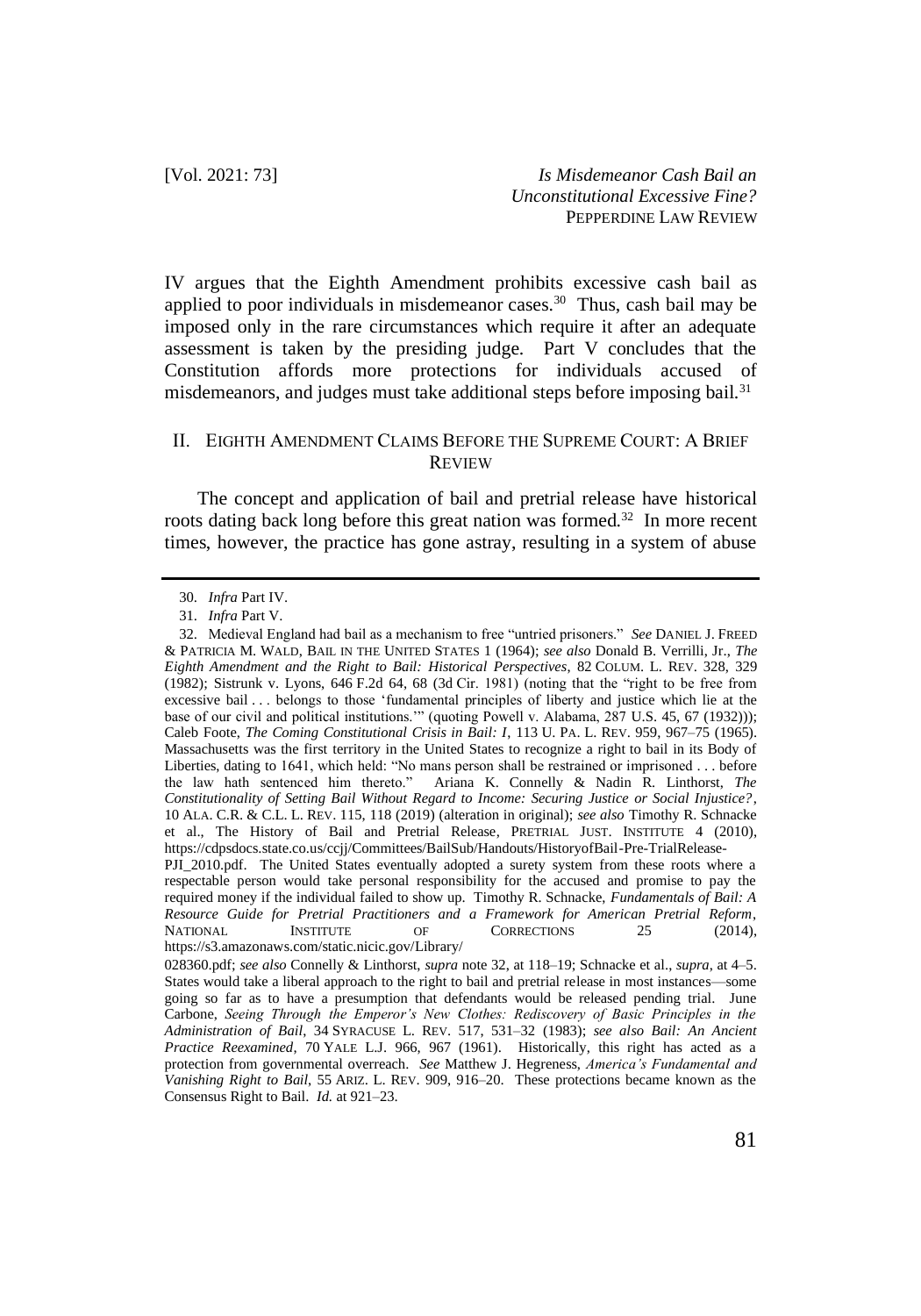with little oversight and serious societal impacts. Depending on the state, courts impose secured cash bail through two mechanisms: judicial discretion and fixed bail schedule.<sup>33</sup> For states that use a fixed schedule, a dollar amount is set for every crime ex-ante, thus the only thing that matters is the nature of the offense charged.<sup>34</sup> For states that use judicial discretion, judges set the bail based on what they perceive to be sufficient.<sup>35</sup> There are also eight states which require cash-only bail, meaning that, in these states, the defendant must pay *the entire amount* of bail in cash to be released before trial. $36$ 

Over the years, the Supreme Court has given very little attention to bail. In fact, the first time the Supreme Court addressed bail was over one hundred fifty years after the Eighth Amendment was ratified, in *Stack v. Boyle*. 37 In *Boyle*, a dozen individuals were charged with being Communist sympathizers.<sup>38</sup> The lower court judge set bail at \$50,000—the equivalent of over \$500,000 today.<sup>39</sup> The accused individuals sought to reduce the amount, arguing the bail amount violated the Excessive Bail Clause when taking account of their financial abilities at the time.<sup>40</sup> The District Court for the Southern District of California denied the applications and the Ninth

<sup>33.</sup> *See, e.g.*, O'Donnell v. Harris Cnty., 892 F.3d 147, 153–54 (5th Cir. 2018) (fixed bail schedule); Stack v. Boyle, 342 U.S. 1, 6 (1951) (judicial discretion).

<sup>34.</sup> Johnson, *supra* note 19, at 50–51 (discussing how judges in states with fixed bail schedules often fail to consider factors like the defendant's ability to pay). *But see O'Donnell*, 892 F.3d at 153 (explaining that, even with a fixed bail schedule, judges in Texas "are legally proscribed from mechanically applying the bail schedule to a given arrestee," and that "the Texas Code requires officials to conduct an individualized review based on five enumerated factors . . . .").

<sup>35.</sup> Connelly & Linthorst, *supra* note 32, at 125–26 (discussing secured money bail's contours).

<sup>36.</sup> Johnson, *supra* note 19, at 56–57. *But see Stack*, 342 U.S. at 5 ("the modern practice of requiring a bail bond or the deposit of a sum of money subject to forfeiture serves as additional assurance of the presence of an accused. Bail set at a figure higher than an amount reasonably calculated to fulfill this purpose is 'excessive' under the Eighth Amendment."); Trujillo v. State, 483 S.W.3d 801, 805 (Ark. 2016) ("In Arkansas, like Wyoming, we have held that the purpose of bail is to ensure the presence of the defendant."); Saunders v. Hornecker, 344 P.3d 771, 780 (Wyo. 2015) ("This Court has stated that the *purpose of bail* in Wyoming is to ensure the defendant's presence to answer the charges without excessively restricting the defendant's liberty pending trial."); Lauryn P. Gouldin, *Disentangling Flight Risk from Dangerousness*, 2016 B.Y.U. L. REV. 837, 849–50 (2016).

<sup>37.</sup> 342 U.S. 1 (1951).

<sup>38.</sup> *Id.* at 3.

<sup>39.</sup> *Id.* 

<sup>40.</sup> *Id.*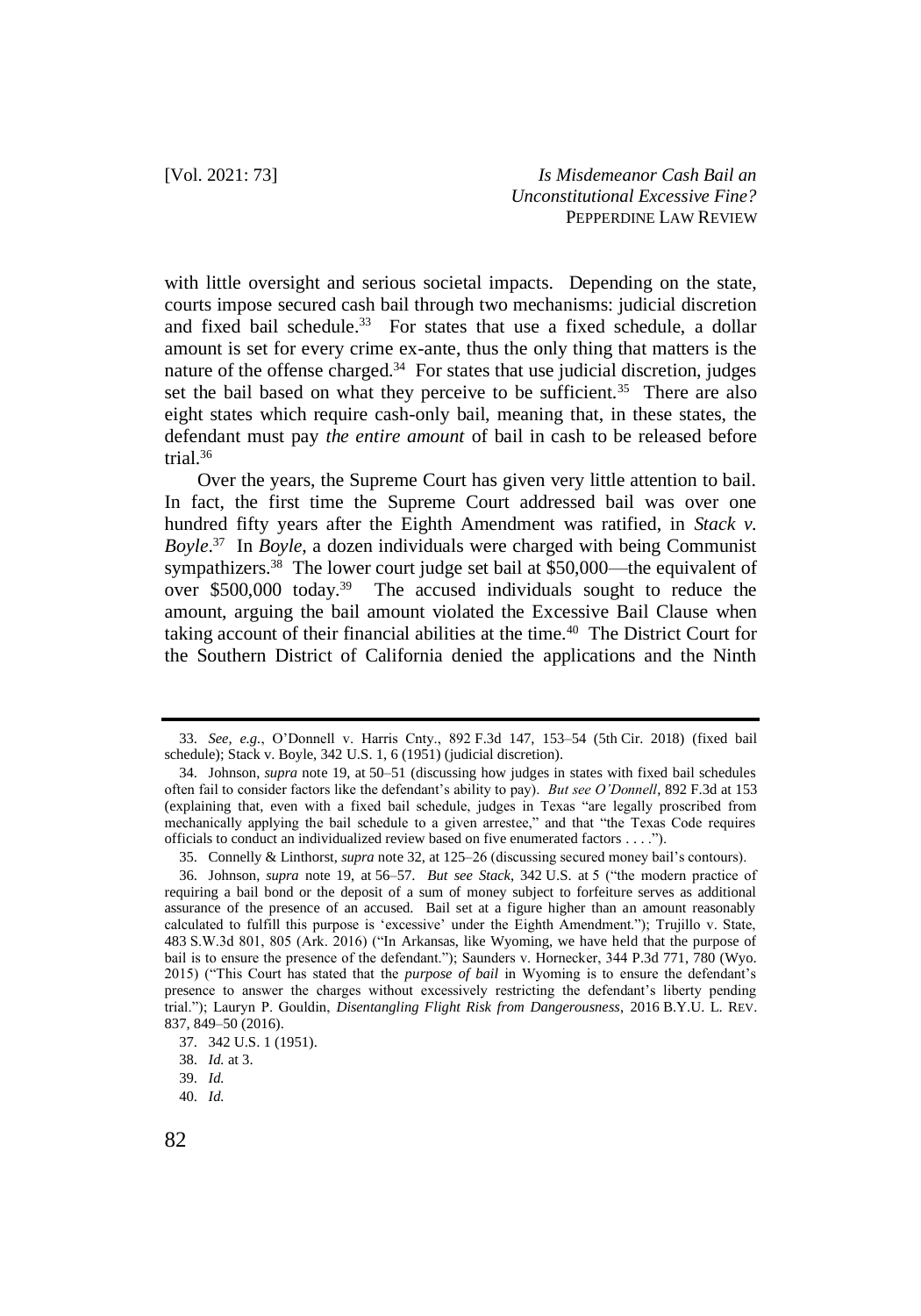Circuit affirmed the denial.<sup>41</sup> The Supreme Court disagreed.<sup>42</sup> The Court vacated the bail amount, concluding that any amount of bail "set at a figure higher than an amount reasonably calculated to [give adequate assurance to the individual that he will stand trial and submit to sentence if found guilty] is 'excessive' under the Eighth Amendment."<sup>43</sup> The Court gave the following reason: "[The] traditional right to freedom before conviction permits the unhampered preparation of a defense, and serves to prevent the infliction of punishment prior to conviction. Unless this right to bail before trial is preserved, the presumption of innocence, secured only after centuries of struggle, would lose its meaning."<sup>44</sup> That presumption, the Court noted, will mean that generally the individual will be entitled to pretrial freedom, which will permit "the unhampered preparation of a defense . . . and serv[ing] to prevent the infliction of punishment prior to conviction."<sup>45</sup> Just a few months later, the Court revisited bail, in *Carlson v. Landon*. 46 *Carlson* dealt with the issue of whether individuals who pose a flight risk could be held without bail at all.<sup>47</sup> The Court asserted for the first time that the Eighth Amendment only requires bail not to be excessive—it does not guarantee bail in all circumstances.<sup>48</sup> Individuals charged with certain crimes—such as capital offenses—need not be granted bail at all. $49$  Yet if they are granted bail, it cannot be excessive—and excessiveness is *to be determined on an individualized basis*. 50

The last time the Court spoke on bail was over three decades ago in United States v. Salerno.<sup>51</sup> In Salerno, Anthony Salerno, boss of the Genovese crime family, was indicted on a slew of serious charges, including

<sup>41.</sup> Stack v. Boyle, 192 F.2d 56, 57 (9th Cir. 1951).

<sup>42.</sup> *Stack*, 342 U.S. at 7.

<sup>43.</sup> *Id.* at 5.

<sup>44.</sup> *Id.* at 4.

<sup>45.</sup> *Id.*

<sup>46.</sup> 342 U.S. 524 (1952).

<sup>47.</sup> *Id.* at 526–28.

<sup>48.</sup> *Id.* at 545.

<sup>49.</sup> *Id.*

<sup>50.</sup> *See Stack*, 342 U.S. at 5.

<sup>51.</sup> 481 U.S. 739 (1987). In 1984, Congress supplemented these cases when it enacted the Bail Reform Act of 1984, which added the determination of dangerousness to be included in the inquiry to setting bail. 18 U.S.C. § 3142(c). Congress was worried about "the alarming problem of crimes committed by persons on release," and thus wanted to allow judges to use their discretion in determining bail. S. REP. NO. 98-225, at 3 (1983).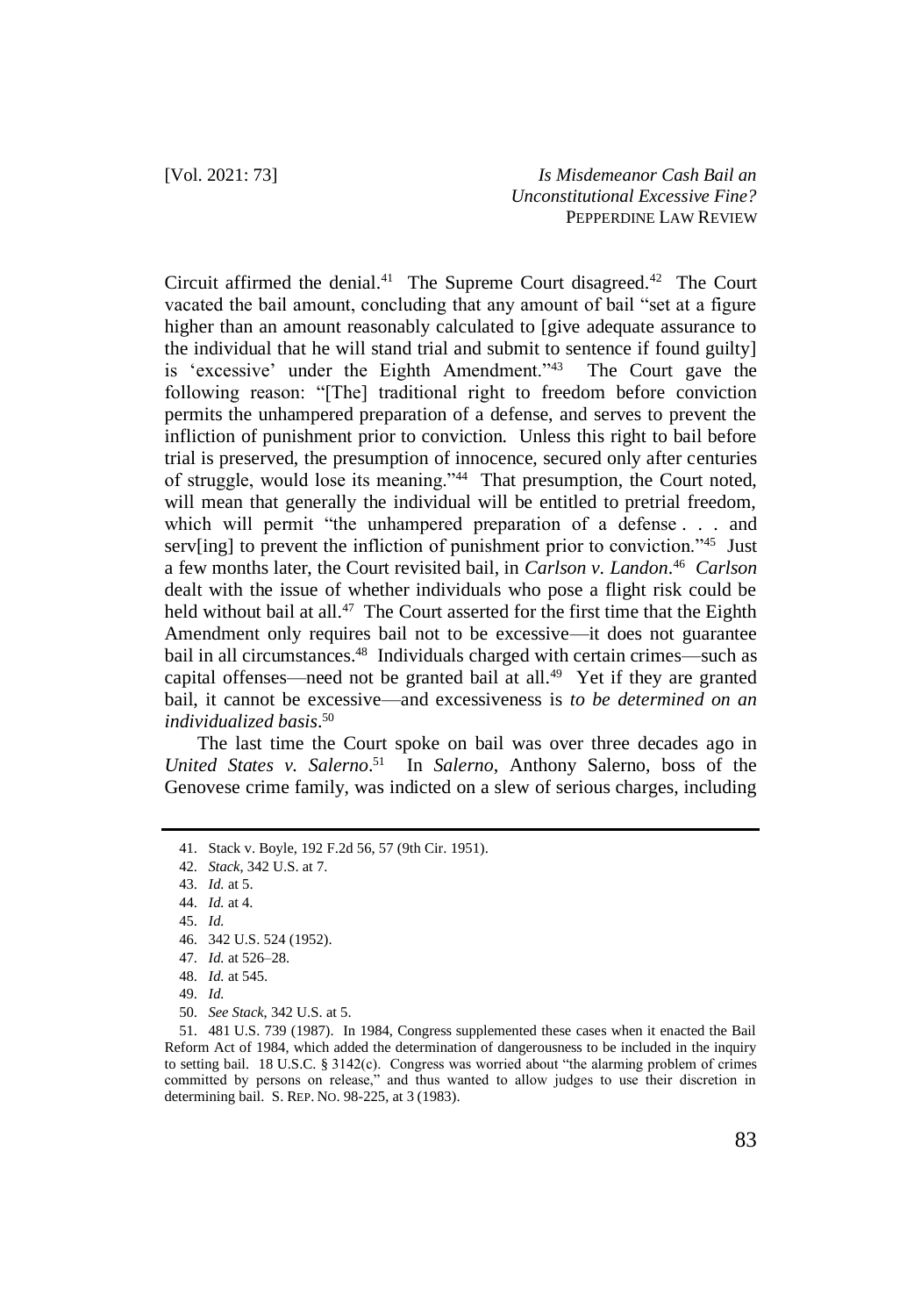racketeering.<sup>52</sup> At issue in *Salerno* was whether danger to the community alone provides a legitimate reason for denying bail.<sup>53</sup> The Court concluded that the Constitution does not prohibit an arrestee from being detained pending trial "if the Government demonstrates by clear and convincing evidence after an adversary hearing that no release conditions 'will reasonably assure . . . the safety of any other person and the community.'"<sup>54</sup>

These three cases highlight the Court's view that pretrial release is an important liberty interest.<sup>55</sup> The only reasons to detain someone before trial is if they are a flight risk, pose a danger to society or the community, or some combination of the two.<sup>56</sup> Wealth-based pretrial detention, however, does not rest on either of these reasons, and thus this practice fails to find constitutional grounding.

## III. NAVIGATING THE BRIDGE OVER TROUBLED WATERS: THE EIGHTH AMENDMENT

#### *A. History of The Excessive Bail Clause*

It is hard to understand contemporary debates about bail without going further back through the history of what would become the Eighth Amendment. The Excessive Bail Clause traces its origins all the way to the Magna Carta, the foundation of English law.<sup>57</sup> After adopting the Magna

<sup>52.</sup> *Id.* at 743.

<sup>53.</sup> *Id.* at 744–45.

<sup>54.</sup> *Id.* at 741 (quoting 18 U.S.C. § 3142 (alteration in original)).

<sup>55.</sup> *Cf.* Lopez-Valenzuela v. Arpaio, 770 F.3d 772, 780–88 (9th Cir. 2014) (holding that Arizona's Proposition 100, which categorically denied bail to any undocumented persons awaiting a felony trial, violated the liberty interest of the substantive due process clause); Schultz v. State, 330 F. Supp. 3d 1344, 1358 (N.D. Ala. 2018) ("Criminal defendants have a constitutional right to pretrial liberty . . . absent extenuating circumstances like flight risks or dangers to the community, the State may not incarcerate a defendant pretrial.").

<sup>56.</sup> *See, e.g.*, *Schultz*, 330 F. Supp. 3d at 1358.

<sup>57.</sup> *See* Browning-Ferris Industries of Vermont, Inc. v. Kelco Disposal, Inc., 492 U.S. 257, 270– 71 (1989) (noting that the Magna Carta established that fines may not be so large as to deprive a person of his livelihood); English Bill of Rights, 1689, 1 W. & M., c. 2 (Eng.)("That excessive bail ought not to be required . . . ."); Foote, *supra* note 32, at 965–66; CHARLES PETERSDORFF, A PRACTICAL TREATISE ON THE LAW OF BAIL IN CIVIL AND CRIMINAL PROCEEDINGS 483 (1824); Samuel Wiseman, *Discrimination, Coercion, and the Bail Reform Act of 1984: The Loss of the Core Constitutional Protections of the Excessive Bail Clause*, 36 FORDHAM URB. L.J. 121, 127 (2009) [hereinafter Wiseman, *Bail Reform Act*].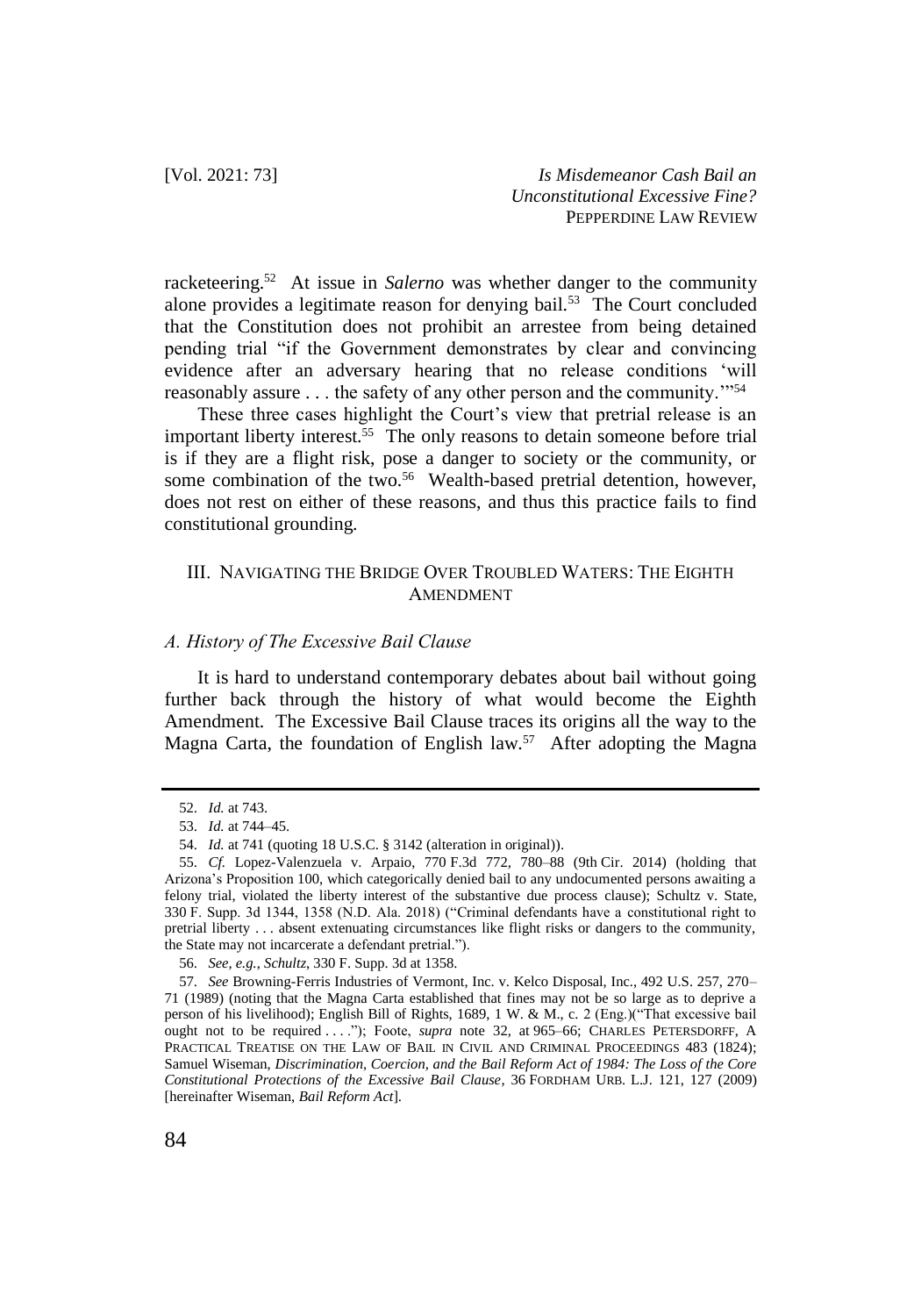Carta, Parliament sought to "implement the promise of the famous 39th chapter of Magna Carta that 'no freeman shall be arrested, or detained in prison . . . unless . . . by the law of the land."<sup>58</sup> For the next few centuries, further developments established firm protections for bail.<sup>59</sup>

Routine abuses occurred because the common law of 1689 afforded courts very broad discretion in setting bail.<sup>60</sup> These abuses led to the enactment of the Excessive Bail Clause in the English Bill of Rights.<sup>61</sup> The clause sought to firmly close loopholes which allowed judges to circumvent the will of Parliament—that pretrial release is the norm save for exceptional circumstances.<sup>62</sup> <sup>63</sup>

Soon after the English Bill of Rights became law, the courts of the King's Bench began to examine whether individuals had the ability to post bond.<sup>64</sup> Commentators noted that to be reasonable, bail must consider the financial ability of the individual. $65$  This history shows that policing abusive pretrial imprisonment through the Excessive Bail Clause was a fundamental

<sup>58.</sup> Foote, *supra* note 32, at 965–66 (alteration in original).

<sup>59.</sup> FREED & WALD, *supra* note 32, at 1; Foote, *supra* note 32, at 966–68. Difficulties in securing release on bail led Parliament to create the Petition of Right of 1628. Foote, *supra* note 32, at 967. However, there was no strong mechanism to force judges to set timely bail and release hearings. Foote, *supra* note 32, at 967. This led to Parliament enacting the Habeas Corpus Act of 1679, which could force the setting of bail hearing. Foote, *supra* note 32, at 967. However, this led to judges setting bail at unreasonably high levels so that individuals would remain detained. LOIS SCHWOERER, THE DECLARATION OF RIGHTS, 1689, 106, 239–40 (1981).

<sup>60.</sup> Laurence Claus, *The Antidiscrimination Eighth Amendment*, 28 HARV. J.L. & PUB. POL'Y 119, 122 (2004).

<sup>61.</sup> COLIN RHYS LOVELL, ENGLISH CONSTITUTIONAL AND LEGAL HISTORY 388–94 (1962); SCHWOERER, *supra* note 59, at 87, 90–92; Laurence Claus, *Methodology, Proportionality, Equality: Which Moral Question Does the Eighth Amendment Pose?*, 31 HARV. J. L. & PUB. POL'Y 35, 37 (2008); Foote, *supra* note 32, at 967. As a drafter of the English Bill of Rights described it, judges set bail so high "to elude the Benefit of the Laws made for the Liberty of the Subjects," that they were, in effect, "denying him the right to bail." English Bill of Rights, 1689, 1 W. & M., c. 2 (Eng.); SCHWOERER, *supra* note 59, at 90.

<sup>62.</sup> *See generally* William F. Duker, *The Right to Bail: A Historical Inquiry*, 42 ALB. L. REV. 33, 34–66 (1977).

<sup>63.</sup> Claus, *The Antidiscrimination Eighth Amendment*, *supra* note 60, at 122.

<sup>64.</sup> *See, e.g.*, Daw v. Swaine (1670) 88 Eng. Rep. 1195 (KB) (action for excessive bail); Neal v. Spencer (1698) 88 Eng. Rep. 1305 (KB) (collecting cases that note the diversity of bail amounts given for the same offense in an action for excessive bail); Parker v. Langley (1712) 88 Eng. Rep. 667 (QB) (action for excessive bail); King v. Bowes (1787) 99 Eng. Rep. 1327(KB) (allowing for a "lessening" of bail, as there may be "difficulty" in procuring the sums).

<sup>65.</sup> WILLIAM HAWKINS, A TREATISE OF PLEAS OF THE CROWN 138–39 (8th ed.1824); *see also* JOSEPH CHITTY, A PRACTICAL TREATISE ON THE CRIMINAL LAW 88–89 (1819).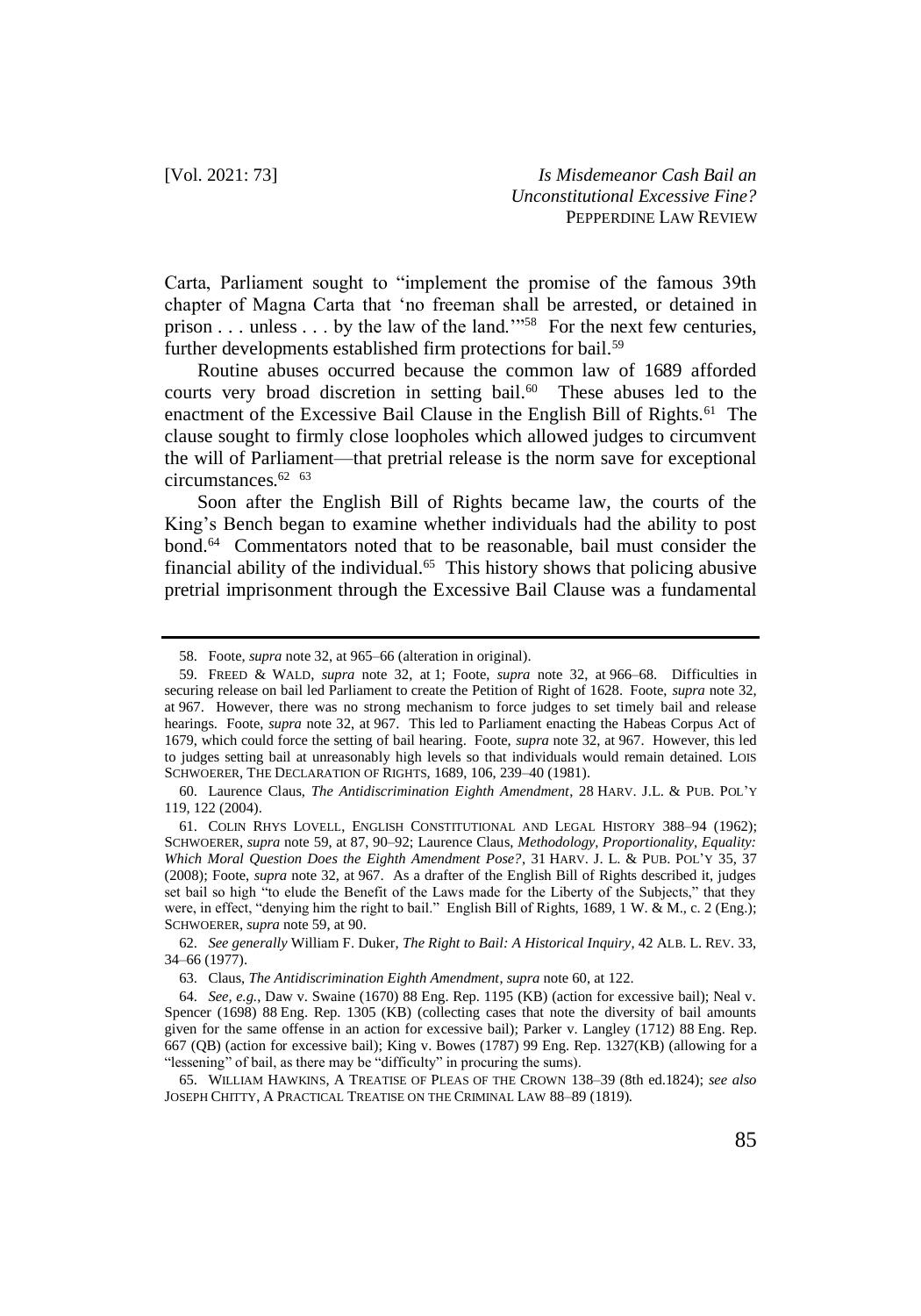aspect of liberty the English sought to protect.<sup>66</sup>

The clause was adopted almost verbatim in the American Bill of  $Rights.<sub>67</sub>$  It was a non-controversial provision that sparked almost no debate.<sup>68</sup> American history shows that the founders adopted the English understanding of the clause.<sup>69</sup> For federal cases, The Judiciary Act of 1789 conferred rights to bail proceedings in all federal criminal cases.<sup>70</sup> The practice in the colonies was either very similar or even more in favor of the pretrial release of the individual.<sup>71</sup> Judges had little room to abuse their discretion to set bail. When they did abuse their discretion in setting bail, it was viewed as objectively excessive.<sup>72</sup>

69. *Ex parte* Milburn, 34 U.S. 704, 710 (1835); United States v. Lawrence, 4 D.C. 518 (1835); United States v. Brawner, 7 F. 86, 88–89 (W.D. Tenn. 1881); Jones v. Kelly, 17 Mass. 116, 116–17 (1821); Whiting v. Putnam, 17 Mass. 175, 175–78 (1821).

70. Judiciary Act of 1789, § 33, 1 Stat. 73, 91 (1789). It said that, for a noncapital defendant, "bail shall be admitted," and for a capital defendant, bail *may* be admitted. *Id.*

71. The Virginia and Massachusetts bills of rights prohibited excessive bail. VA. CONST. art. I, § 9 ("[E]xcessive bail ought not to be required"); MASS. CONST. art. XXVI ("[N]o . . . court of law, shall demand excessive bail"). Pennsylvania and North Carolina used a definition that many 19th century state constitutions copied: "All prisoners shall be bailable by sufficient sureties, unless for capital offences, when the proof is evident, or presumption great." PA. CONST. OF 1776, § 28; N.C. CONST. OF 1776, §XXXIX.

72. SCHWOERER, *supra* note 59, at 87. One important feature to note is many colonial charters guaranteed that individuals would enjoy the same liberties as Englishmen, and these charters would be adopted when the colonies became states. Hermine Herta Meyer, *Constitutionality of Pretrial Detention, I*, 60 GEO. L.J. 1139, 1163 (1972) (noting how state constitutions followed the pattern of English law). Another feature of these bail clauses was that they were inalienable rights. Hegreness, *supra* note 32, at 912. For all crimes that were not punishable by death, the right to bail was automatic. *Id.*; *cf.* Samuel R. Wiseman, *Fixing Bail*, 84 GEO. WASH. L. REV. 417, 422 (2016) [hereinafter Wiseman, *Fixing Bail*] (observing some of the problems of the modern cash bail system including the incentives judges have to detain defendants).

<sup>66.</sup> Michael S. Woodruff, *The Excessive Bail Clause: Achieving Pretrial Justice Reform Through Incorporation*, 66 RUTGERS L. REV. 241, 290–92 (2013).

<sup>67.</sup> *Compare* U.S. CONST. amend. VIII ("Excessive bail shall not be required, nor excessive fines imposed, nor cruel and unusual punishments inflicted."), *with* English Bill of Rights, 1689, 1 W. & M., c. 2 (Eng.) (declaring that "excessive bail ought not to be required, nor excessive fines imposed, nor cruel and unusual punishments inflicted"); *see also* Wiseman, *Bail Reform Act*, *supra* note 57, at 127.

<sup>68.</sup> Only one delegate, Representative Samuel Livermore, spoke on it, saying, "The clause seems to express a great deal of humanity, on which account I have no objection to it; but as it seems to have no meaning in it, I do not think it necessary. What is meant by the terms excessive bail? Who are to be the judges?" 1 Annals of Cong. 782 (1789) (Joseph Gales ed., 1834). The lack of controversy may have stemmed from the well-understood principle of pretrial release dating back centuries and present in colonial America. Foote, *supra* note 32, at 966–75; *see also* Duker, *supra* note 62, at 33–60.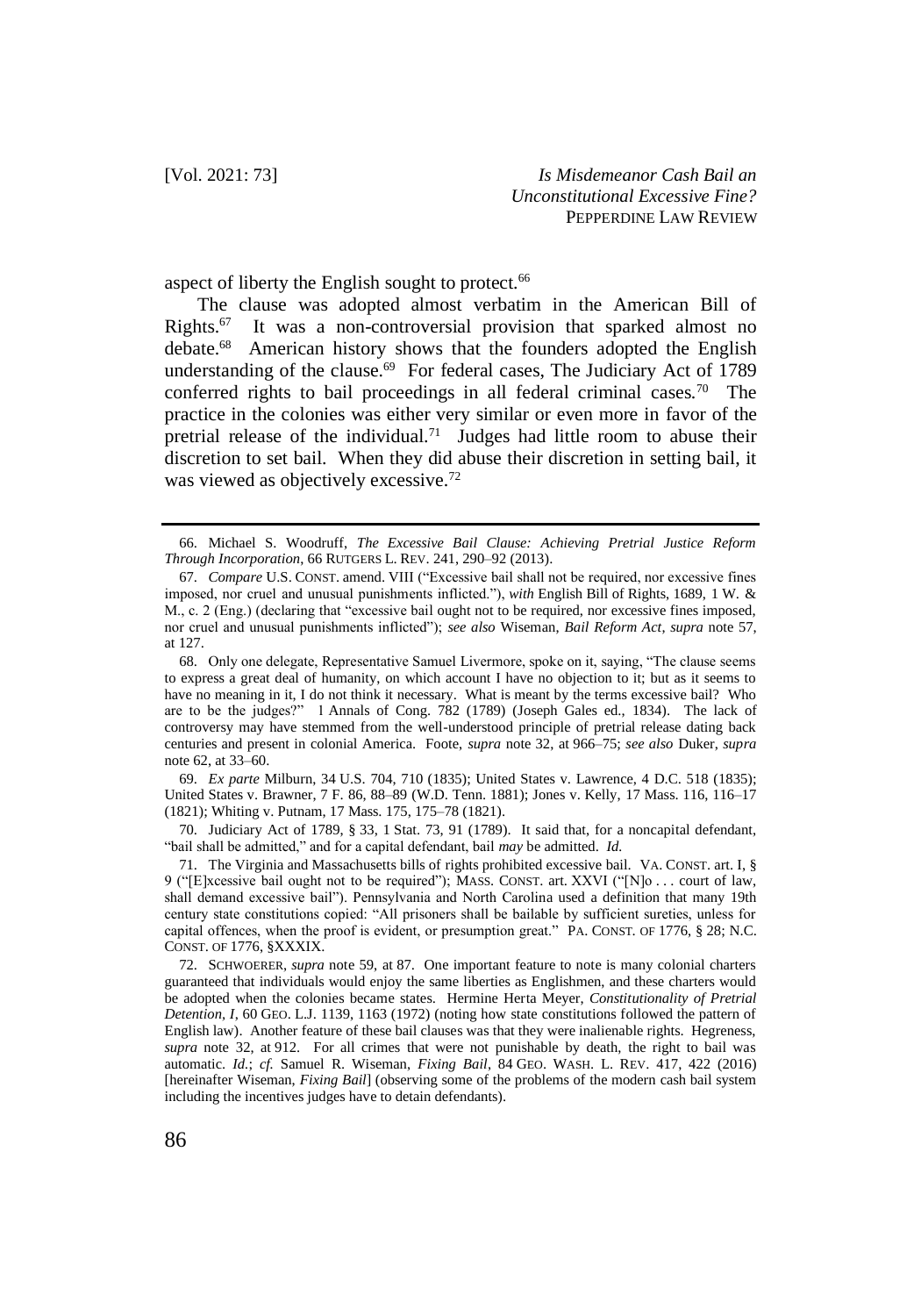One cannot properly understand or interpret this right to reasonable bail without considering its origins and historical interpretation. In *Boyle*, the Court described a "right to bail" as the "traditional right to freedom before conviction," and "[t]he right to release before trial conditioned upon the accused's giving adequate assurance."<sup>73</sup> Although a court may impose bail conditions, the primary function of bail is to allow for pretrial release, while making certain the individual accused of a crime will appear in court when required.<sup>74</sup> Historically, when people were charged with misdemeanors, they had the right to release.<sup>75</sup> For bail to be reasonable, the calculation must be based on the character and circumstances of each individual who comes before the judge—including their financial abilities.<sup>76</sup>

#### *B. History of The Excessive Fines Clause*

Similar to the right to be free from excessive bail, the history of the right to be free from an excessive monetary sanction—which comes after one is convicted—dates back to the Magna Carta.<sup>77</sup> The Magna Carta was created to "reduce arbitrary royal power."<sup>78</sup> The Magna Carta treated a fine that would impoverish an individual as *per se* disproportionate.<sup>79</sup> Parliament confirmed and restated these principles many times during the thirteenth,

76. *Stack*, 342 U.S. at 5, 5 n.3 ("the fixing of bail for any individual defendant must be based upon standards relevant to the purpose of assuring the presence of that defendant," including "the financial ability of the defendant to give bail"). Pretrial release upholds the presumption of innocence. *Id.* at 4.

77. The Court has referred to this as the "foundation of our English law heritage." Klopfer v. North Carolina, 386 U.S. 213, 223 (1967).

<sup>73.</sup> Stack v. Boyle, 342 U.S. 1, 4 (1952).

<sup>74.</sup> *Id.* at 4–5; United States v. Salerno, 481 U.S. 739, 752–54 (1987).

<sup>75.</sup> Shima Baradaran Baughman, *The History of Misdemeanor Bail*, 98 B.U. L. REV. 837, 863– 64 (2018) [hereinafter Baughman, *History*]. The founders intended the Excessive Bail Clause to secure to American citizens the entire right as it existed in the English Bill of Rights and as the Framers understood it. *See* A. E. DICK HOWARD, THE ROAD FROM RUNNYMEDE: MAGNA CARTA AND CONSTITUTIONALISM IN AMERICA 205–10, 233–49 (1968) (tracing the origins of the Bill of Rights to the Magna Carta); 3 THE DEBATES IN THE SEVERAL STATE CONVENTIONS ON THE ADOPTION OF THE FEDERAL CONSTITUTION 446–47, 467–68 (Jonathan Elliot 2d ed., 1836) (statements of Patrick Henry and Edmond Randolph to Virginia Convention).

<sup>78.</sup> Browning-Ferris Indus. of Vermont v. Kelco Disposal, Inc., 492 U.S. 257, 270 (1989); JOHN PHILLIP REID, THE ANCIENT CONSTITUTION AND THE ORIGINS OF ANGLO-AMERICAN LIBERTY 99-103 (2005); GOLDWIN ALBERT SMITH, A CONSTITUTIONAL AND LEGAL HISTORY OF ENGLAND 129, 131 (1955).

<sup>79.</sup> Beth A. Colgan, *Reviving the Excessive Fines Clause*, 102 CAL. L. REV. 277, 321 (2014).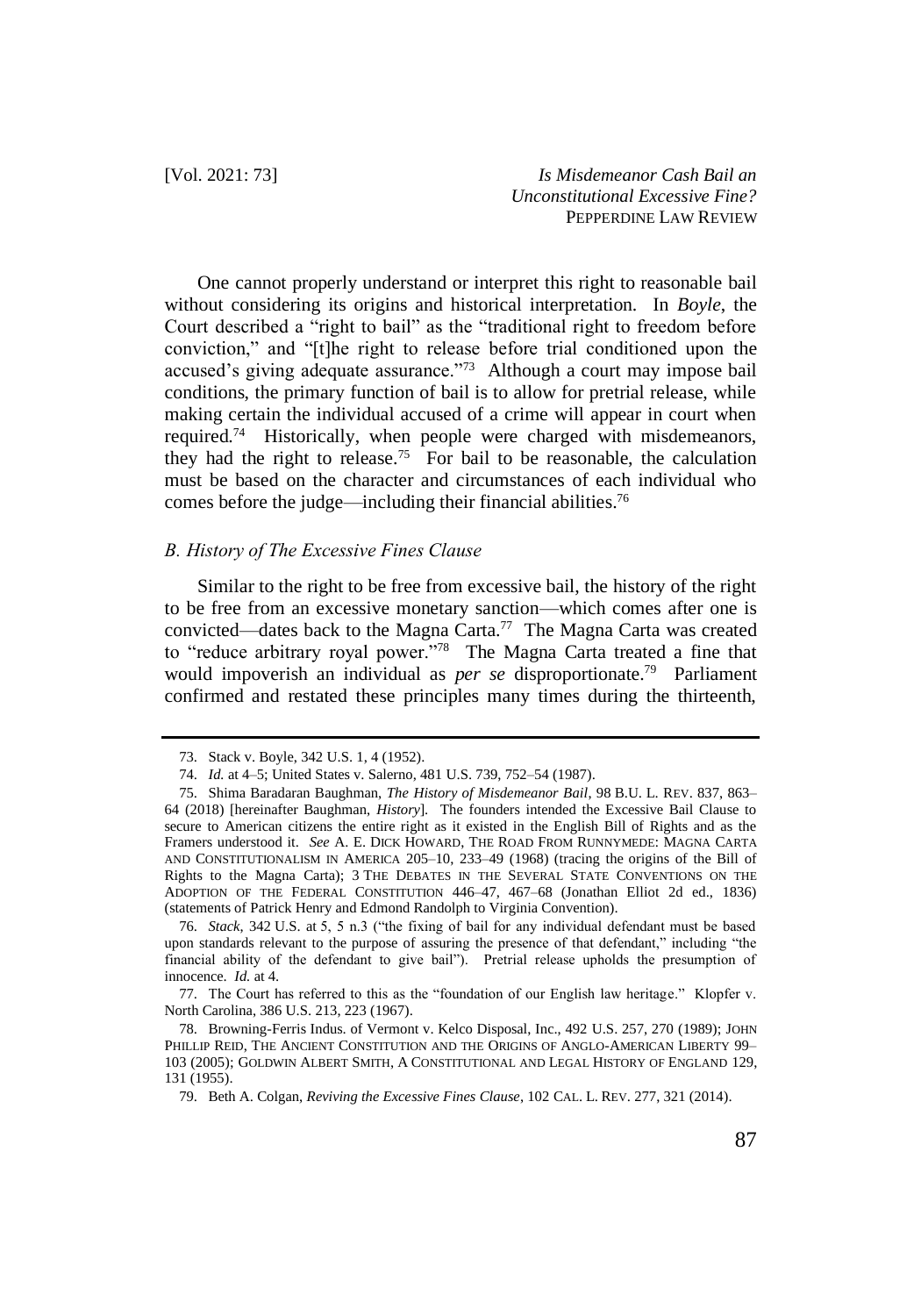fourteenth, and fifteenth centuries.<sup>80</sup> Yet despite the guarantees, those with power continued to impose unaffordable fines on individuals—for reasons including harassment—and would detain those unable to pay.<sup>81</sup>

After the overthrow of the last Stuart king, Parliament sought to reaffirm the Magna Carta's protection from excessive fines once and for all. When Parliament adopted the English Bill of Rights, it included an Excessive Fines Clause which it crafted to prevent English from judges abusing their power.<sup>82</sup> When crafting the provision, the drafters made clear that they sought to curb the pattern of imposing excessive fines—and doing so in an "arbitrar[y], illegal[], and [biased]" manner."<sup>83</sup> As one commentator put it, "[t]he great object [of the Excessive Fines Clause was that it ensured in] no case could the offender be pushed absolutely to the wall: his means of livelihood must be saved to him."<sup>84</sup>

The earliest application of the excessive fines provision came less than a year after its adoption, where the House of Lords reversed an excessive fine the Court of King's Bench had imposed on Lord Devonshire.<sup>85</sup> The House of Lords declared:

<sup>80.</sup> *See* FAITH THOMPSON, MAGNA CARTA: ITS ROLE IN THE MAKING OF THE ENGLISH CONSTITUTION, 1300–1629 10 (1948) (noting that Parliament reaffirmed the principles of the Magna Carta at least thirty-seven times during the time prior to adoption of the English Bill of Rights); *see also* Le Gras v. Bailiff of Bishop of Winchester, Y.B. Mich. 10 Edw. II, pl. 4 (C.P. 1316), *reprinted in* 52 THE PUBLICATIONS OF THE SELDEN SOCIETY 3 (1934).

<sup>81.</sup> THE CONSTITUTIONAL DOCUMENTS OF THE PURITAN REVOLUTION, 1625–1660 210–12 (S. Samuel Rawson Gardiner ed.,  $3<sup>rd</sup>$  ed. 1906). The excessive fines judges imposed with impunity during the reigns of several monarchs, from Henry VII to Charles II, led to Parliament seeking to make a lasting change. 2 LORD MACAULAY, THE HISTORY OF ENGLAND FROM THE ACCESSION OF JAMES THE SECOND 3 (1848).

<sup>82.</sup> SCHWOERER, *supra* note 59, at 91.

<sup>83.</sup> SCHWOERER, *supra* note 59, at 91. The drafters further provided three examples of large fines imposed upon disfavored individuals, in amounts so high that no individual could pay. 9 H.C. Jour. 689–90 (1680) ("[I]t is the Opinion of this Committee, That the Court of King's Bench, in the Imposition of Fines on Offenders of late Years, hath acted arbitrarily, illegally, and partially"). As one scholar has found, these individuals were not being fined for anything they did, but for who they were. Claus, *The Antidiscrimination Eighth Amendment*, *supra* note 60, at 139; *see also* WILLIAM SHARP MCKECHNIE, MAGNA CARTA: A COMMENTARY ON THE GREAT CHARTER OF KING JOHN 287 (2d ed. 1914); 4 WILLIAM BLACKSTONE, COMMENTARIES ON THE LAWS OF ENGLAND 373 (1769) ("[I]mprisonment . . . is better than an excessive fine, for [an excessive fine] amounts to imprisonment for life.").

<sup>84.</sup> MCKECHNIE, *supra* note 83, at 287.

<sup>85.</sup> 11 A COMPLETE COLLECTION OF STATE TRIALS 1353–72 (T.B. Howell ed., 1811); State v. Driver, 78 N.C. 423, 428 (1878).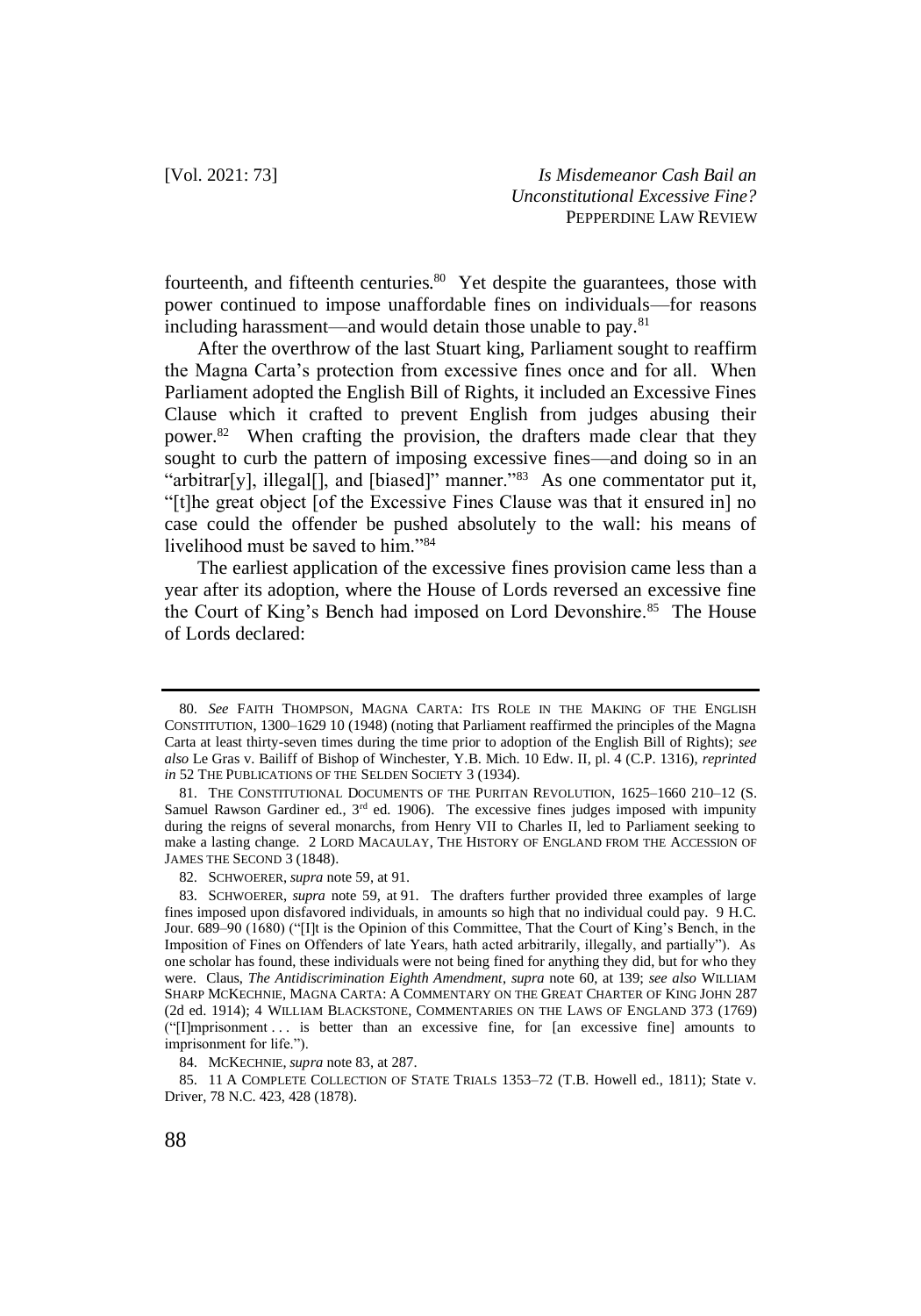[T]hat the fine of 30,000 pounds imposed by the Court of King's Bench, upon the Earl of Devon, was excessive and exorbitant, against Magna Charta, the common right of the subject and the law of the land [partly because] the Judge may commit the party to prison till the fine be paid, and withal set so great a fine as is impossible for the party to pay . . . thus every man's liberty is wrested out of the dispose of the law and is stuck under the girdle of the Judges.<sup>86</sup>

The ability to pay was an essential element in determining what constitutes "excessiveness."<sup>87</sup>

These English principles became deeply rooted in U.S. constitutional thought and shaped the Eighth Amendment.<sup>88</sup> Virginia became the first state to adopt the language from the English Bill of Rights in its Virginia Declaration of Rights of 1776.<sup>89</sup> The drafters of the Constitution adopted the Eighth Amendment almost verbatim from the Virginia Declaration of Rights.<sup>90</sup> Under these provisions, an individual had to be able to save his or her "contenement";<sup>91</sup> in this way, the Virginia Declaration of Rights prevented a judge from imposing fines so severe as to deprive an individual the ability to secure the necessities of life. $92$ 

<sup>86.</sup> *Driver*, 78 N.C. at 428.

<sup>87.</sup> SCHWOERER, *supra* note 59, at 91; *see also* BLACKSTONE, *supra* note 83, at 373; Nicholas M. McLean, *Livelihood, Ability to Pay, and the Original Meaning of the Excessive Fines Clause*, 40 Hastings Const. L.Q. 833, 849 (2013).

<sup>88.</sup> Colgan, *supra* note 79, at 335 (finding that "the idea of saving defendants from persistent impoverishment was a guiding principle reaching back to the days of the Magna Carta and the English Bill of Rights, and enduring through the ratification of the Eighth Amendment").

<sup>89.</sup> Timbs v. Indiana, 139 S. Ct. 682, 688 (2019).

<sup>90.</sup> Browning-Ferris Indus. of Vermont v. Kelco Disposal, Inc., 492 U.S. 257, 266 (1989); Ingraham v. Wright, 430 U.S. 651, 664 (1977); HOWARD, *supra* note 75, at 205–07; 1 THE PAPERS OF GEORGE MASON 71 (Robert Rutland ed. 1970). The Framers of the Eighth Amendment were well aware of the reasonings for the adoption of the Excessive Fines Clause in the English Bill of Rights.

<sup>91.</sup> *Timbs*, 139 S. Ct. at 687.

<sup>92.</sup> 3 MATTHEW BACON, A NEW ABRIDGEMENT OF THE LAW 186 (1798); 2 HENRY HALLAM, THE CONSTITUTIONAL HISTORY OF ENGLAND FROM THE ACCESSION OF HENRY VII TO THE DEATH OF GEORGE II 34 (8<sup>th</sup> ed. 1867); THOMAS MADOX, THE HISTORY AND ANTIQUITIES OF THE EXCHEQUER OF THE KINGS OF ENGLAND IN TWO PERIODS 678 (1711); Calvin R. Massey, *The Excessive Fines Clause and Punitive Damages: Some Lessons from History*, 40 VAND. L. REV. 1233, 1259–60 (1987); MCKECHNIE, *supra* note 83, at 287–93; McLean, *supra* note 87, at 854–74. Blackstone's observations also provide helpful insight. He noted the "reasonableness of fines in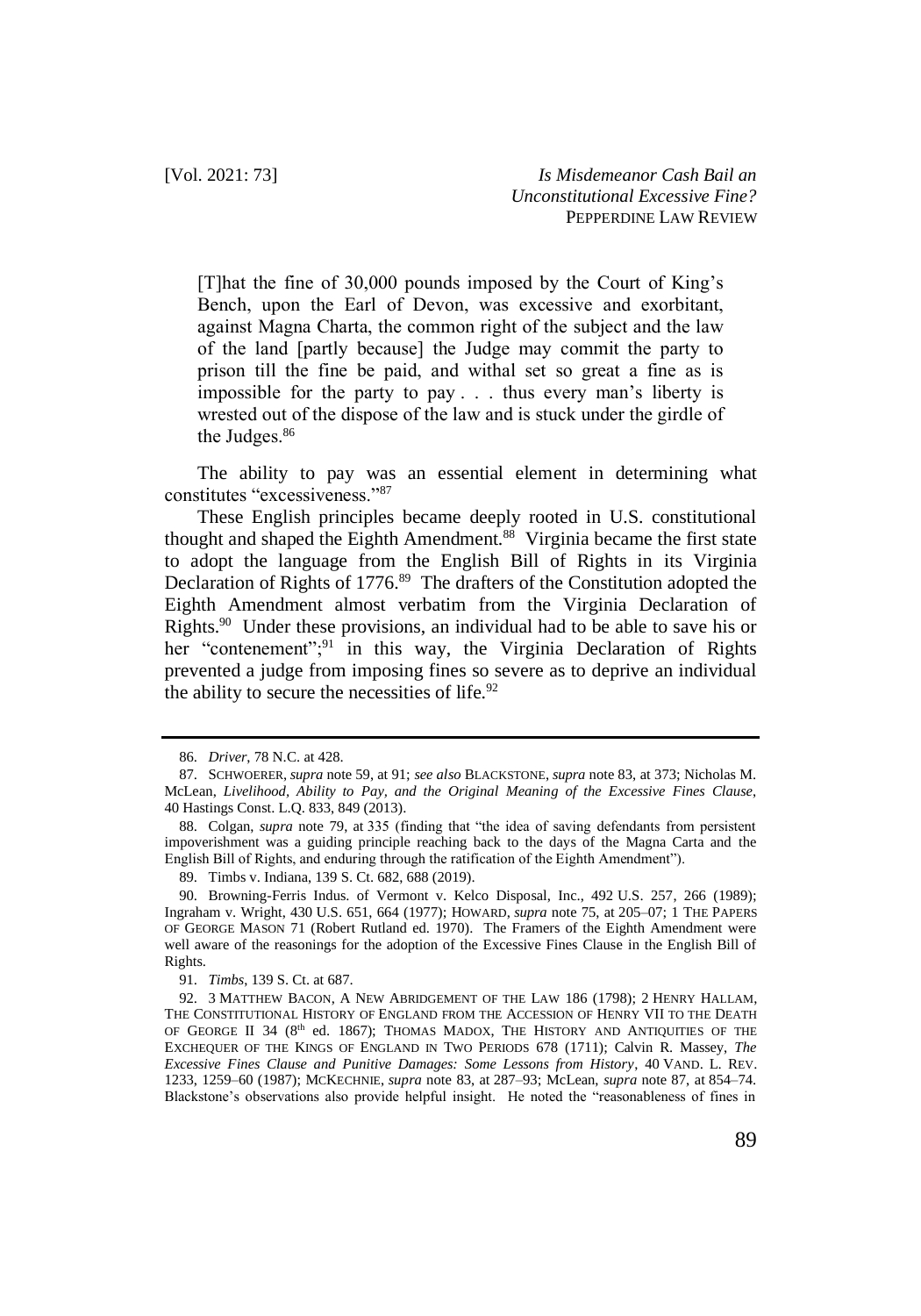Other courts and commentators of the era similarly reflected this understanding. For example, in 1799 the Virginia Supreme Court of Appeals explained that any "fine or amercement ought to be according to the degree of the fault and the estate of the defendant."<sup>93</sup> Commentator Thomas Cooley recounted in his influential constitutional treatise that the Excessive Fines Clause requires a fine to "have some reference to the party's ability to pay it."<sup>94</sup> Lawmakers also reiterated such an understanding.<sup>95</sup>

Even though the Court has rarely spoken on the Excessive Fines Clause, it has observed that the Magna Carta limited the power of the government to impose punitive fines.<sup>96</sup> In *Timbs*, the most recent Supreme Court case to reference the clause, the Court also cited with approval a statement from Blackstone that "no man shall have a larger amercement imposed upon him, than his circumstances or personal estate will bear."<sup>97</sup> The Court then went on to instruct how to determine if a fine is excessive, beginning with determining whether the fine acts as punishment.<sup>98</sup> If the answer to this first question is yes, the next focus turns on if the fine is "grossly disproportional to the gravity of a defendant's offense."<sup>99</sup> Thus, the essence of the constitutional inquiry lies in the principle of proportionality—the fine must bear some relationship to the gravity of the offense.<sup>100</sup> The Court's citations

criminal cases has also been usually regulated by the determination of magna carta, concerning amercements for misbehavior [he describes how the law requires] that no man shall have a larger amercement imposed upon him, than his circumstances or personal estate will bear . . . ." BLACKSTONE, *supra* note 83, at 372. He then elaborated, explaining how the "ancient practice was to enquire by a jury, when a fine was imposed upon any man, '*quantum inde regi dare valeat per annum, salva sustentatione sua, et uxoris, et liberorum suorum*'" which translates to how much from thence he be able to pay the King annually, having besides a maintenance for himself, his wife and children. BLACKSTONE, *supra* note 83, at 373.

<sup>93.</sup> Jones v. Commonwealth, 5 Va. 555, 557 (1799).

<sup>94.</sup> THOMAS M. COOLEY, A TREATISE ON THE CONSTITUTIONAL LIMITATIONS WHICH REST UPON THE LEGISLATIVE POWER OF THE STATES OF THE AMERICAN UNION 328  $(1<sup>st</sup>$  ed. 1868).

<sup>95.</sup> McLean, *supra* note 87, at 884 (noting how one lawmaker stated a fine a fine must "be determined from the condition of the man how much he could pay without touching the sustenance of his wife and children.").

<sup>96.</sup> Browning-Ferris Indus. Of Vermont v. Kelco Disposal, Inc., 492 U.S. 257, 271 (1989); *see also Bajakajian*, 524 U.S. at 335.

<sup>97.</sup> Timbs v. Indiana, 139 S. Ct. 682, 688 (2019).

<sup>98.</sup> *Id.* at 689; *Bajakajian*, 524 U.S. at 328–33; Austin v. United States, 509 U.S. 602, 618 (1993); Alexander v. United States, 509 U.S. 544, 558–59 (1993); *Browning-Ferris*, 492 U.S. at 275–76.

<sup>99.</sup> *Bajakajian*, 524 U.S. at 334.

<sup>100.</sup> *Timbs*, 139 S.Ct. at 689 (emphasizing that every state has "a constitutional provision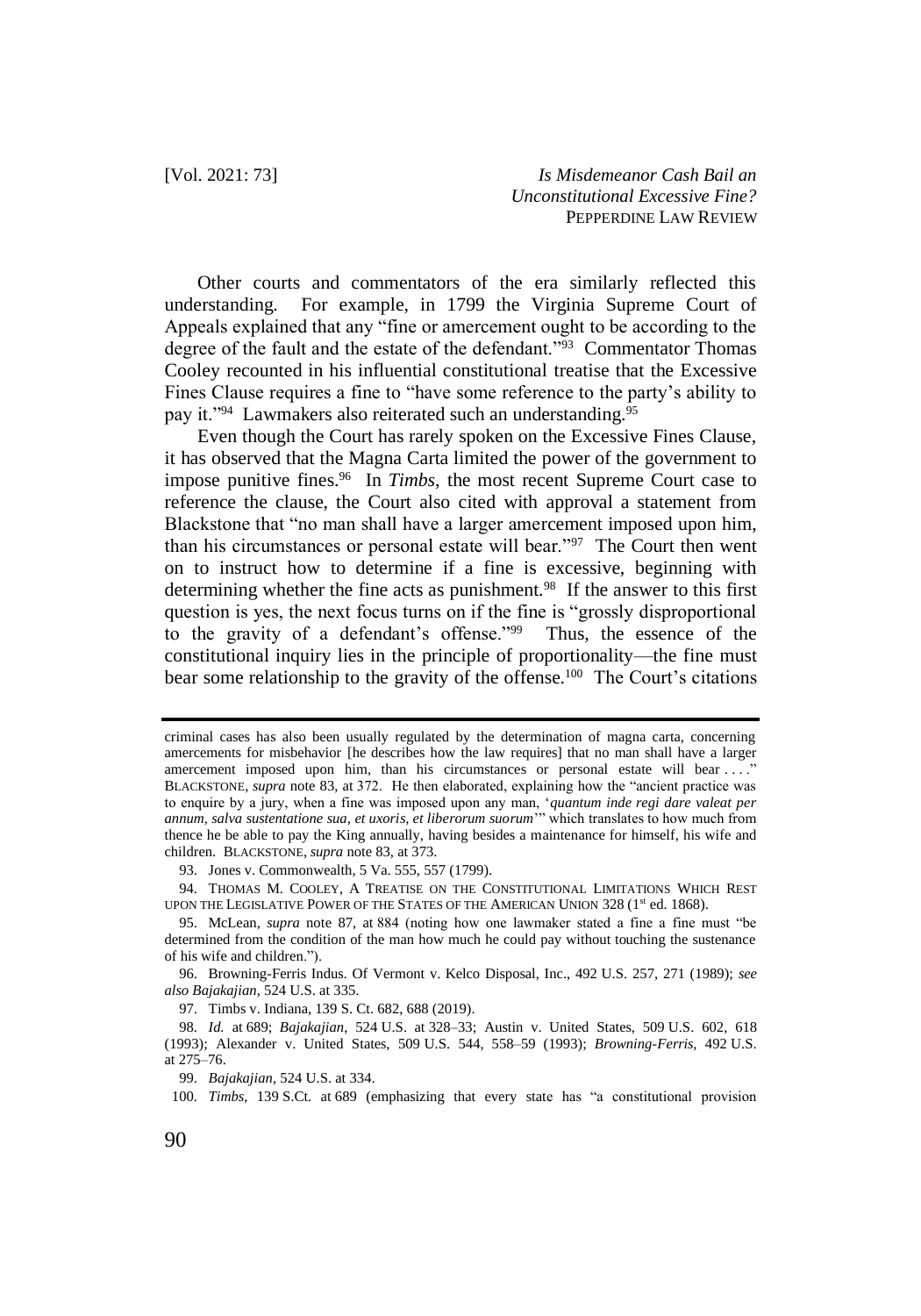in *Timbs* to the historical predecessors of the Excessive Fines Clause, as well as the Court's endorsement of considering a person's ability to pay, provide persuasive evidence that a fine that is more than a person can pay may be "excessive."

## IV. ARGUMENT: MISDEMEANOR PRETRIAL DETENTION IS UNCONSTITUTIONAL AS-APPLIED

#### *A. It Is Not Illegal to Be Poor*

Arguably, a mandate that judges setting bail consider an individual's ability to pay is the clearest principle that came out of the treatment of the Excessive Bail Clause in England and the United States Supreme Court's interpretation of the Excessive Fines Clause in *Timbs*. Concern with arbitrary imprisonment by the government may explain why the Excessive Fines Clause is coupled with—and appears right after—the Excessive Bail Clause. The Clauses together serve the purpose of assuring judges set bail with the individual's ability to pay in mind.<sup>101</sup> Judges unconstitutionally intrude on an individual's liberty interest when setting bail without any meaningful process—causing the same injury as if it had simply ordered detention outright.<sup>102</sup> It would make no sense to permit the government to

prohibiting the imposition of excessive fines either directly or by requiring proportionality").

<sup>101.</sup> To meet this standard, a court must determine what an individual can pay. Bearden v. Georgia, 461 U.S. 660, 672 (1983). If the bail is set beyond the individual's means, the unaffordable bail amount violates the Eighth Amendment unless the court determines that it is the least restrictive means for a compelling state interest. United States v. Salerno, 481 U.S. 739, 755 (1987) ("In our society liberty is the norm, and detention prior to trial or without trial is the carefully limited exception."). Yet currently, no process for evaluating a defendant's ability to pay bail exists in most states. Wiseman, *Fixing Bail*, *supra* note 72, at 445–46 (noting that such a process is nonexistent in most places).

<sup>102.</sup> O'Donnell v. Harris Cnty., 892 F.3d 147, 158 (5th Cir. 2018). This is impermissibly overinclusive and under-inclusive. As to over-inclusiveness, the Supreme Court has recognized, "liberty is the norm, and detention prior to trial or without trial is the carefully limited exception." *Salerno*, 481 U.S. at 755. In other words, the Constitution protects an individual's liberty from government intrusion. Yet wealth-based pretrial detention turns this principle on its head, allowing courts to intrude on an individual's liberty, in hopes of targeting the "bad apple" of misdemeanor defendants. Wealth-based limits are also impermissibly under-inclusive. If an individual can pay bail, he or she will be released. Also, if an individual pleads guilty to a crime, he or she will be released. This is despite the obvious risk that such individuals may pose the same danger to the community as violent individuals not granted bail. Consequently, if the government believed that certain individuals needed monitoring or supervision to mitigate their risk of flight or dangerousness, those individuals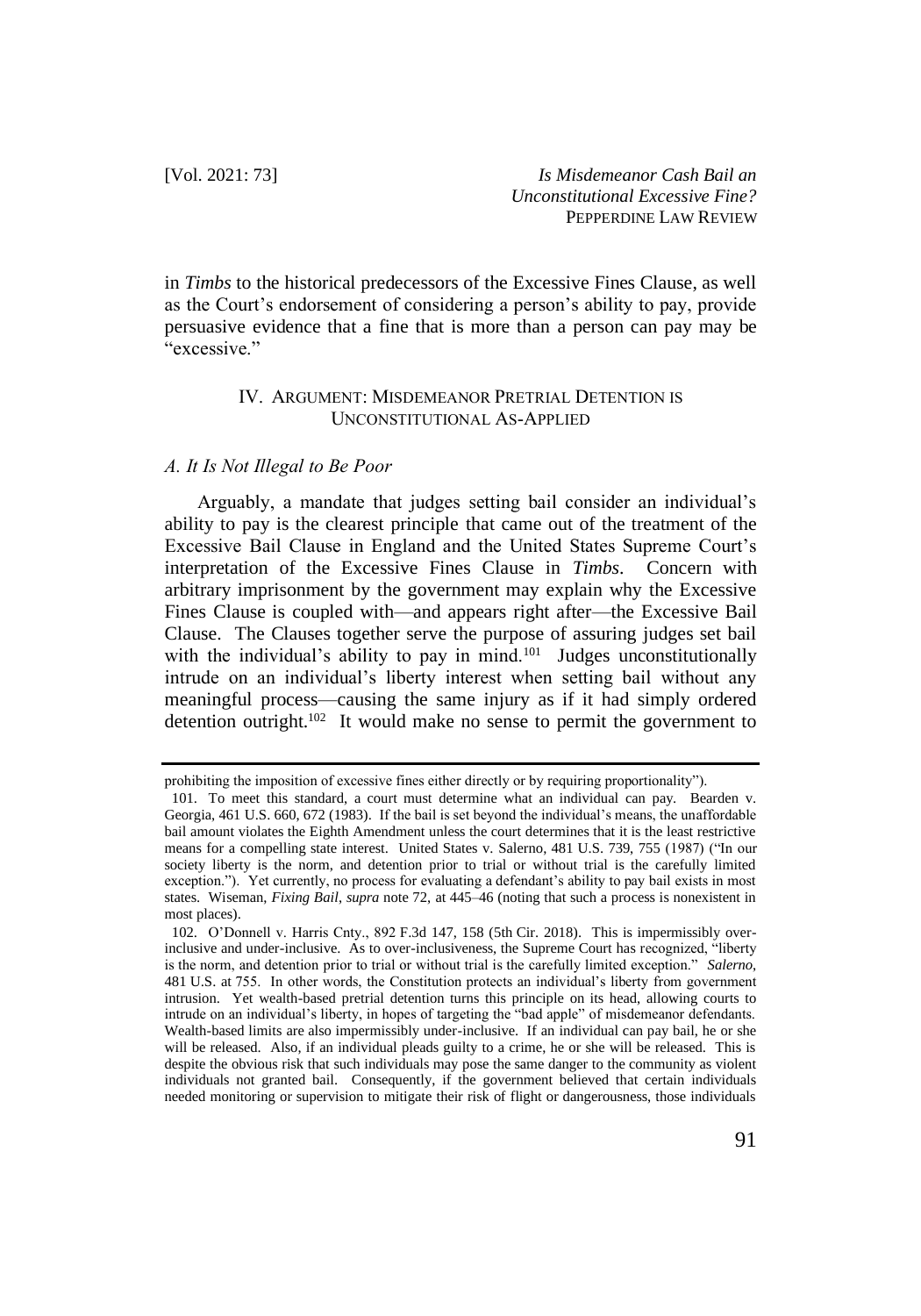take actions that would otherwise be unconstitutional simply because the concerned individual is a pretrial detainee—in other words suggesting that pretrial detainees have fewer constitutional rights than all other people.<sup>103</sup> After *Timbs*, judges may no longer set bail without considering a defendant's ability to pay.<sup>104</sup> To do so would allow judges to place poor individuals in indefinite pretrial detention solely because of who they are, thus constituting the modern version of a punitive economic sanction.<sup>105</sup>

For bail to be constitutional, it must be reasonable.<sup>106</sup> Yet income data

would receive neither monitoring nor supervision when they are released by paying money bail or by pleading guilty and receiving no jail time. Furthermore, the federal scheme provides an apt example. The Bail Reform Act, provides judges with statutory guidelines if a defendant cannot afford bail. *See* S. REP. 98-225, 16 (1984); *see also* SHIMA BARADARAN BAUGHMAN, THE BAIL BOOK: A COMPREHENSIVE LOOK AT BAIL IN AMERICA'S CRIMINAL JUSTICE SYSTEM 2 (2017) [hereinafter BAUGHMAN, BAIL BOOK] (noting that the broken bail system is the "single most preventable cause of mass incarceration in America").

<sup>103.</sup> Ingraham v. Wright, 430 U.S. 651, 671 n.40 (1977) (concluding that "the State does not acquire the power to punish with which the Eighth Amendment is concerned until after it has secured a formal adjudication of guilt"); *see generally* Alexandra Natapoff, *The Penal Pyramid*, *in* THE NEW CRIMINAL JUSTICE THINKING 71 (Sharon Dolovich & Alexandra Natapoff eds., 2017) (exploring in detail the misdemeanor process's pervasive disregard for basic criminal law and procedural protections as well as its strong tendencies toward punishing the poor).

<sup>104.</sup> As the Court made clear in *Timbs*, these two clauses "place 'parallel limitations' on 'the power of those entrusted with the criminal-law function of government.'" *Timbs*, 139 S. Ct. at 687 (quoting Browning-Ferris Indus. of Vermont v. Kelco Disposal, Inc., 492 U.S. 257, 263 (1989)). The text and the historical context of the Excessive Fines and Excessive Bail Clauses lead to the conclusion that the Eighth Amendment does not permit government action that imposes bail beyond a defendant's ability to pay. This is especially so since the Supreme Court "has long been sensitive to the treatment of indigents in our criminal justice system." *Bearden*, 461 U.S. at 664. Despite this historical context, scholars continue to document bail's widespread misuse. *See* ARTHUR L. BEELEY, THE BAIL SYSTEM IN CHICAGO (1927); John W. Roberts & James S. Palermo, *A Study of the Administration of Bail in New York City*, 106 U. PA. L. REV. 693 (1958).

<sup>105.</sup> Such governmental actions contravene the United States's "fundamental . . . scheme of ordered liberty." *Timbs*, 139 S. Ct. at 686; *see also* Alexandra Natapoff, *Misdemeanors*, *in* ACADEMY FOR JUSTICE, A REPORT ON SCHOLARSHIP AND CRIMINAL JUSTICE REFORM 73 (Erik Luna ed., 2017) (explaining the problems with the misdemeanor system); WAYNE H. THOMAS, JR., BAIL REFORM IN AMERICA 11, 19 (1976) ("The American system of bail allows a person arrested for a criminal offense the right to purchase his release pending trial. Those who can afford the price are released; those who cannot remain in jail."); Wiseman, *Fixing Bail*, *supra* note 72, at 434 (noting that most defendants awaiting trial in jail are not detained because they were found to be dangerous or have a particularly high flight risk).

<sup>106.</sup> And reasonableness depends on whether bail is set "at a figure higher than an amount reasonably calculated to" assure presence at trial. *Stack*, 342 U.S. at 5. Relatedly, the Supreme Court's reliance in *Timbs* on the history of the Excessive Fine Clause supports implementation of a test of reasonableness that includes a consideration of the effects of the economic sanction on the accused, rather than simply the value of bail. *Timbs*, 139 S. Ct. at 688.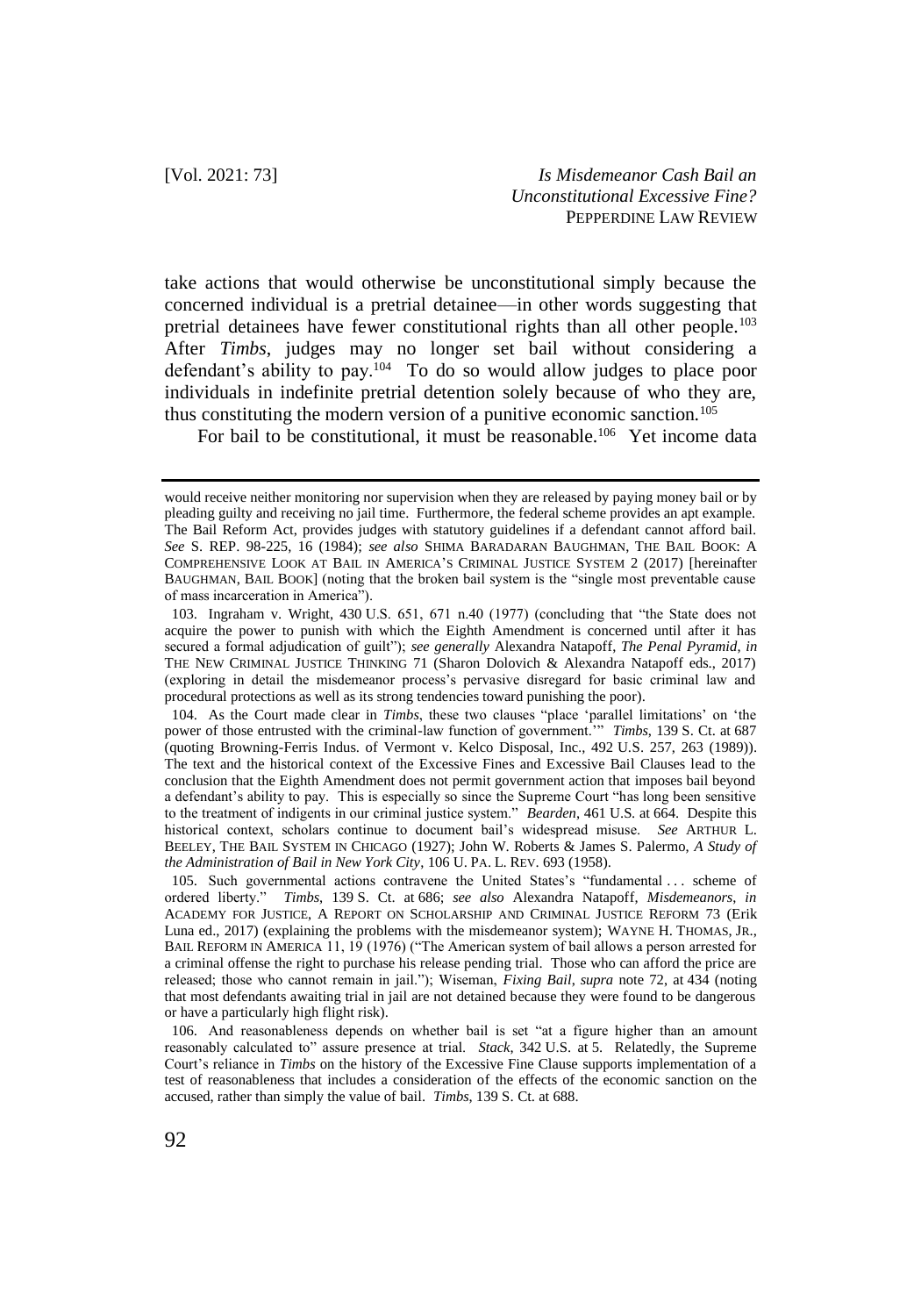reveals how unrealistic and non-individualized bail is set for many individuals. As one study shows, "[t]he median bail bond amount . . . represents eight months of income for the typical detained defendant."<sup>107</sup> Estimates also suggest that "over 60% of the people unable to post bail bonds fall within the poorest third of society. 80% fall within the bottom half." $108$  Our criminal justice system has no legitimate purpose to unnecessarily confine individuals accused of most misdemeanors.<sup>109</sup> That is essentially a punishment.<sup>110</sup> And *Bearden v. Georgia* made clear that imprisoning an indigent defendant because of inability to pay a fine violates the Constitution.<sup>111</sup>

Wealth-based pretrial detention infringes on both protections afforded in the Eighth Amendment. It also affects taxpayers and the state, as they bear

<sup>107.</sup> Rabuy & Kopf, *supra* note 26, at 2; *see also* Carlisle v. Landon, 73 S. Ct. 1179, 1182 (1953) (noting that "a person may not be capriciously held. Requirement of bail in an amount that staggers the imagination is obviously a denial of bail").

<sup>108.</sup> Rabuy & Kopf, *supra* note 26, at 2 n.11; *see also* ISSA KOHLER-HAUSMANN, MISDEMEANORLAND: CRIMINAL COURTS AND SOCIAL CONTROL IN AN AGE OF BROKEN WINDOWS POLICING 135 (2018) (noting the reality for many misdemeanor defendants in New York City is that "bail means jail" due solely to the financial price they must otherwise pay).

<sup>109.</sup> Yet, in practice, these decisions face almost no scrutiny. *Cf.* Lauryn P. Gouldin, *Reforming Pretrial Decision-Making*, 55 WAKE FOREST L. REV. 857, 868 (2020) (noting in practice, that judges enjoy "almost unreviewable discretion in making [bail] decisions"); Crystal S. Yang, *Toward an Optimal Bail System*, 92 N.Y.U. L. REV. 1399, 1415–16 (2017) ("Today, in most jurisdictions, bail judges are granted vast discretion to make pre-trial release decisions that take into account [several] factors").

<sup>110.</sup> Laura I. Appleman, *Justice in the Shadowlands: Pretrial Detention, Punishment, & the Sixth Amendment*, 69 WASH. & LEE L. REV. 1297, 1304–05 (2012). Yet people in pretrial detention make up nearly two-thirds of America's jail population, and nearly 20% of the world's pretrial jail population. Connelly & Linthorst, *supra* note 32, at 141; Wendy Sawyer, *How Race Impacts Who Is Detained Pretrial*, PRISON POL'Y INITIATIVE (Oct. 9, 2019), https://www.prisonpolicy.org/blog/2019/10/09/pretrial\_race/; *Bail Reform: A Guide for State and Local Policymakers*, CRIM. JUST. POL'Y PROGRAM AT HARVARD L. SCH. 7 (2019), [https://university.pretrial.org/HigherLogic/System/DownloadDocumentFile.ashx?DocumentFileKey](https://university.pretrial.org/HigherLogic/System/DownloadDocumentFile.ashx?DocumentFileKey=9a804d1d-f9be-e0f0-b7cd-cf487ec70339&forceDialog=0) [=9a804d1d-f9be-e0f0-b7cd-cf487ec70339&forceDialog=0.](https://university.pretrial.org/HigherLogic/System/DownloadDocumentFile.ashx?DocumentFileKey=9a804d1d-f9be-e0f0-b7cd-cf487ec70339&forceDialog=0)

<sup>111.</sup> 461 U.S. 660, 672–73 (1983) ("To . . . deprive [a person] of his conditional freedom simply because, through no fault of his own, he cannot pay . . . would be contrary to the fundamental fairness required by the [Constitution]."). Consistent with this principle, the Court has rejected a number of practices that punished indigent individuals with imprisonment because they were poor. *See* Tate v. Short, 401 U.S. 395, 397–98 (1971) (inability to pay traffic fines); Williams v. Illinois, 399 U.S. 235, 240–41 (1970) (inability to pay criminal fine); Smith v. Bennett, 365 U.S. 708, 711– 12 (1961) (inability to pay filing fee); Griffin v. Illinois, 351 U.S. 12, 19 (1956) (inability to afford trial transcript for appeal). This is especially true given the fact that conditions in jails are far worse than in prisons nationwide. Baughman, *History*, *supra* note 75, at 876–77.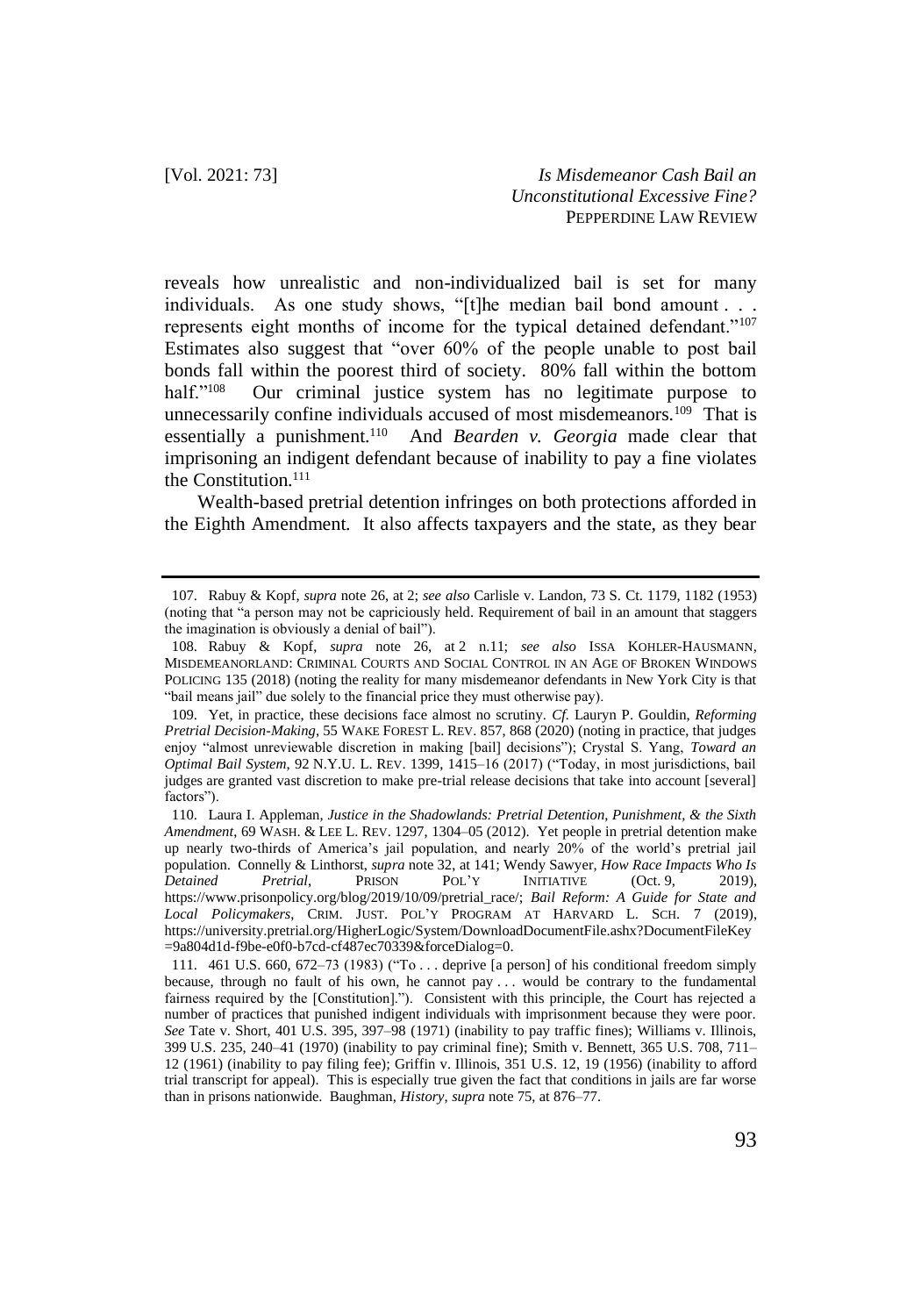the costly burden of housing and feeding those whom judges could safely release.<sup>112</sup> As one study found: "[P]retrial detention costs taxpayers \$38 million per day, or \$14 billion per year—an amount that could support the employment of 250,000 elementary schoolteachers, the provision of free or reduced-cost lunch for thirty-one million children, or the provision of shelter and services for the country's 50,000 homeless veterans . . . . "<sup>113</sup> Moreover, courts dismiss most misdemeanor charges—so the cost of detaining these individuals is almost worthless to the public.<sup>114</sup> As an example, the state of California spent almost \$40 million in only six counties over two years by jailing individuals who either were never charged or whose charges courts dropped or dismissed.<sup>115</sup>

On any given night, about 450,000 people are in jail awaiting trial solely because they are poor.<sup>116</sup> And overcrowding is one of the most serious problems facing American jails. $117$  Such a system turns the presumption of innocence and prohibition against the infliction of

<sup>112.</sup> *See Timbs*, 139 S. Ct. at 687, 689 (explaining that "[e]xorbitant tolls undermine other constitutional liberties," and that the excessive fines clause places "parallel limitations" on "the power of those entrusted with the criminal-law function of government"); *see also* Bell v. Wolfish, 441 U.S. 520, 535 (1979) (explaining that an individual "may not be punished prior to an adjudication of guilt in accordance with due process of law").

<sup>113.</sup> CHRISTINE S. SCOTT-HAYWARD & HENRY F. FRADELLA, PUNISHING POVERTY: HOW BAIL AND PRETRIAL DETENTION FUEL INEQUALITIES IN THE CRIMINAL JUSTICE SYSTEM 147 (2019). Some think this number is too low. *See generally* Shima Baradaran Baughman, *Costs of Pretrial Detention*, 97 B.U. L. REV. 1 (2017) [hereinafter Baughman, *Pretrial Detention*] (finding that the savings could reach an estimated \$78 billion a year).

<sup>114.</sup> Shima Baradaran Baughman, *Dividing Bail Reform*, 105 IOWA L. REV. 947, 1012 (2020) [hereinafter Baughman, *Bail Reform*].

<sup>115.</sup> *"Not in It for Justice": How California's Pretrial Detention and Bail System Unfairly Punishes Poor People*, HUM. RTS. WATCH 3 (Apr. 11, 2017), https://www.hrw.org/report/2017/04/11

<sup>/</sup>not-it-justice/how-californias-pretrial-detention-and-bail-system-unfairly; *see also* Schnacke, *supra* note 32, at 15 (finding that "the United States Department of Justice estimates that keeping the pretrial population behind bars costs American taxpayers roughly 9 billion dollars per year").

<sup>116.</sup> *Challenging the Money Bail System*, C.R. CORPS, https://www.civilrightscorps.org/work/ wealth-based-detention (last visited Feb. 5, 2022).

<sup>117.</sup> MICHAEL MUSHLIN, RIGHTS OF PRISONERS 77 (5th ed., 2017). This has led to the problem of "deteriorating housing facilities, lack of access to appropriate services, a shortage of properly trained staff, and increases in victimization for both staff and inmates." *See* Wendy R. Calaway & Jennifer M. Kinsley, *Rethinking Bail Reform*, 52 U. RICH. L. REV. 795, 805 (2018); *see also* Appleman, *supra* note 110, at 1301–02. Moreover, the pretrial detention of nonviolent, misdemeanor offenders largely drives this overcrowding. Alexandra Natapoff, *Misdemeanors*, 85 S. CAL. L. REV. 1313, 1314 n.7 (2012) [hereinafter Natapoff, *Misdemeanors I*].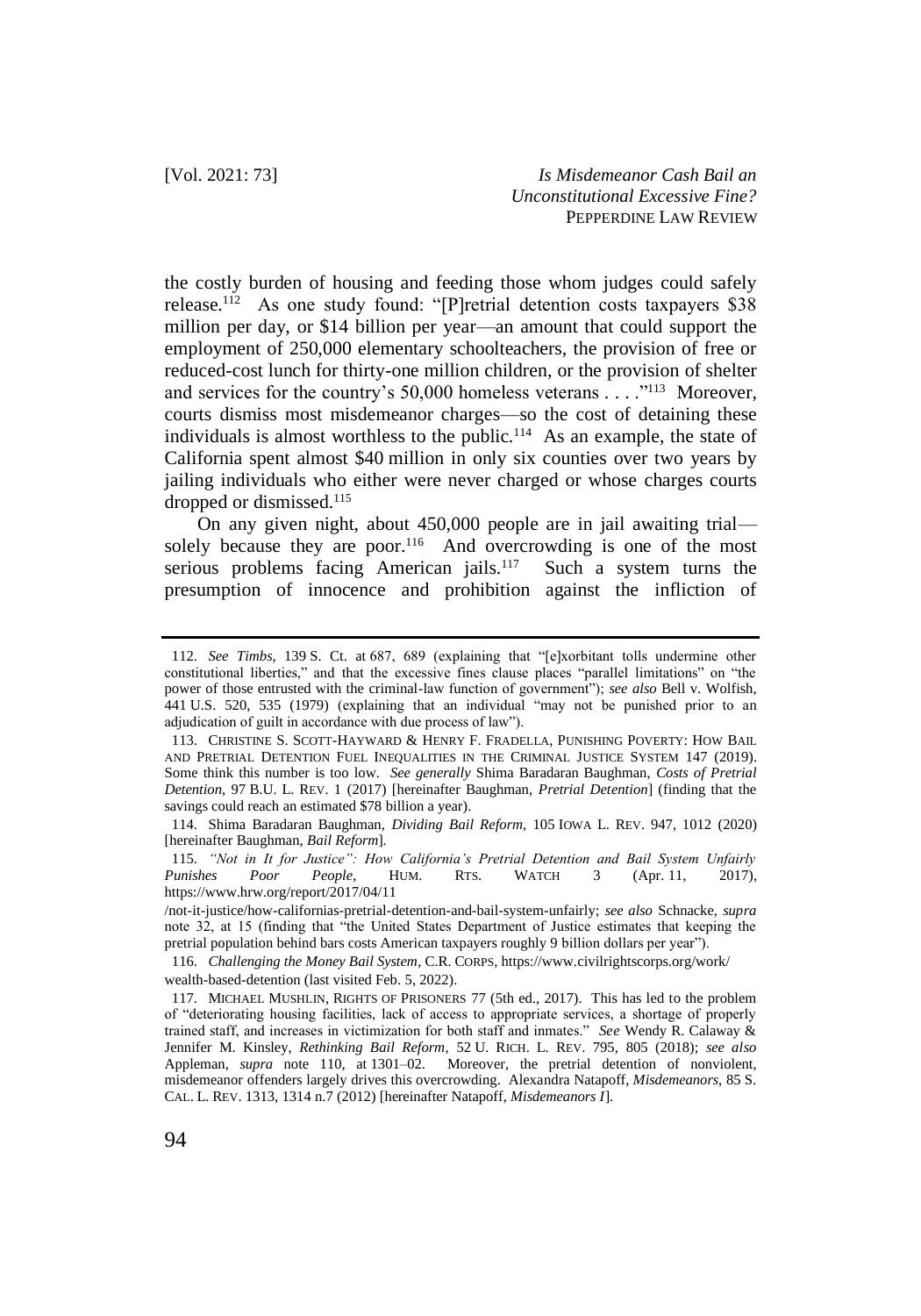punishment before conviction on its head.<sup>118</sup> Pretrial detention solely because of indigent status clearly violates the Constitution.<sup>119</sup>

As the Supreme Court has instructed:

To determine whether a restriction on liberty constitutes impermissible punishment or permissible regulation . . . the punitive/regulatory distinction turns on whether an alternative purpose to which [the restriction] may rationally be connected is assignable for it, and whether it appears excessive in relation to the alternative purpose assigned [to it].<sup>120</sup>

Where a court determines the accused is not a danger to the community or a flight risk, no alternative purpose requiring detention exists.<sup>121</sup> Thus detaining the indigent while the wealthy go free far exceeds what is reasonably necessary to assure presence in court.

Such pretrial detention places individuals at a significant disadvantage in defending their cases in the vast majority of instances.<sup>122</sup> Time is not of

<sup>118.</sup> Baughman, *History*, *supra* note 75, at 845–46. This prohibition on punishment before conviction applies with special force in the context of cash bail. *See Timbs*, 139 S. Ct. at 687; United States v. Montalvo-Murillo, 495 U.S. 711, 716 (1990); Walker v. City of Calhoun, GA, 901 F.3d 1245, 1259-60 (11<sup>th</sup> Cir. 2018); Pugh v. Rainwater, 572 F.2d 1053, 1056-57 (5<sup>th</sup> Cir. 1978); *accord In re* Humphrey, 482 P.3d 1008, 1015–19 (Cal. 2021); State v. Pratt, 166 A.3d 600, 607 (Vt. 2017); State v. Brown, 338 P.3d 1276, 1292 (N.M. 2014).

<sup>119.</sup> *See, e.g.*, Griffen v. Illinois, 351 U.S. 12, 19–20 (1951) (vacating and remanding an Illinois Supreme Court case that had denied a petitioner review of his trial transcript simply because he was too poor to pay for the stenographer, and such a classification was invidious). It also runs afoul of the Constitution because a pretrial detention requirement is not necessary to provide reasonable assurance of appearance at court.United States v. Salerno, 481 U.S. 739, 750 (1987). Any requirement in excess of the amount necessary to ensure a defendant's presence in court is inherently punitive. Appleman, *supra* note 110, at 1303; *see also* Darcel D. Clark et al., *Why We Need to Reform New York's Criminal Justice Reforms*, N.Y. TIMES: OPINION (Feb. 25, 2020), https://www.nytimes.com/2020/02/25/opinion/new-york-bail-reform.html (advocating for New York to adopt bail reforms like New Jersey's, which limit the use of cash bail).

<sup>120.</sup> *Salerno*, 481 U.S. at 747 (alterations in original) (citation omitted).

<sup>121.</sup> *See id.* (holding that "preventing danger to the community is a legitimate regulatory goal" but failing to state that the state would have a legitimate regulatory interest beyond that). Setting bail which places poor individuals in pretrial detention as a punishment before conviction is contrary to the concept of "ordered liberty." *Timbs*, 139 S. Ct. at 689; *see also* Stack v. Boyle, 342 U.S. 1, 5 (1951).

<sup>122.</sup> Barker v. Wingo, 407 U.S. 514, 532–533 (1972); *see also* O'Donnell v. Harris Cnty., 251 F. Supp. 3d 1052, 1106 (S.D. Tex. 2017); Shima Baradaran Baughman et al., *Reforming State Bail Reform*, 74 SMU L. REV. 447, 448 (2021).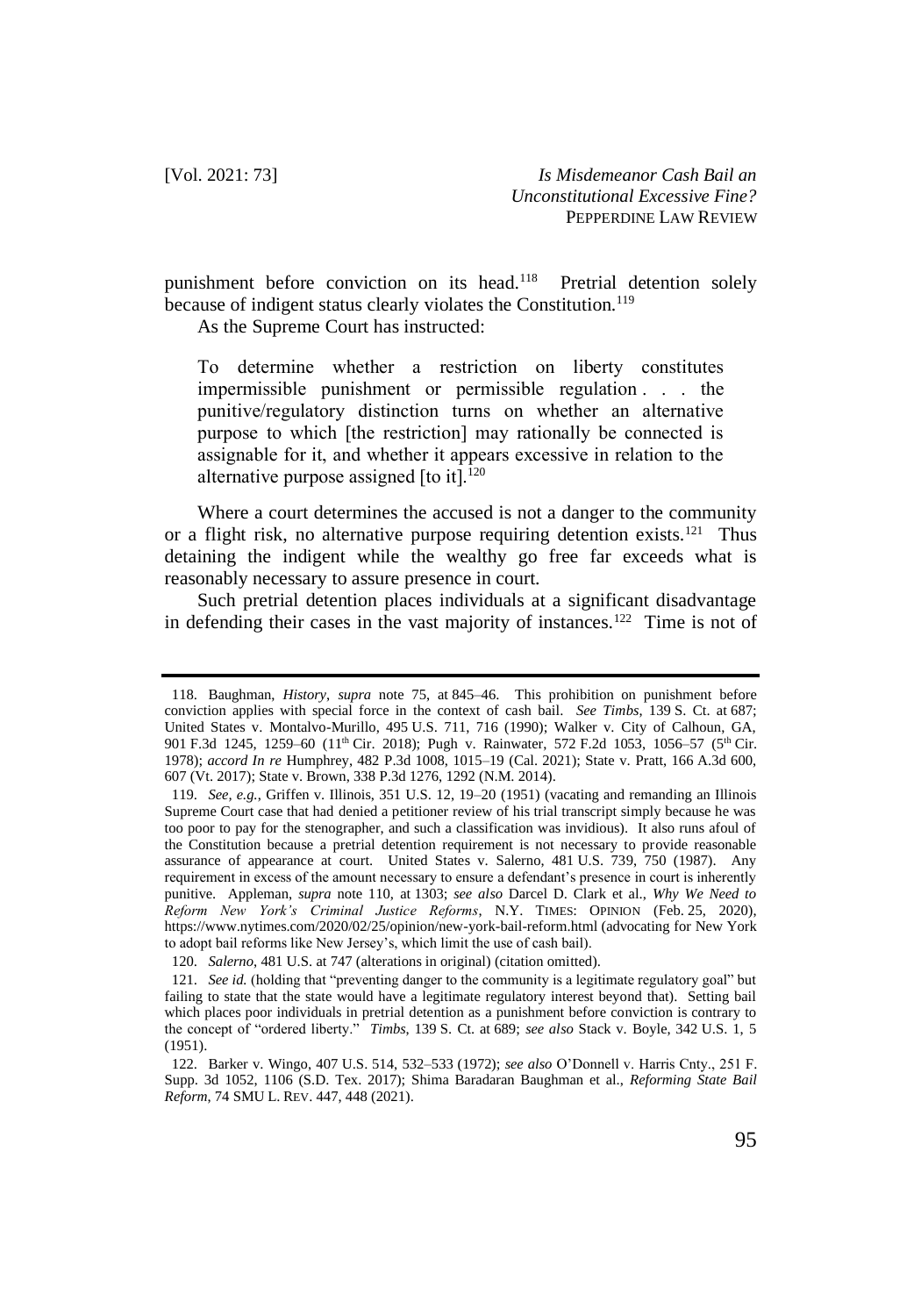the essence when resolving misdemeanor cases.<sup>123</sup> The individual's access to counsel is significantly limited, and he or she is less able to prepare a  $defense.<sup>124</sup>$  As one scholar notes, "the misdemeanor system propels defendants through in bulk with scant attention to individualized cases and often without counsel."<sup>125</sup> Even worse, misdemeanors represent nearly three-quarters of all criminal charges in the United States.<sup>126</sup> Similarly, pretrial detention can last a long time—longer than the maximum sentence which the statute would otherwise authorize for the crime.<sup>127</sup>

<sup>123.</sup> Natapoff, *Misdemeanors I*, *supra* note 117, at 1315 ("While these individuals are largely ignored by the criminal literature and policymakers, they are nevertheless punished, stigmatized, and burdened by their convictions in many of the same ways as their felony counterparts."). "Misdemeanor defendants are especially impacted by delayed . . . appearance procedures." Pamela R. Metzger & Janet C. Hoeffel, *Criminal (Dis)appearance*, 88 GEO. WASH. L. REV. 392, 411 (2020); *see also* Benjamin Weiser & James C. McKinley Jr., *Chronic Bronx Court Delays Deny Defendants Due Process, Suit Says*, N.Y. TIMES (May 10, 2016), https://www.nytimes.com/2016/05/11/nyregion/chronic-bronx-court-delays-deny-defendants-dueprocess-suit-says.html ("Defendants charged with misdemeanors in the Bronx regularly see their cases languish far past the 60- and 90-day speedy trial limits set down in state law for various lowlevel offenses . . . . Defendants who wish to go to trial must often wait years and sometimes never get their day in court, a 2013 study showed. . . . Misdemeanor defendants must wait on average 642 days for a bench trial and 827 days for a jury trial in the Bronx . . . [and] over 500 misdemeanor cases had been pending for more than two years.").

<sup>124.</sup> Maine v. Moulton, 474 U.S. 159, 170 (1985) ("[T]o deprive a person of counsel during the period prior to trial may be more damaging than denial of counsel during the trial itself."). Douglas J. Klein, *The Pretrial Detention "Crisis": The Causes and the Cure*, 52 WASH. U. J. URB. & CONTEMP. L. 281, 294 (1997) (noting that "pretrial detainees[] may be incarcerated in facilities far away from the district in which they are tried[, which] can inhibit a defense attorney from consulting with the pretrial detainee"). And there is no individualized substantive assessment of an individual's risk of not appearing. Since there is no legitimate government interest in such a system, courts "may infer that the purpose of the governmental action is punishment . . . inflicted upon detainees *qua* detainees." Bell v. Wolfish, 441 U.S. 520, 539 (1979); *see also Timbs*, 139 S. Ct. at 689; Alexandra Natapoff, *Misdemeanors*, 11 ANN. REV. L. & SOC. SCI. 255, 256 (2015) [hereinafter Natapoff, *Misdemeanors II*] (describing misdemeanors as "dominated by police arrest practices and assemblyline processing"). This violates individual liberties secured by the Eighth Amendment. *See, e.g.*, *Salerno*, 481 U.S. at 750–51 (considering how to balance government interest in community safety and crime prevention against individuals' interest in liberty); United States v. Montalvo-Murillo, 495 U.S. 711, 716 (1990) ("[W]e recognize that a vital liberty interest is at stake."); *Stack*, 342 U.S. at 4.

<sup>125.</sup> Natapoff, *Misdemeanors I*, *supra* note 117, at 1315; *see also* Ian Weinstein, *The Adjudication of Minor Offenses in New York City*, 31 FORDHAM URB. L.J. 1157, 1172–74 (2004) (describing the unconstitutional conditions of the New York misdemeanor system).

<sup>126.</sup> Sandra G. Mayson & Megan T. Stevenson, *Misdemeanors by the Numbers*, 61 B.C. L. REV. 971, 1015 (2020).

<sup>127.</sup> Nothing is more ironic than that. *See* Baughman, *History*, *supra* note 75, at 874–75; Robert C. Boruchowitz et al., *Minor Crimes, Massive Waste: The Terrible Toll of America's Broken*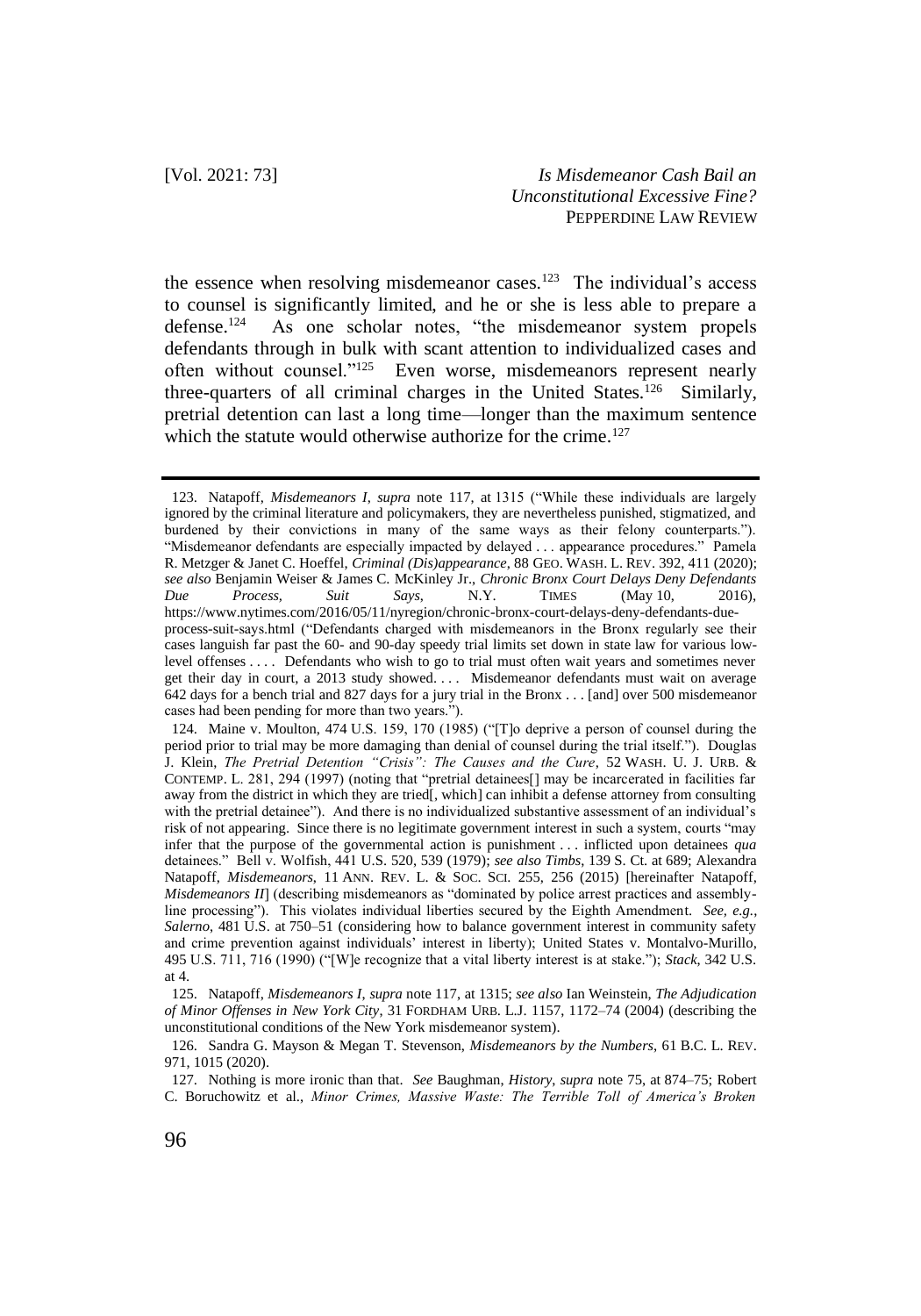For example, in 2010, Kalief Browder, a sixteen-year-old boy accused of stealing a backpack, spent more than 1000 days in pretrial detention, including 800 days in solitary confinement, without ever having a trial.<sup>128</sup> In 2018, a homeless man spent almost a year in pretrial detention for stealing \$5.00 and a bottle of cologne, without ever receiving a trial.<sup>129</sup> In Texas, a sixty-one-year-old great-grandmother died in pretrial detention after spending nearly five months awaiting trial for a misdemeanor trespassing.<sup>130</sup> In Louisiana, law enforcement can detain individuals on misdemeanor charges for at least thirty days without ever even scheduling an arraignment.<sup>131</sup> In Georgia, police charged a man with a misdemeanor for jumping a subway turnstile to evade a  $$1.75$  fare.<sup>132</sup> Doing so landed him in pretrial detention for fifty-four days—far longer than the maximum sentence he could have received if convicted—before the court appointed a lawyer for him.<sup>133</sup> Those who suffer pretrial detainment are often desperate to resolve their cases to escape the lengthy and often dangerous—even deadly—

*Misdemeanor* Courts, NAT'L ASS'N OF CRIM. DEF. LAWS. 18–19 (2009), https://www.nacdl.org/getattachment/20b7a219-b631-48b7-b34a-2d1cb758bdb4/minor-crimesmassive-waste-the-terrible-toll-of-america-s-broken-misdemeanor-courts.pdf; Alisa Smith et al.,

131. *See* LA. CODE CRIM. PROC. ANN. Art. 701(C) (2022).

*Testing the Effects of A Prosecutor Policy Recommending No-Money Release for Nonviolent Misdemeanor Defendants*, 48 AM. J. CRIM. L. 43, 51 (2020); Samuel R. Wiseman, *Pretrial Detention and the Right to Be Monitored*, 123 YALE L.J. 1344, 1356 (2014) [hereinafter Wiseman, *Pretrial Detention*]; William Glaberson, *In Misdemeanor Cases, Long Waits for Elusive Trials*, N.Y. TIMES (Apr. 30, 2013), https://www.nytimes.com/2013/05/01/nyregion/justice-denied-formisdemeanor-cases-trials-are-elusive.html. Detention can last quite a while. *Moving Beyond Money: A Primer on Bail Reform*, CRIM. JUST. POL'Y PROGRAM AT HARVARD L. SCH. 6–7 (2016), https://www.prisonpolicy.org/scans/cjpp/FINAL-Primer-on-Bail-Reform.pdf; Paul Heaton et al., *The Downstream Consequences of Misdemeanor Pretrial Detention*, 69 STAN. L. REV. 711, 721 (2017); Wiseman, *Pretrial Detention*, *supra*, at 1354 (noting that "despite speedy trial requirements, many defendants awaiting trial are detained for months").

<sup>128.</sup> *See* Johnson, *supra* note 19, at 30; *see also* Jennifer Gonnerman, *Before the Law: A Boy Was Accused of Taking a Backpack. The Courts Took the Next Three Years of His Life*, NEW YORKER (Oct. 6, 2014)[, https://www.newyorker.com/magazine/2014/10/06/before-the-law.](https://www.newyorker.com/magazine/2014/10/06/before-the-law) 

<sup>129.</sup> Bob Egelko, *Homeless Man Couldn't Afford \$330,000 Bail, So Judge Orders Him Free For Now*, S.F. GATE (Mar. 14, 2018), [https://www.sfgate.com/crime/article/Home-less-man-couldn-t](https://www.sfgate.com/crime/article/Home-less-man-couldn-t-afford-330-000-bail-so-12753950.php)[afford-330-000-bail-so-12753950.php.](https://www.sfgate.com/crime/article/Home-less-man-couldn-t-afford-330-000-bail-so-12753950.php)

<sup>130.</sup> Dotson v. Bexar Cnty. Hosp. Dist., 2019 WL 6311375, at \*1–2 (W.D. Tex. 2019).

<sup>132.</sup> Mary Sue Backus & Paul Marcus, *The Right to Counsel in Criminal Cases, A National Crisis*, 57 HASTINGS L.J. 1031, 1032 (2006).

<sup>133.</sup> *Id.* at 1032. In 2015, an 18-year-old boy was held in pretrial detention for almost two months when he was the victim in the case because he was too poor to afford bail. Connelly & Linthorst, *supra* note 32, at 143. Six weeks after being stabbed, charges were dropped because no evidence existed that he committed any crime. Connelly & Linthorst, *supra* note 32, at 143.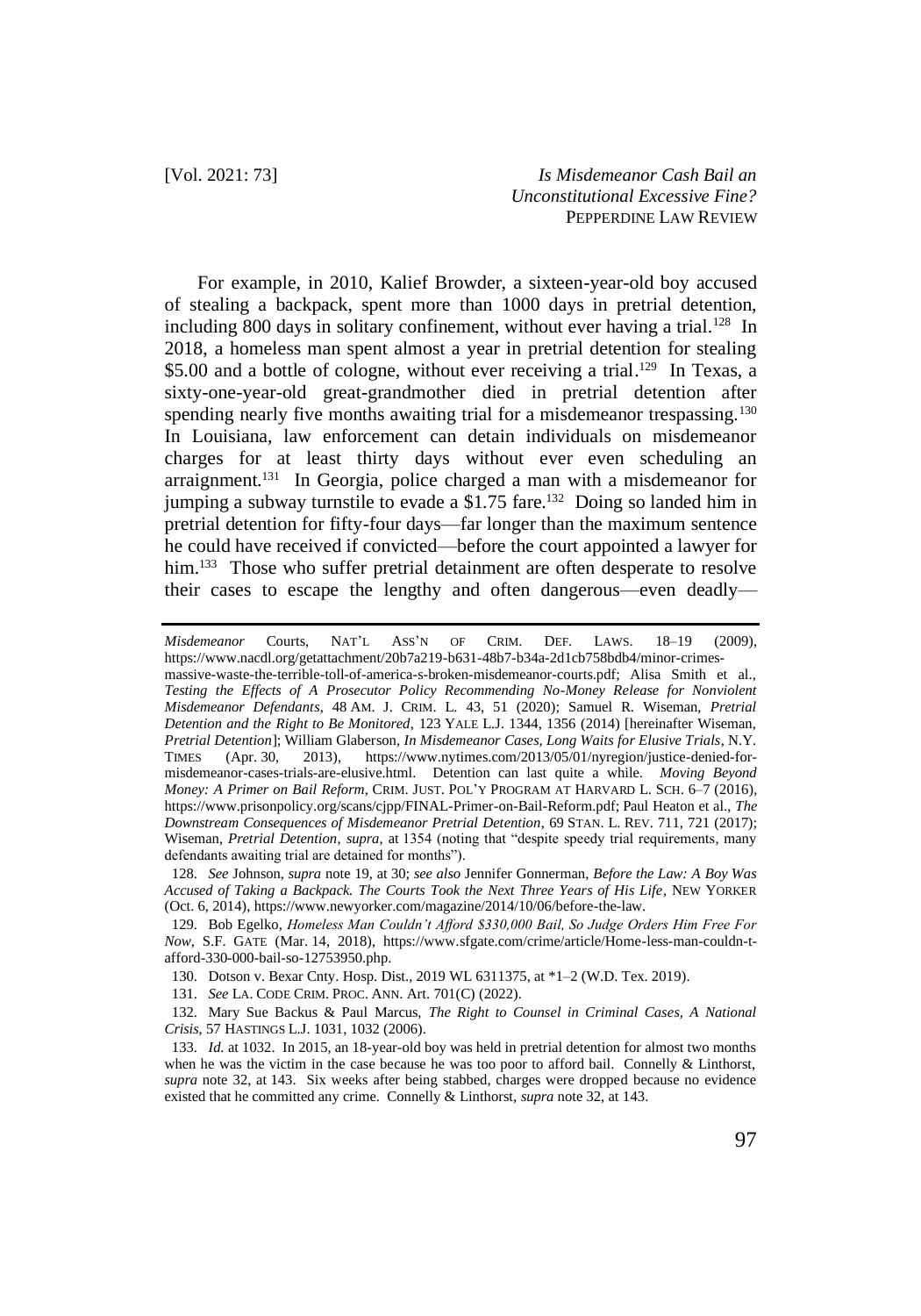conditions in jail.<sup>134</sup>

Moreover, there is no such thing as a low-stakes pretrial detention.<sup>135</sup> Pretrial detention *causes* adverse outcomes in the case.<sup>136</sup> Sentences can be twice as long for individuals who cannot afford bail.<sup>137</sup> Wealth-based

<sup>134.</sup> Mihir Zaveri, *Harris County to Place Public Defenders at Bail Hearings*, HOUS. CHRON. (Mar. 14, 2017), https://www.houstonchronicle.com/news/houston-texas/houston/article/Harris-County-to-place-public-defenders-at-bail-11002089.php (finding that just n Harris County alone, "55 people died in pre-trial detention from 2009 to 2015, including defendants arrested for misdemeanors such as trespassing."). The issues are somewhat profound, as illness and suicide are the two leading causes of death in jail. Figures for 2014 (the most recent year), show the highest level of suicide in jail in nearly two decades, almost 5 times higher than in the general population. Margaret E. Noonan, *Mortality in Local Jails, 2000–2014 – Statistical Tables*, U.S. DEPARTMENT OF JUSTICE 2 (Dec. 2016)[, https://www.bjs.gov/content/pub/pdf/mlj0014st.pdf.](https://www.bjs.gov/content/pub/pdf/mlj0014st.pdf)

<sup>135.</sup> Pretrial detention poses significant harm to individuals. Arpit Gupta et al., *The Heavy Costs of High Bail: Evidence from Judge Randomization* 45 J. LEGAL STUD. 471, 487-97 (2016) (finding in an empirical study of the bail systems in two large cities that pretrial detention increases conviction likelihood, does not significantly reduce nonappearance, and increases future crime);<br>Nick Pinto, The Bail Trap, N.Y. TIMES (Aug. 13, 2015), Nick Pinto, *The Bail Trap*, N.Y. TIMES (Aug. 13, 2015), https://www.nytimes.com/2015/08/16/magazine/the-bail-trap.html (exploring the collateral effects resulting from poor defendants' inability to pay bail).

<sup>136.</sup> Heaton et al., *supra* note 127, at 715, 742–743 ("[P]retrial detention causally increases the likelihood of conviction, the likelihood of receiving a carceral sentence, [and] the length of a carceral sentence . . . ."); *see also* Will Dobbie et al., *The Effects of Pre-Trial Detention on Conviction, Future Crime, and Employment: Evidence from Randomly Assigned Judges*, 108 AM. ECON. REV. 201, 204 (2018); Mary T. Phillips, *Bail, Detention, & Nonfelony Case Outcomes*, N.Y.C. CRIM. JUST. AGENCY 5 (2007), https://www.nycja.org/publications/brief-no-14-baildetention-nonfelony-case-outcomes. As an example, the Bail Project, a non-profit that pays bail for indigent defendants, notes that in half of the cases where they pay bail, charges are dismissed—yet of those who remain in pretrial detention, 90% plead guilty. *See Why Bail?*, THE BAIL PROJECT, https://bailproject.org/why-bail/ (last visited Feb. 6, 2022).

<sup>137.</sup> *See, e.g.*, Heaton et al., *supra* note 127, at 747; Meghan Sacks & Alissa R. Ackerman, *Bail and Sentencing: Does Pretrial Detention Lead to Harsher Punishment*, 25 CRIM. JUST. POL'Y REV. 59, 62 (2014); Marian R. Williams, *The Effect of Pretrial Detention on Imprisonment Decisions*, 28 CRIM. JUST. REV. 299, 313–14 (2003). As one court found:

The credible, reliable, and well-supported testimony of the witnesses and the statistical studies in the record overwhelmingly prove that thousands of misdemeanor defendants [in Harris County] each year are voluntarily pleading guilty knowing that they are choosing a conviction with fast release over exercising their right to trial at the cost of prolonged detention.

O'Donnell v. Harris Cnty., 251 F. Supp. 3d 1052, 1107 (S.D. Tex. 2017); *see also* Heaton et al., *supra* note 127, at 715, 718–28 (discussing studies that have found that pretrial detention causes these adverse results, rather than other variables). Other drastic consequences are also prevalent. *See* Barker v. Wingo, 407 U.S. 514, 532–33 (1972) (describing possible consequences of jail time: "[i]t often means loss of a job; it disrupts family life; . . . it enforces idleness; [and it hinders an individual] in his ability to gather evidence, contact witnesses, or otherwise prepare his defense."); *see also* Christopher T. Lowenkamp et al., *The Hidden Costs of Pretrial Detention*, ARNOLD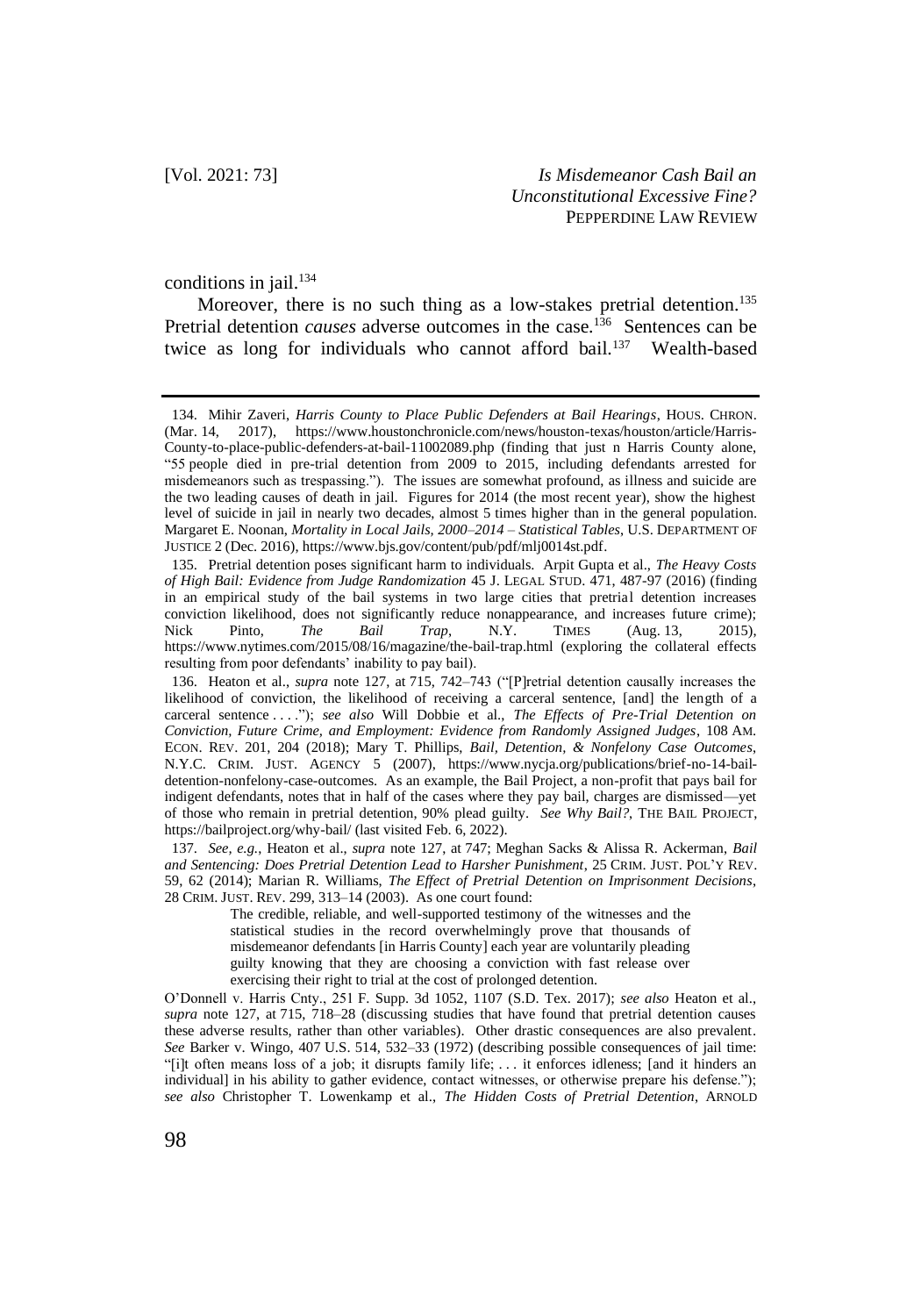pretrial detention also inflicts unnecessary harm on families and communities.<sup>138</sup> These consequential effects are greatest for individuals detained before trial on misdemeanors.<sup>139</sup>

Additionally, prosecutors hold significant power over whether and when to file or drop charges, offer plea deals, and set hearings.<sup>140</sup> This power

FOUNDATION 3 (2013),

https://craftmediabucket.s3.amazonaws.com/uploads/PDFs/LJAF\_Report\_hidden-costs\_ FNL.pdf (discussing how pretrial detention often increases the risk that defendants will commit further crimes); Amanda Petteruti & Nastassia Walsh, *Jailing Communities: The Impact of Jail Expansion and Effective Jail Expansion and Public Safety Strategies*, JUST. POL'Y INSTITUTE 3 (2008), https://justicepolicy.org/wp-content/uploads/justicepolicy/documents/08-04\_rep\_jailing

138. Gerstein v. Pugh, 420 U.S. 103, 114 (1975); AMANDA PETTERUTI & NASTASSIA WALSH, JUSTICE POLICY INSTITUTE, JAILING COMMUNITIES: THE EFFECT OF JAIL EXPANSION AND EFFECTIVE PUBLIC SAFETY STRATEGIES 17 (2008) (noting that "only 25 percent of children are able to stay in the custody of their father when their mother is sent to jail"); Laura I. Appleman, *Justice in the Shadowlands: Pretrial Detention, Punishment, & the Sixth Amendment*, 69 WASH. & LEE L. REV. 1297, 1320 (2012) (finding that "[f]amily members of the person in jail experience not only emotional and economic hardships, but . . . also physical ailments and declining health"); Megan Comfort*, A Twenty-Hour-a-Day Job: the effect of Frequent Low-Level Criminal Justice Involvement on Family Life*, 665 ANN. AM. ACAD. POL. SOC. SCI. 1, 5 (2016) ("Jail stays of several weeks are long enough to cause evictions for nonpayment of rent, suspensions of government entitlements such as food stamps and SSI, and the loss of possessions."); Samuel R. Wiseman, *Pretrial Detention and the Right to Be Monitored*, 123 YALE L.J. 1344, 1356–57 (2014) ("Many detainees lose their jobs even if jailed for a short time, and . . . [w]ithout income, the defendant and his family also may fall behind on payments and lose housing, transportation, and other basic necessities."). This presents an individual with an impossible choice: plead guilty and go home, or plead not guilty and stay in jail. *See* John Raphling, *Plead Guilty, Go Home. Plead Not Guilty, Stay in Jail*, L.A. TIMES: OPINION (May 17, 2017, 4 A[M\), https://www.latimes.com/opinion/op-ed/la-oe-raphling-bail-20170517](/Users/kaitlynrubcich/Downloads/),%20https:/www.latimes.com/opinion/op-ed/la-oe-raphling-bail-20170517-story.h) [story.ht](/Users/kaitlynrubcich/Downloads/),%20https:/www.latimes.com/opinion/op-ed/la-oe-raphling-bail-20170517-story.h)ml.

139. Yang, *supra* note 109, at 1424.

140. Issa Kohler-Hausmann, *Managerial Justice and Mass Misdemeanors*, 66 STAN. L. REV. 611, 643–53 (2014) (exploring prosecutorial discretion in misdemeanor case-handling). Research shows

communities ac.pdf (asserting that incarceration negatively impacts mental and physical health and family dynamics); Appleman, *supra* note 110, at 1319–20 (emphasizing the burden incarceration places on a defendant's family); Shima Baradaran Baughman & Frank L. McIntyre, *Predicting Violence*, 90 TEX. L. REV. 497, 555 (2012) (noting the negative financial consequences of incarceration); Megan Comfort, *"A Twenty-Hour-a-Day Job": I Impact of Frequent Low-Level Criminal Justice Involvement on Family Life*, 665 ANNALS AM. ACAD. POL. & SOC. SCI. 63, 67 (2016) ("Jail stays of several weeks are long enough to cause evictions for nonpayment of rent, suspensions of government entitlements such as food stamps and SSI, and the loss of possessions . . . ."); Connelly & Linthorst, *supra* note 32, at 143 (providing examples of the economic burdens incarceration can impose on family members); Dobbie et al., *supra* note 136, at 204 (explaining the lasting impact conviction has on employment); Johnson, *supra* note 19, at 31 (summarizing negative consequences of pretrial detention); Wiseman, *Pretrial Detention*, *supra* note 127, at 1356–57 ("Many detainees lose their jobs even if jailed for a short time, and this deprivation can continue after the detainee's release.").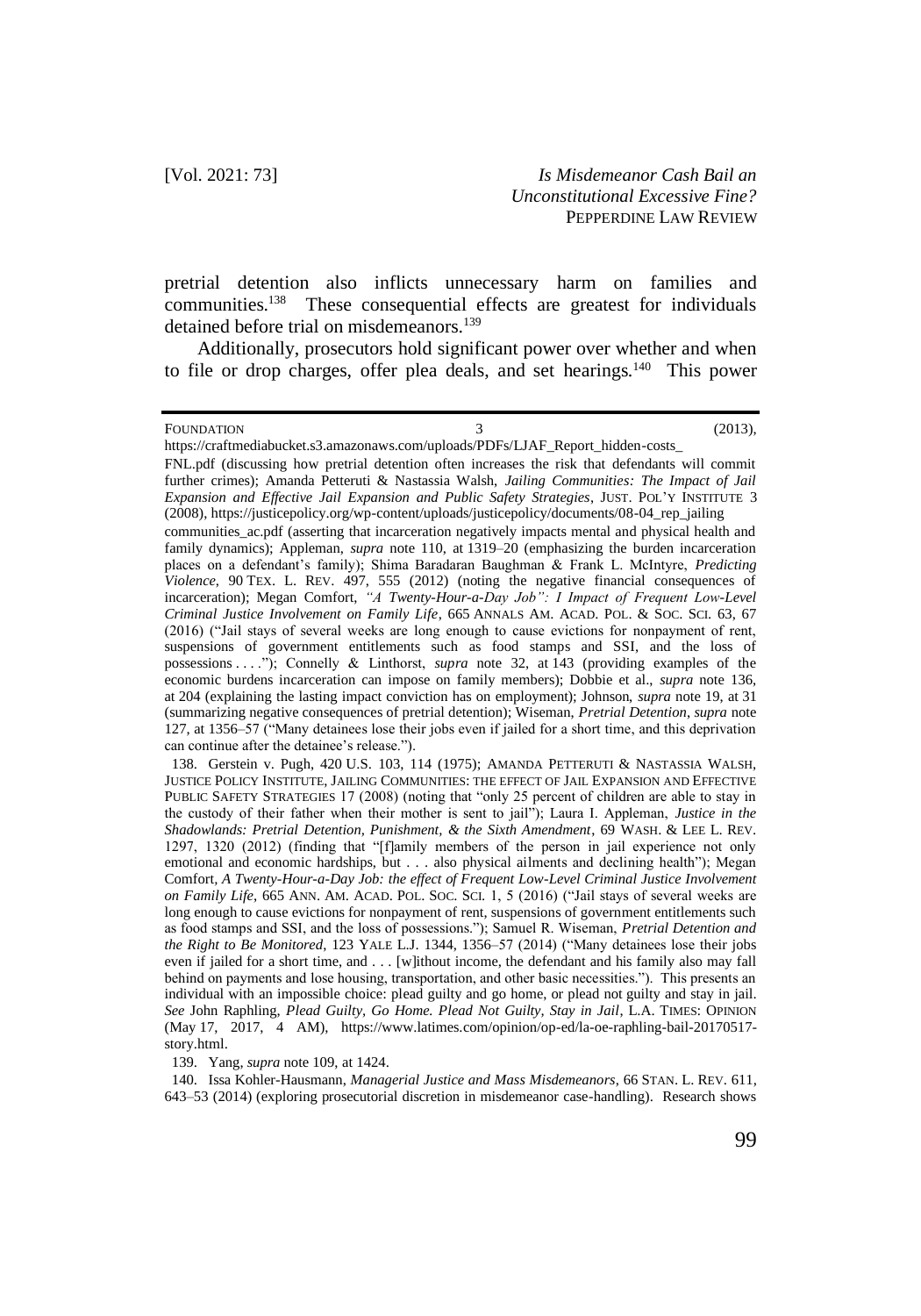manifests itself when a prosecutor offers detained individuals the opportunity to go home *immediately* simply by pleading guilty—rather than staying in jail for months (or sometimes years) to fight the case.<sup>141</sup> What is more concerning, prosecutors purposely use this plea-inducing tactic to drive conviction numbers up. $142$  With the tolls of pretrial detention well in the mind of the accused, pleading guilty seems to be the inevitable decision—in fact, the one only an irrational person would turn down.<sup>143</sup> Yet misdemeanor

142. Prosecutors are incentivized to secure quick and efficient convictions. BENJAMIN H. BARTON & STEPHANOS BIBAS, REBOOTING JUSTICE: MORE TECHNOLOGY, FEWER LAWYERS, AND THE FUTURE OF LAW 86 (2017); MILTON HEUMANN, PLEA BARGAINING: THE EXPERIENCES OF PROSECUTORS, JUDGES, AND DEFENSE ATTORNEYS 103 (1978); *cf.* Foucha v. Louisiana, 504 U.S. 71, 81 (1992) ("The statute [at issue in *Salerno*] carefully limited the circumstances under which detention could be sought . . . and was narrowly focused on a particularly acute problem in which the government interests are overwhelming. . . [T]he duration of confinement . . . was strictly limited.").

143. Ram Subramanian et al., *Incarceration's Front Door: The Misuse of Jails in America*, VERA INSTITUTE OF JUST. 38–40 (2015), https://www.vera.org/downloads/publications/incarcerationsfront-door-report\_02.pdf; BAUGHMAN, BAIL BOOK, *supra* note 102, at 84; Heaton et al., *supra* note 127, at 714; *see also* Stephanos Bibas, *Plea Bargaining Outside the Shadow of Trial*, 117 HARV. L. REV. 2463, 2492–93 (2004) ("The pretrial detention can approach or even exceed the punishment that a court would Impose after trial. So even an acquittal at trial can be a hollow victory  $\dots$ "); Daniel Givelber, *Punishing Protestations of Innocence: Denying Responsibility and Its Consequences*, 37 AM. CRIM. L. REV. 1363, 1364–65 (2000) (explaining that if a defendant is able to get out if he pleads guilty but remains in jail indefinitely if he does not, "we confront the disturbing possibility that he is being threatened with additional punishment precisely because he is both innocent and naïve or stubborn or principled enough to insist upon a trial to establish that fact"); Rodney J. Uphoff, *The Criminal Defense Lawyer as Effective Negotiator: A Systemic Approach*, 2 CLINICAL L. REV. 73, 85–86 (1995) ("Many defendants, especially first offenders, will agree to almost anything to get out of jail."). This occurs even though they are demonstrably innocent.

an increase in guilty pleas among individuals who wanted to shorten their stays in jail but who otherwise would have had their charges dropped, had viable defenses (or would have had a viable defense if out of detention), or would in all likelihood have been found not guilty. *See* Lindsey Devers, *Bail Decisionmaking*, BUREAU OF JUST. ASSISTANCE 2 (2011). Devers, *Bail Decisionmaking*, BUREAU OF JUST. ASSISTANCE 2 (2011), https://bja.ojp.gov/sites/g/files/xyckuh186/files/media/document/BailDecisionmakingResearchSum mary.pdf; Gupta et al., *supra* note 135, at 2–5; Heaton et al., *supra* note 127, at 747; *see generally* Dobbie et al., *supra* note 136; Emily Leslie & Nolan G. Pope, *The Unintended Impact of Pretrial Detention on Case Outcomes: Evidence from New York City Arraignments*, 60 J.L. & ECON. 529 (2017); Megan T. Stevenson, *Distortion of Justice: How the Inability to Pay Bail Affects Case Outcomes*, 34 J.L., ECON., & ORG. 511 (2018).

<sup>141.</sup> Wiseman, *Pretrial Detention*, *supra* note 127, at 1356 ("In some cases, the periods that defendants spend in jail awaiting trial is comparable to, or even greater than, their potential sentences, *thus substantially incentivizing quick plea deals regardless of guilt or innocence*." (emphasis added)); Josh Bowers, *Punishing the Innocent*, 156 U. PA. L. REV. 1117, 1136–37 (2008) ("If the defendant can get a plea to a misdemeanor and time served, then the process constitutes the whole punishment. Any plea that frees this defendant may be more than advisable—it may be salvation. No matter how certain of acquittal, she is better off pleading guilty.").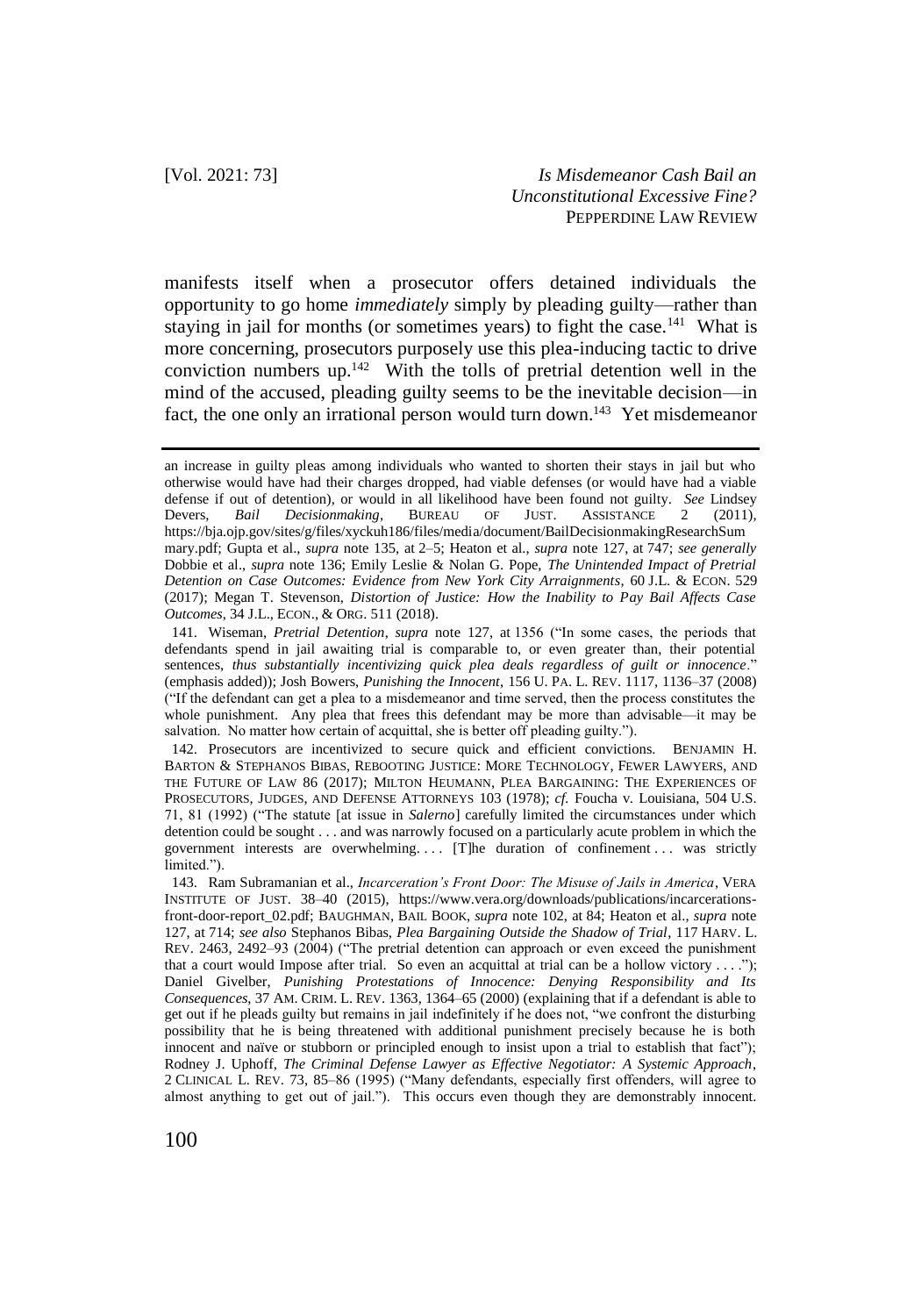pretrial detention as a bargaining chip against the indigent is unquestionably disproportional.<sup>144</sup>

Perhaps the most noteworthy of the flaws of this system is the fact that it does not protect the public; in fact, it makes the community less safe.<sup>145</sup> Studies have shown that as little as two days in pretrial detention increases the likelihood that an individual will commit a crime in the future and increases the future risk level of even low-risk individuals.<sup>146</sup>

#### *B. It Is Unconstitutional to Punish Poverty*

As demonstrated above, court routinely impose bail at rates indigent defendants just cannot afford to pay, with amounts significantly "higher than an amount reasonably calculated to" assure the individuals' presence in court.<sup>147</sup> In *Timbs v. Indiana*, the Court held that an economic sanction can be excessive if it is "grossly disproportionate to the gravity of [the defendant's] offense . . . ."<sup>148</sup> And in *Stack v. Boyle*, the Court held "[b]ail set at a figure higher than an amount reasonably calculated to [assure

Alexandra Natapoff, *Negotiating Accuracy: DNA in the Age of Plea Bargaining*, *in* WRONGFUL CONVICTIONS AND THE DNA REVOLUTION: TWENTY-FIVE YEARS OF FREEING THE INNOCENT 85– 96 (Daniel S. Medwed ed., 2017); Boruchowitz et al., *supra* note 127, at 8; Baughman, *History*, *supra* note 75, at 872; Abbe Smith, *Defending the Innocent*, 32 CONN. L. REV. 485, 494 (2000). This violates our most basic notions about fairness and justice. *See* NATAPOFF, PUNISHMENT WITHOUT CRIME, *supra* note 25, at 150-70 (discussing the many consequences of pretrial detention for such low-level offenses and its centrality to the incarceration mindset); *see also* Russell M. Gold, *Paying for Pretrial Detention*, 98 N.C. L. REV. 1255, 1271 (2020).

<sup>144.</sup> *See* NATAPOFF, PUNISHMENT WITHOUT CRIME, *supra* note 25, at 53–54; Baughman, *History*, *supra* note 75, at 872.

<sup>145.</sup> The current system *decimates* communities. BAUGHMAN, BAIL BOOK, *supra* note 102, at 77– 92; Lars H. Anderson, *How Children's Educational Outcomes and Criminality Vary by Duration and Frequency of Paternal Incarceration*, 665 ANNALS AM. ACAD. POL. & SOC. SCI. 149, 149–50 (2016); Jocelyn Simonson, *Bail Nullification*, 115 MICH. L. REV. 585, 612–30 (2017).

<sup>146.</sup> Schnacke, *supra* note 32, at 15–16; Lowenkamp et al., *supra* note 137, at 3 (finding that "[w]hen held 2–3 days, low-risk defendants are almost 40% more likely to commit new crimes before trial than equivalent defendants held no more than 24 hours"); Heaton et al., *supra* note 127, at 768 (concluding after a study that "[w]hile pretrial detention clearly exerts a protective effect in the short run, for misdemeanor defendants it may ultimately service to compromise public safety").

<sup>147.</sup> Stack, 342 U.S. 1, 5 (1951); *cf*. Wiseman, *Bail Reform Act*, *supra* note 57, at 140, 140 n.104 (arguing that despite courts not being required to "set bail at an amount that defendants can actually afford," at least two circuits "have held that if the defendant protests that the trial court has set bail higher than he can pay, the trial court must provide a reasoned explanation for its arrival at the disputed figure").

<sup>148.</sup> Timbs v. Indiana, 139 S. Ct. 682, 688 (2019).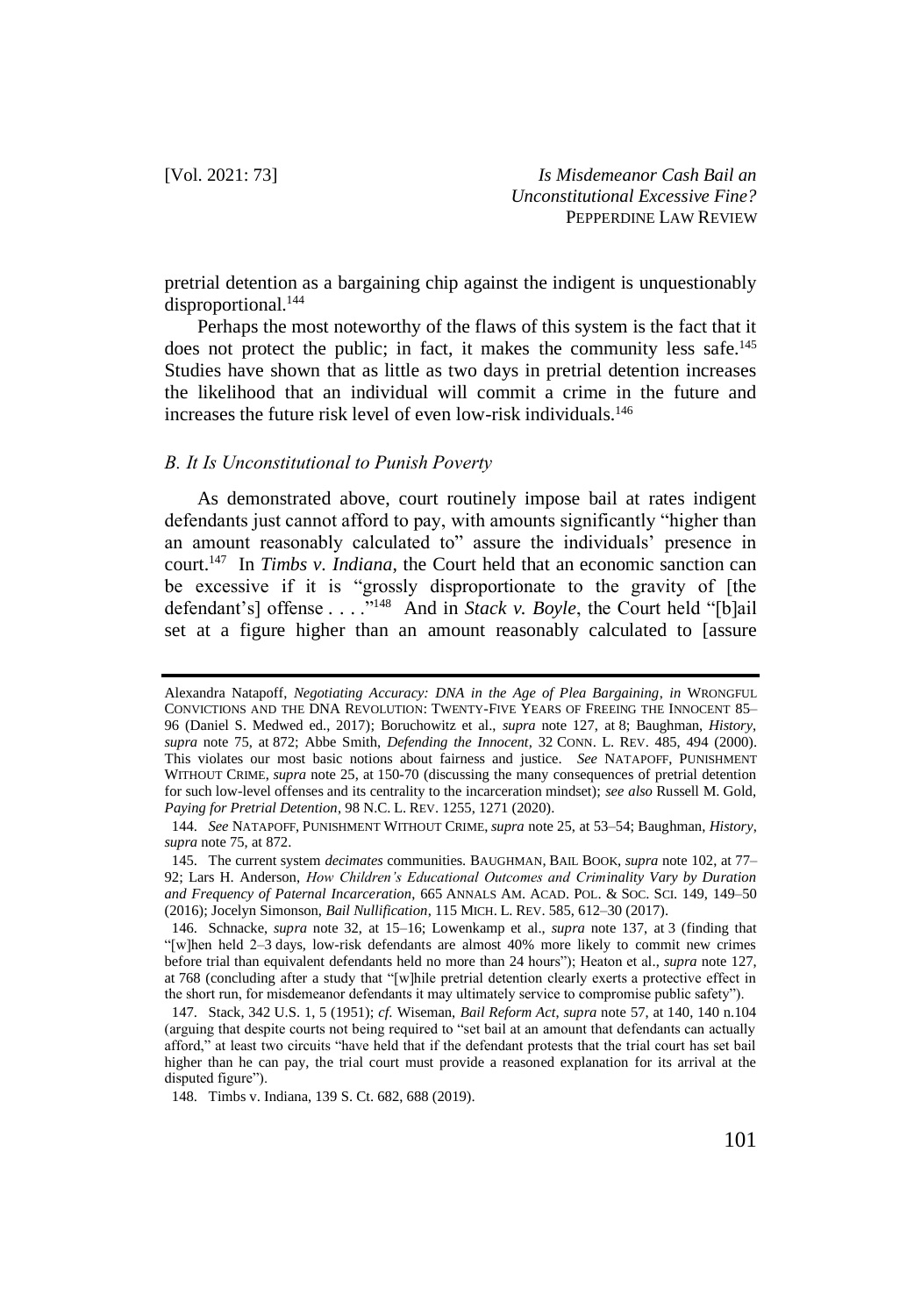presence at trial violates the] Eighth Amendment."<sup>149</sup> Because the moneybail systems in many states fail to account for individuals' ability to pay, these states have cash bail systems that function as punitive economic sanctions.

If a judge does not consider an individual's ability to pay, the judge cannot possibly know whether the bail he or she set in a particular case operates as the functional equivalent of a pretrial detention order. Furthermore, detaining an individual whom the judge has already deemed safe to return to the community provides insufficient respect to the individual's fundamental right to be free from wealth-based detention as well as the fundamental right to pretrial liberty.<sup>150</sup>

At a minimum, courts must develop a process for deciding whether an individual is indigent and can pay the bail the court will impose. The process must occur within a reasonable amount of time after arrest. If the individual is indigent and cannot pay bail, the court must then consider whether any reasonable alternatives exist to assure reappearance.<sup>151</sup> Since these are individuals whom courts have already deemed safe to return to the community, courts can release the vast majority of them without any

151. *See generally* Stack v. Boyle, 342 U.S. 1, (1951) (discussing how "the function of bail is limited" and must be confined to "assuring the presence of that [particular] defendant").

<sup>149.</sup> *Stack*, 342 U.S. at 5.

<sup>150.</sup> *See, e.g.*, U.S. v. Salerno, 481 U.S. 739, 750–51 (1987) (holding that the government's narrowly tailored purpose in preventing dangerous individuals from being released into the community on bail met the difficult standard for depriving a person of pretrial liberty). If one believes that pretrial detention helps protect society in certain circumstances, using an outdated model of pretrial detention offends faith in the system as a whole. There can be no dispute that individual liberty is paramount when determining bail. *See id.* at 750 ("On the other side of the scale, of course, is the individual's strong interest in liberty."). Judges disregard this consideration when they do not make individualized assessments, especially given that state legislatures afford alleged misdemeanants far fewer procedural rights than those accused of felonies. *See, e.g.*, Blaisdell v. Comm'r of Pub. Safety, 375 N.W.2d 880, 883 (Minn. App. 1985) (noting that the disparate treatment of felonies and misdemeanors is a "legislative recognition that the public concerns served by warrantless misdemeanor arrests are in some degree outweighed by concerns for personal security and liberty"); Minn. R. Crim. Proc. 26.01 (codifying that people who commit mere "petty misdemeanors" are not entitled to a jury trial); *see also* Scott v. Illinois, 440 U.S. 367, 373–74 (1979) (holding that misdemeanant who was not subject to "actual imprisonment" upon a conviction was not entitled to counsel). However, in many states, felonies and misdemeanors are not treated with an understanding of this distinction. *See* Baughman, *Bail Reform*, *supra* note 114, at 1024; *see also* Jenny Roberts, *Why Misdemeanors Matter: Defining Effective Advocacy in the Lower Criminal Courts*, 45 U.C. DAVIS L. REV. 277, 282 (2011).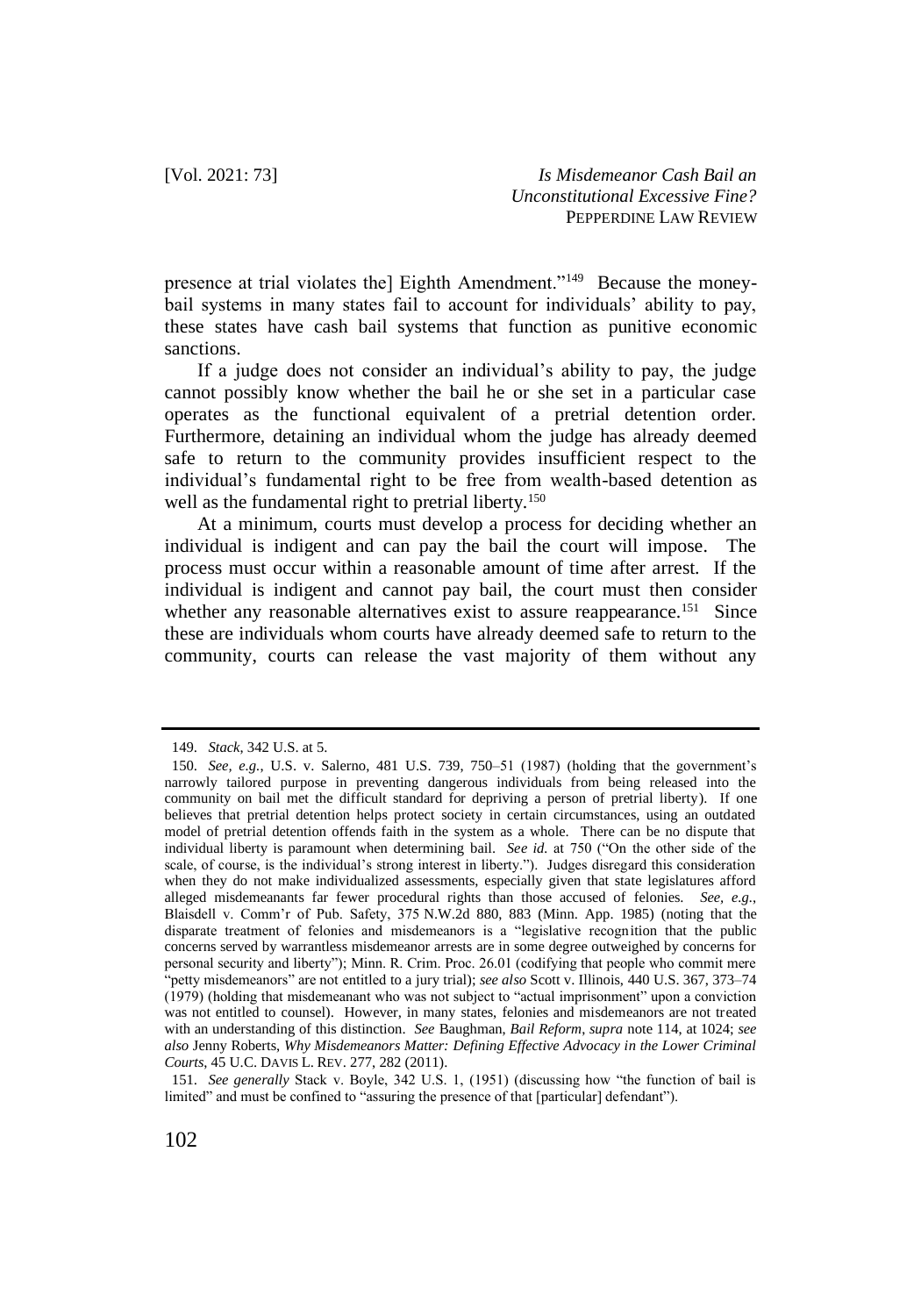conditions.<sup>152</sup> Without a revised process, millions of individuals will continue to face a misdemeanor criminal justice system that is both fundamentally unfair and incompatible with constitutional imperatives.<sup>153</sup>

The need for such a process emanates directly from the essential nature of physical liberty the Constitution guarantees. Bail, like other protections of the criminal justice system—such as the presumption of innocence and the mandate of proof beyond a reasonable doubt—should deny the government the power to punish simply based on allegations.<sup>154</sup> Cash bail, in practice, dilutes the sanctity of justice. The individual loses so much, and society gains little.<sup>155</sup>

Further, it is rarely the case that pretrial detention is the least restrictive means of assuring presence at court. To begin with, very few individuals even pose a significant enough risk to warrant detention. For example, most nonappearance is not due to willful flight; rather, it stems from lack of adequate notice of court dates, inability to miss work, or lack of

<sup>152.</sup> Without such a process, these bail schemes run afoul of the Eighth Amendment. Only a clear and compelling state interest can justify such an intrusion on individual liberty, and punishing poverty is not one. *See, e.g.*, Bell v. Wolfish, 441 U.S. 520, 537 (1979) (concluding that a "court must decide whether the disability is imposed for the purpose of punishment or whether it is but an incident of some other legitimate governmental purpose . . . . Thus, if a particular condition or restriction of pretrial detention is reasonably related to a legitimate governmental objective, it does not, without more, amount to 'punishment.'"). However, after a judge already has determined that an individual is *not* a flight risk, *see Carlson v. Landon*, 342 U.S. 524, 544 (1952), *nor* a danger to the community, *see Salerno*, 481 U.S. at 755, the only question that remains left to be answered is whether the bail is set at an amount "higher than an amount reasonably calculated" to receive adequate assurances that the accused will stand trial. Stack v. Boyle, 342 U.S. 1, 5 (1951). If the amount is not reasonably calculated, the bail amount would be viewed as "excessive" under the Eighth Amendment. *Stack*, 342 U.S. at 5. If judges make no inquires as to an individual's ability to pay the bail imposed, the judge has no way of knowing whether the amount is one which provides "adequate assurances. Rather, the bail determination is "is arbitrary or purposeless". Bell v. Wolfish, 441 U.S. 520, 539 (1979); *see also* Magluta v. Samples, 375 F.3d 1269, 1273 (11th Cir. 2004); Valdez v. Rosenbaum, 302 F.3d 1039, 1045–47 (9th Cir. 2002); Brogsdale v. Barry, 926 F.2d 1184, 1190 (D.C. Cir. 1991) Union Cnty. Jail Inmates v. Di Buono, 713 F.2d 984, 992 (3d Cir. 1983).

<sup>153.</sup> United States v. Salerno, 481 U.S. 739, 752–53 (1987); O'Donnell v. Harris Cnty., 892 F.3d 147, 162–63 (5th Cir. 2018); *cf.* BAUGHMAN, BAIL BOOK, *supra* note 102, at 41, 195.

<sup>154.</sup> *See Stack*, 342 U.S. at 7–8 (1951) (Jackson, J., concurring) ("bail . . . is not a device for keeping persons in jail upon mere accusation until it is found convenient to give them a trial. On the contrary, the spirit of the procedure is to enable them to stay out of jail until a trial has found them guilty.").

<sup>155.</sup> Baughman, *Pretrial Detention*, *supra* note 113, at 5–7.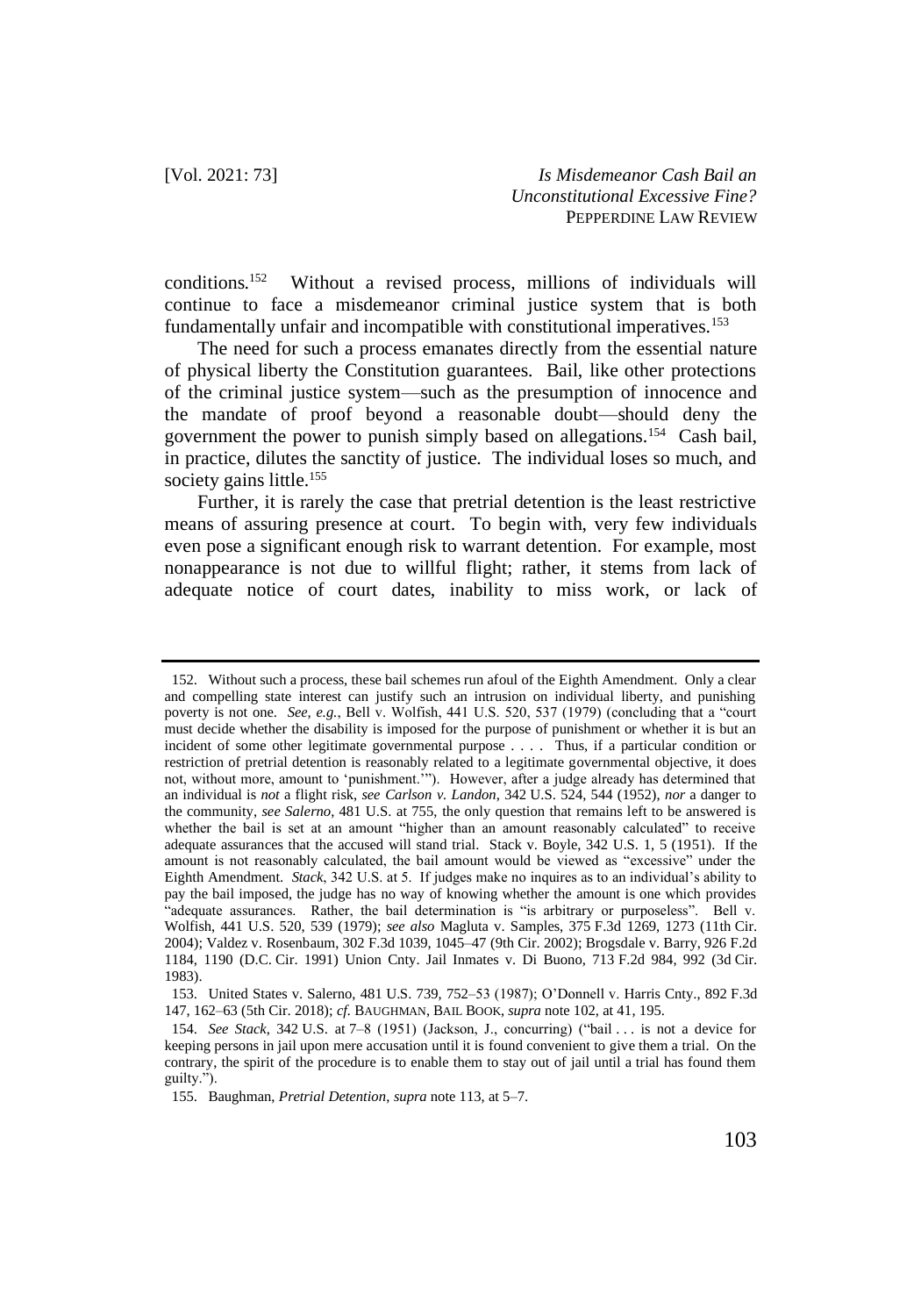transportation, to name a few reasons.<sup>156</sup> And for those few who do pose a flight risk, alternative conditions—such as electronic monitoring, regular check-ins, community housing, and drug and alcohol treatment—are usually sufficient to mitigate such risks.<sup>157</sup> In fact, some jurisdictions currently rely on nonmonetary conditions and are often more efficient at assuring appearances as well as protecting the community.<sup>158</sup>

Kentucky provides a good example. In 2011, Kentucky reformed its pretrial detention system.<sup>159</sup> The legislature adopted a bill that requires pretrial services to use a valid risk-assessment tool to measure the individual's likelihood of returning for trial without threatening the public at large; and if the individual is deemed to be low risk, he or she must be released on their own recognizance unless the judge handling the matter finds that release is not appropriate.<sup>160</sup> After the legislature enacted the law, the number of individuals released on unsecured bonds increased by about 15%, which also correlated with court appearance rates rising to over 90%.<sup>161</sup> Other studies have shown similar results, casting doubt on the proposition that cash bail systems are necessary to promote public safety or assure appearance at court.<sup>162</sup> For example, D.C. releases nearly all arrestees

<sup>156.</sup> Lauryn P. Gouldin, *Defining Flight Risk*, 85 U. CHI. L. REV. 677, 729–36 (2018).

<sup>157.</sup> Wiseman, *Pretrial Detention*, *supra* note 127, at 1364–72; *see also* Connelly & Linthorst, *supra* note 32, at 150–55 (describing several alternatives to cash bail).

<sup>158.</sup> *Pretrial Justice: How Much Does It Cost?*, PRETRIAL JUST. INSTITUTE 5 (2017), https://portal.ct.gov/-/media/Malloy-Archive/Reimagining-Justice/Reimagining-Justice---Pretrialjustice-at-what-cost-PJI-2017.pdf (estimating that "implementing validated, evidence-based risk assessment to guide pretrial release decisions could yield \$78 billion in savings and benefits, nationally"). Some nonmonetary conditions include: unsecured bonds, phone and text message reminders, rides to court, and home confinement. *The D.C. Pretrial Services Agency: Lessons From Five Decades of Innovation and Growth*, PRETRIAL JUST. INSTITUTE 6 (2020), <https://www.psa.gov/sites/default/files/PJI-DCPSACaseStudy.pdf>

<sup>159.</sup> KY. REV. STAT. ANN. § 431.066 (West 2011).

<sup>160.</sup> *Id.*

<sup>161.</sup> *Pretrial Reform in Kentucky*, PRETRIAL SERVS. 16–17 (2013), https://university.pretrial.org/HigherLogic/System/DownloadDocumentFile.ashx?DocumentFileKey =95c0fae5-fe2e-72e0-15a2-84ed28155d0a&forceDialog=0; Kamala D. Harris & Rand Paul, *Kamala Harris and Rand Paul: To Shrink Jails, Let's Reform Bail*, N.Y. TIMES: OPINION (July 20, 2017), https://www.nytimes.com/2017/07/20/opinion/kamala-harris-and-rand-paul-lets-reform-bail.html (noting Kentucky's use of risk assessments as an example of best practices in bail determinations).

<sup>162.</sup> Colorado is another example. Researchers found that 97% of individuals who were judged to be low risk and granted unsecured bail attended all court appearances. Michael R. Jones, *Unsecured Bonds: The As Effective and Most Efficient Pretrial Release Option*, PRETRIAL JUST. INSTITUTE 11 (2013), https://university.pretrial.org/HigherLogic/System/DownloadDocumentFile.ashx?Document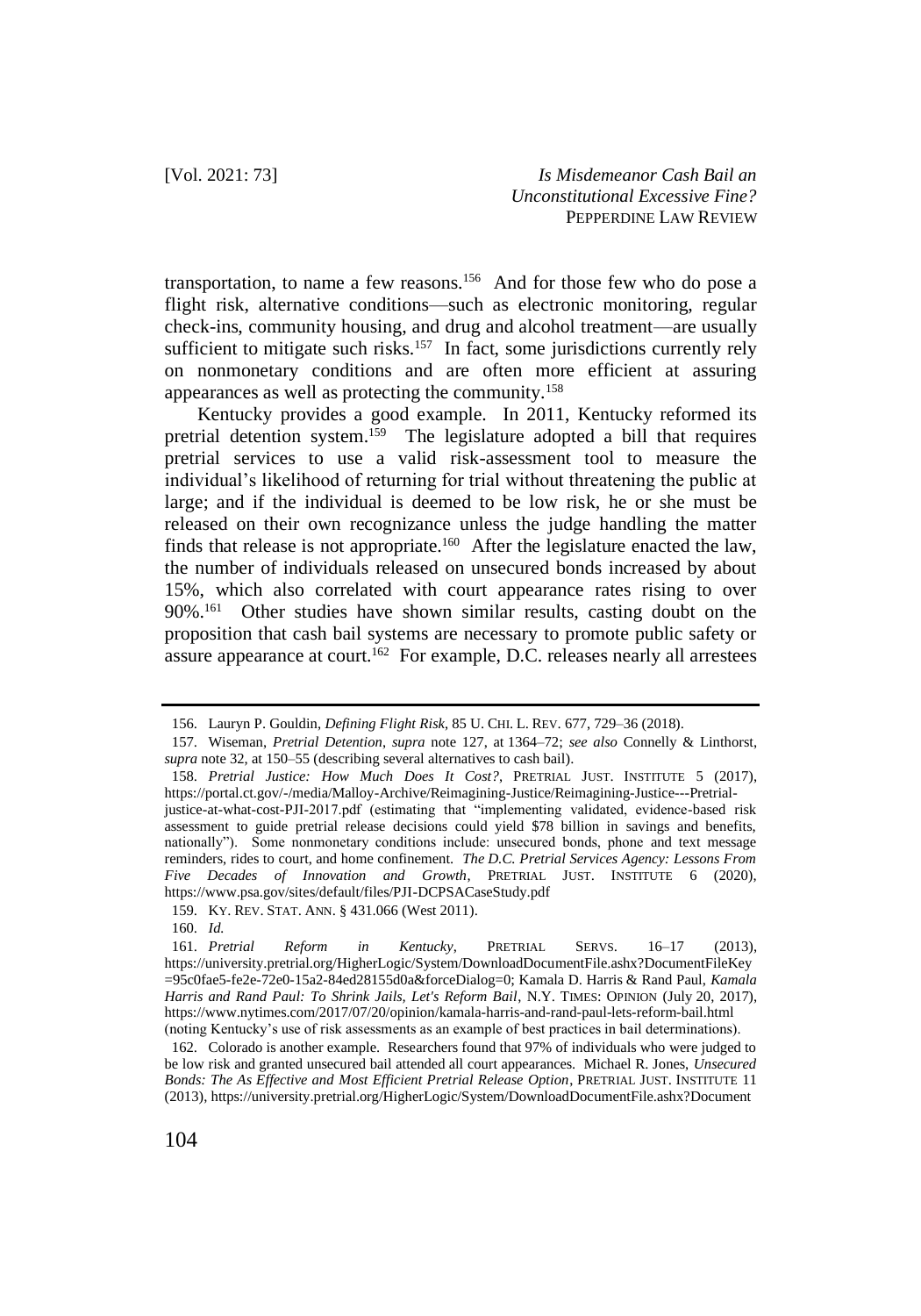pretrial, and in every year between 2011 and 2017, at least 98% of those arrestees released avoided arrest for a violent crime.<sup>163</sup> States must address these unconstitutional systems that plague society and leave many individuals in an unbelievable position. The Constitution requires more.

## V. CONCLUSION

When judges set bail far beyond an individual's ability to pay, it is the functional equivalent of a detention order. Every year, hundreds of thousands of individuals are jailed indefinitely without having been convicted of a single crime. The evidence this article has presented establishes a few things. First, courts can impose pretrial detention when it serves one of two legitimate state interests: (1) to ensure an individual will show up to all court proceedings; or (2) to ensure an individual does not pose a danger to the community. Second, individuals have a fundamental right to pretrial release.<sup>164</sup> Wealth-based pretrial detention is not a legitimate

FileKey=87a896e2-5ab4-8123-b044-b84fba86e131&forceDialog=0. For individuals who were deemed to be a moderate risk, yet were still granted unsecured bail, researchers found that 87% appeared at all court appearances. *Id.* In both studies, the rate of appearance was higher than when the individuals were given secured bail. *Id.*; *see also* Claire M. B. Brooker, *Yakima County, Washington Pretrial Justice System Improvements: Pre- and Post-Implementation Analysis*, JUST. SYS. PARTNERS 6 (2017) (finding a significant increase in the number of arrestees released pretrial with no statistically significant difference in court appearance and public safety outcomes.); Glenn A. Grant, *Report to the Governor and the Legislature*, N.J. CTS. 14 (2018), https://www.njcourts.gov/courts/assets/criminal/2018cjrannual.pdf (finding that in New Jersey court appearance rates remained above 89% after the state reformed its criminal justice system significantly limiting the use of cash bail). Illinois is another example. Under a recent statute that takes effect January 1, 2023, pretrial release for individuals charged with misdemeanors will be the rule, not the exception. H.B. 3653, 101st Gen. Assemb., Reg. Sess. §§ 110-1.5, 110-10(b) (Ill. 2021). 163. *Congressional Budget Justification and Performance Budget Request: Fiscal Year 2019*, PRETRIAL SERVS. AGENCY FOR D.C. 27 (2018), https://www.psa.gov/sites/default/files/FY2019%20PSA%20Congressional%20Budget%20Justificat ion.pdf; *see also* Note, *Bail Reform and Risk Assessment: The Cautionary Tale of Federal Sentencing*, 131 HARV. L. REV. 1125, 1130 (2018). San Francisco provides another good example. The city eliminated cash bail—resulting in the city's jail population decreasing by 47% and the rate of new criminal activity by people awaiting trial being only 10%. *See* Tiana Herring, *Releasing People Pretrial Doesn't Harm Public Safety*, PRISON POL'Y INITIATIVE (Nov. 17, 2020), https://www.prisonpolicy.org/blog/2020/11/17/pretrial-releases/; *see also* Jordan Gross, *Devil Take the Hindmost: Reform Considerations for States with A Constitutional Right to Bail*, 52 AKRON L. REV. 1043, 1079 (2018) (discussing how numerous jurisdictions have successfully changed their laws, minimizing money bail).

<sup>164.</sup> United States v. Salerno, 481 U.S. 739, 755 (1987).